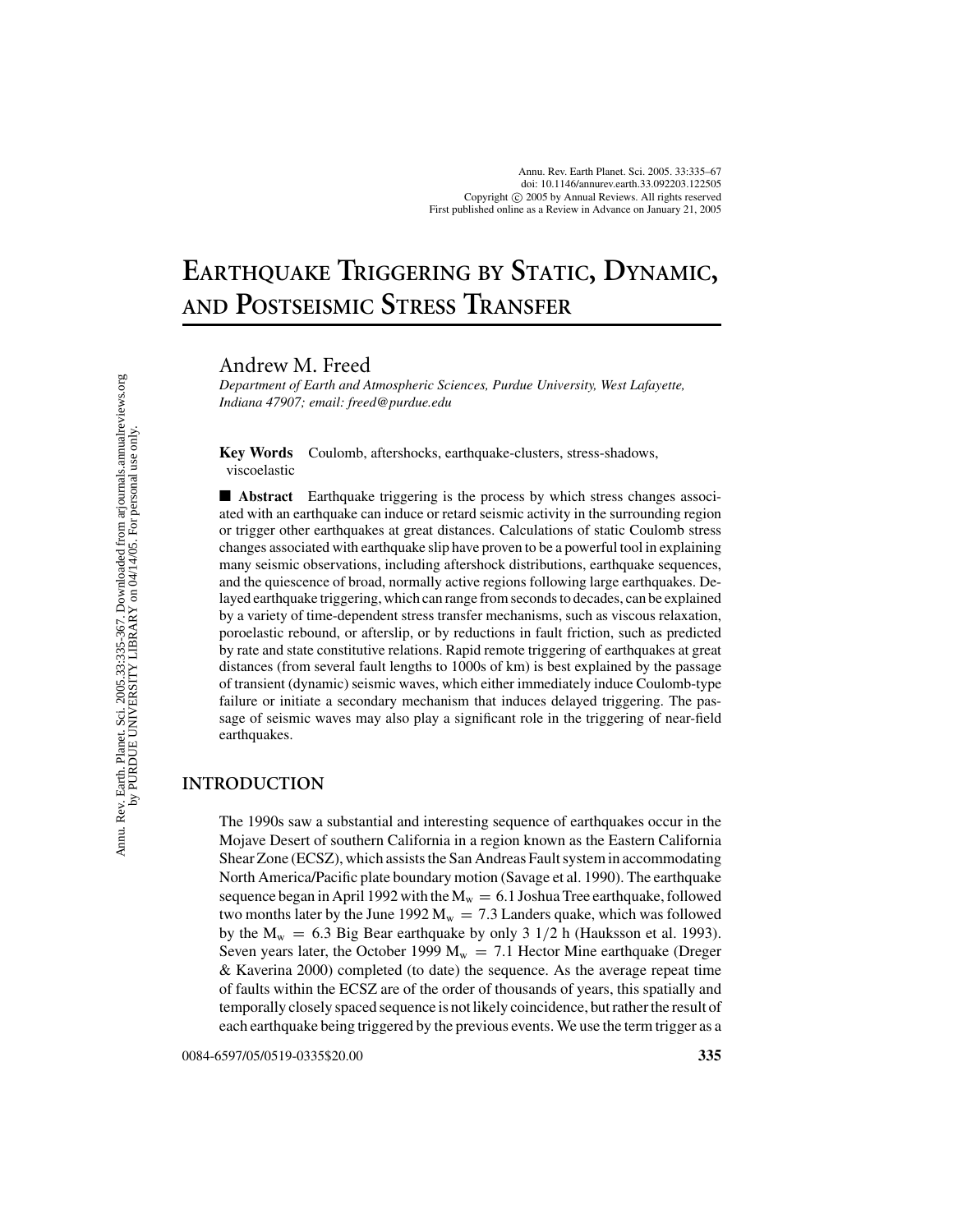reference to the initiation of a process that culminates in an earthquake that occurs after a time delay that may range from seconds to years after the causative event. Of course, differentiating triggered events from normal background seismicity is a key objective in studies of earthquake triggering.

Triggering occurs as a result of the redistribution of stress induced by an earthquake. Although earthquakes serve the overall function of relieving built-up elastic stress in the crust, stress in certain regions is actually increased by the occurrence of coseismic fault slip. If a fault lies in one of these regions of elevated stress, and is late in its own earthquake cycle, it is predisposed to being triggered. Triggering can happen very fast, such as the Big Bear earthquake following only hours after the Landers earthquake; after several years, such as the Hector Mine earthquake following seven years after Landers; or after several decades, such as the 1995  $M =$ 6.9 Kobe, Japan earthquake, thought to have been triggering by the 1944  $M = 8.0$ Tonankai and the 1946 M = 8.2 Nankaido earthquakes (Pollitz & Sacks 1997). Understanding earthquake triggering has the potential to provide us with insight into the physics of the earthquake cycle and, most importantly, may greatly aid our ability to assess seismic hazards by pointing to where the next "domino" may fall in an earthquake sequence. For example, Parsons et al. (2000) use calculated stress changes associated with the 1999  $M_w = 7.4$  Izmit, Turkey earthquake and knowledge of 500 years of historic seismicity along the North Anatolian Fault to calculate a high probability (62  $\pm$  15%) of a major earthquake occurring near Istanbul (population 10 million people) in the next 30 years.

Associated with the phenomenon of earthquake triggering is the related suppression of seismicity induced by large events. This is the case where shear loads on regional faults are reduced (or normal forces clamping those faults are increased) by a large nearby earthquake, thus delaying the time in which an earthquake would have been expected if one only considered the steady build-up of stress associated with regional tectonics. For example, the San Francisco Bay region experienced  $14 M_w \ge 6$  earthquakes in the 75 years leading up to the great 1906 San Francisco earthquake, yet only 2 in the 75 years after (Figure 1) (Bakun 1999). If this relatively quiescent period following the 1906 earthquake was due to the unloading of other Bay Area faults, the question remains as to how long such quiescence will last and whether events such as the 1989 Loma Prieta earthquake represent a new cycle of regional seismicity.

Earthquake triggering is also observed at distances much larger than a regional fault network. For example, the 1992 Landers earthquake triggered bursts of microseismicity as far away as Yellowstone National Park, more than 1250 km from the Landers epicenter (Hill et al. 1993), and the 2002  $M_w = 7.9$  Denali, Alaska earthquake triggered seismicity in the Coso geothermal field in southeastern California, more than 3600 km away (Prejean et al. 2004). Such distances challenge the notion that triggering is induced by the elastic stress changes associated with earthquake slip because at these distances such stress changes are far smaller than those caused even by lunar tides. Instead, triggering at such distances is commonly attributed to the effects of the passage of dynamic seismic waves that, although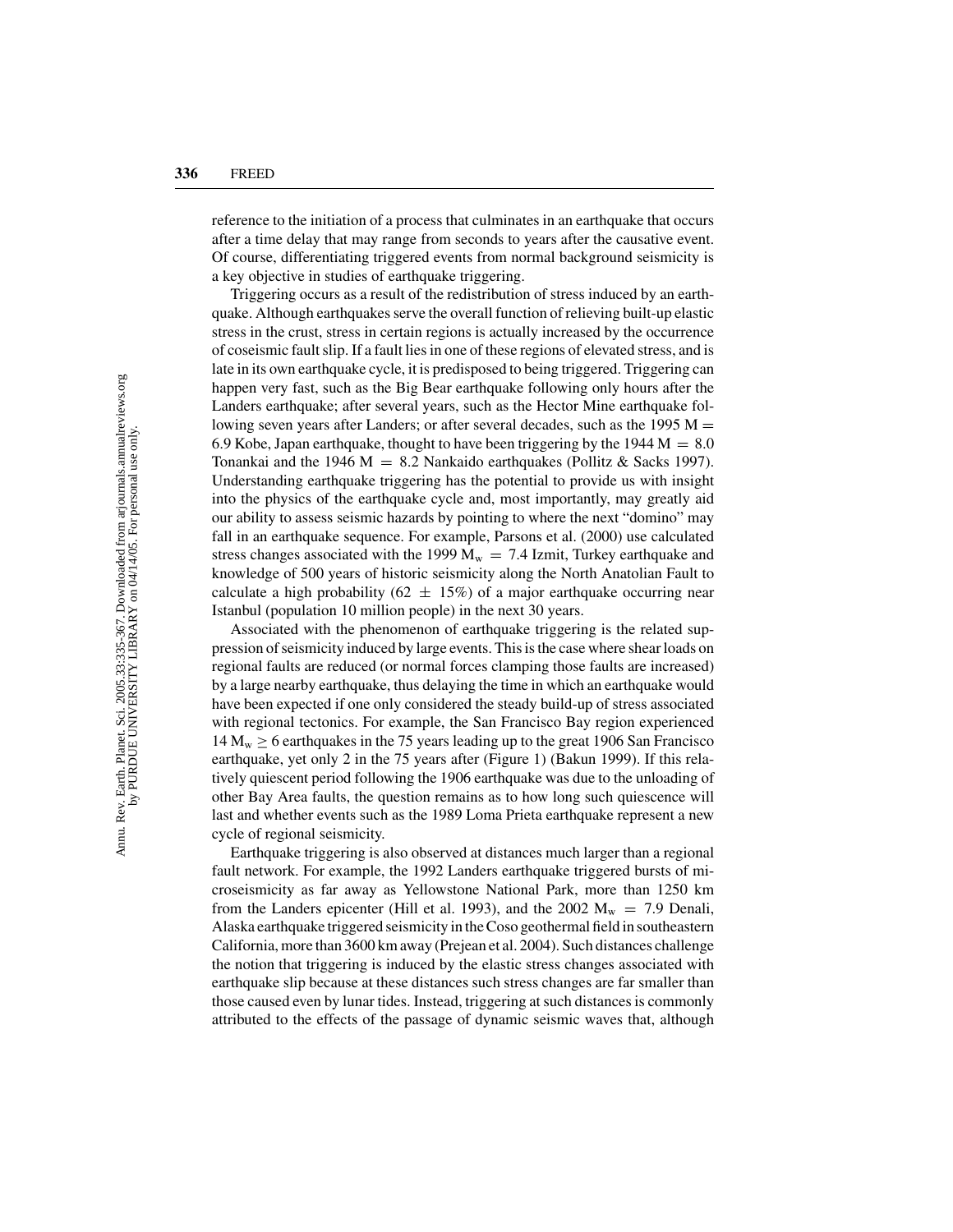

**Figure 1**  $M \geq 5.5$  earthquake activity in the San Francisco Bay region from 1836 through 1997 (after Bakun 1999).

transient, can be relatively large and either immediately trigger seismicity or initiate secondary mechanical processes that eventually lead to triggering. Of course, an affected fault has no idea how far the triggering dynamic stresses traveled to reach the fault, so it is just as likely that dynamic stresses associated with passing seismic waves influence local triggering as well. Understanding the relative influence of elastic (or static) stress changes relative to dynamic (or transient) stress changes, as well as the role of secondary mechanisms initiated by stress changes (such as viscous flow, fluid flow, and afterslip) represents a central focus of current research in earthquake triggering.

The key to understanding many triggering observations lies in calculated Coulomb stress changes. Here I review such calculations and their application to coseismic stress changes (also see reviews by King et al. 1994, Stein 1999, King & Cocco 2001, Stein 2003). I then review the latest work regarding postseismic stress-transfer mechanisms, which provide a means to explain long-term delayed triggering over large distances. Finally, I provide a comprehensive review of dynamic stress triggering, which appears to be the only process to transfer stresses quickly over great enough distances to trigger remote earthquakes. A related topic not covered here is seismicity triggered by man-made events, such as mining and reservoir development. A good review of these relationships has been conducted by Simpson (1986).

## **STATIC TRIGGERING**

## **Coulomb Stress Changes**

Earthquakes occur when the shear stresses that work to rupture a fault are large enough to overcome the normal (or clamping) stresses that, in combination with friction, prevent a locked fault from slipping. This balance can be characterized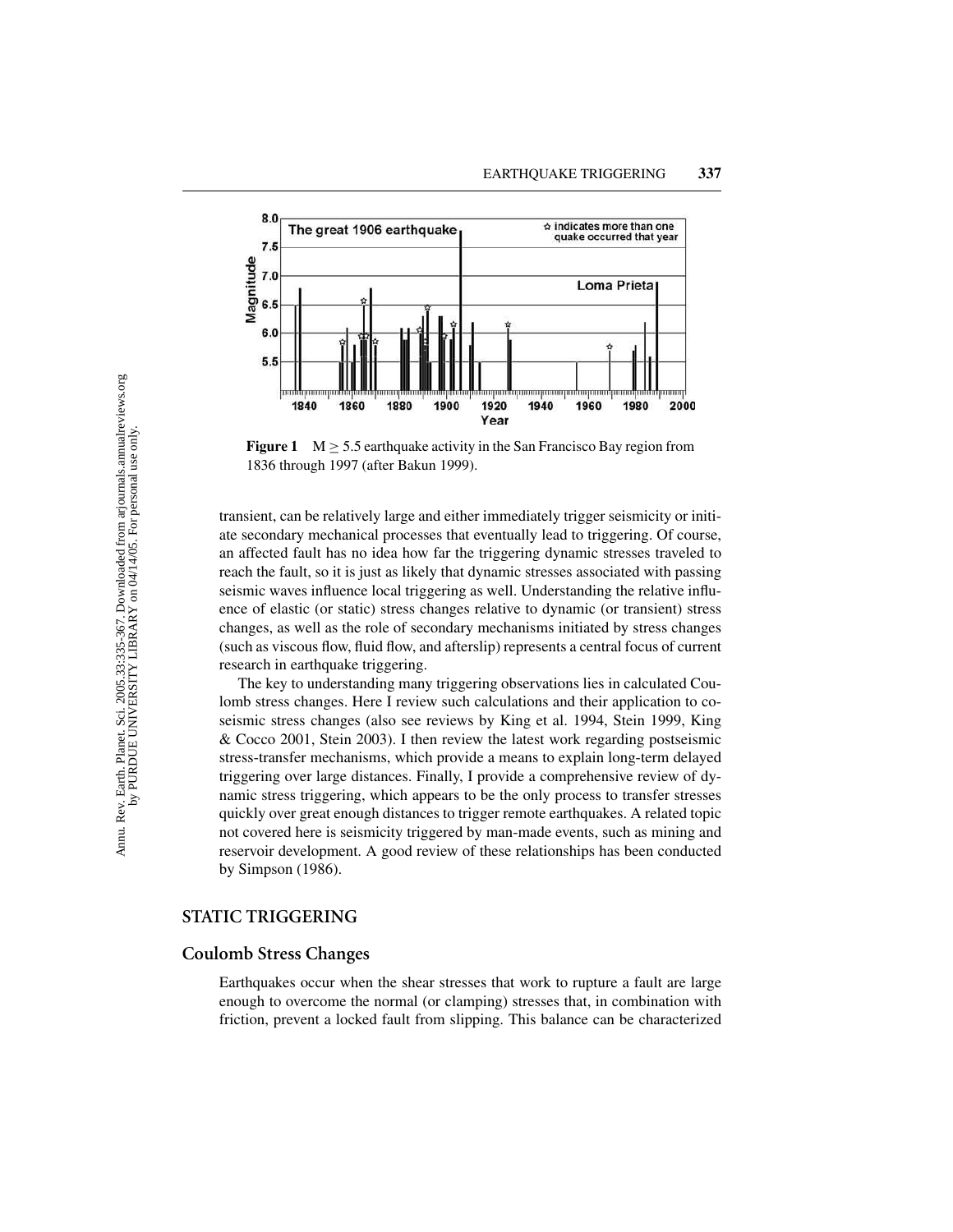by a Coulomb failure criterion (Jaeger & Cook 1979, Scholz 1990) for which a critical Coulomb failure stress,  $\sigma_c$ , is given by

$$
\sigma_{\rm c} = \tau - \mu (\sigma_{\rm n} - \mathbf{p}),\tag{1}
$$

where  $\tau$  is shear stress parallel to the slip direction,  $\sigma_n$  is normal stress, p is pore fluid pressure, and  $\mu$  is the coefficient of friction. This equation implies that a fault can be brought closer to failure if the shear stress is increased or the effective normal stress  $(\sigma_n - p)$  is decreased (or vice versa).

The Coulomb failure criterion was developed in the laboratory where applied shear and normal stresses on rock specimens could be measured. In the field, stress magnitudes are difficult to measure and are poorly constrained. However, stress changes caused by an earthquake can be estimated, and from this estimate, one can calculate how the shear and normal stresses on neighboring faults are changed. Thus, although we may not know the absolute value of stress on a fault, we can calculate the change in Coulomb stress using the expression

$$
\Delta \sigma_c = \Delta \tau - \mu (\Delta \sigma_n - \Delta p), \tag{2}
$$

from which we can deduce whether a fault has been brought closer to (positive change in Coulomb stress) or further away from (negative change in Coulomb stress) an earthquake. Note that calculations are independent of any knowledge of the prevailing regional stresses or any preexisting stress fields from other events.

Pore fluid pressure changes are commonly assumed to be proportional to normal stress changes (see Cocco & Rice 2002) for an examination of this assumption) and incorporated into an effective coefficient of friction,  $\mu'$ , of the form

$$
\mu' = \mu(1 - B),\tag{3}
$$

where B is Skempton's coefficient, which rock experiments suggest typically ranges between 0.5 and 0.9 (e.g., Roeloffs 1996). The effective coefficient of friction in coseismic stress change studies has varied from 0.0 to 0.75, with an average value of  $\mu' = 0.4$  often used. With this assumption, coseismic Coulomb stress changes take the form (Reasenberg & Simpson 1992)

$$
\Delta \sigma_{\rm c} = \Delta \tau - \mu' \Delta \sigma_{\rm n}.
$$
\n(4)

A coseismic Coulomb stress change calculation using Equation 4 is illustrated in Figure 2 (see color insert), where shear and normal stress changes owing to a right-lateral causative (or master) earthquake are calculated for similar oriented receiver faults in the surrounding region with a similar sense of slip (although the calculation can be performed for any fault orientation and slip). The summation of the shear and normal stress changes provides the Coulomb stress change. Regional faults that lie in areas of positive Coulomb stress change (warm colors) are brought closer to failure, whereas faults that lie in areas of negative Coulomb stress change (cool colors) are brought further away. Such calculations are referred to as static or elastic as they only consider elastic stress changes owing to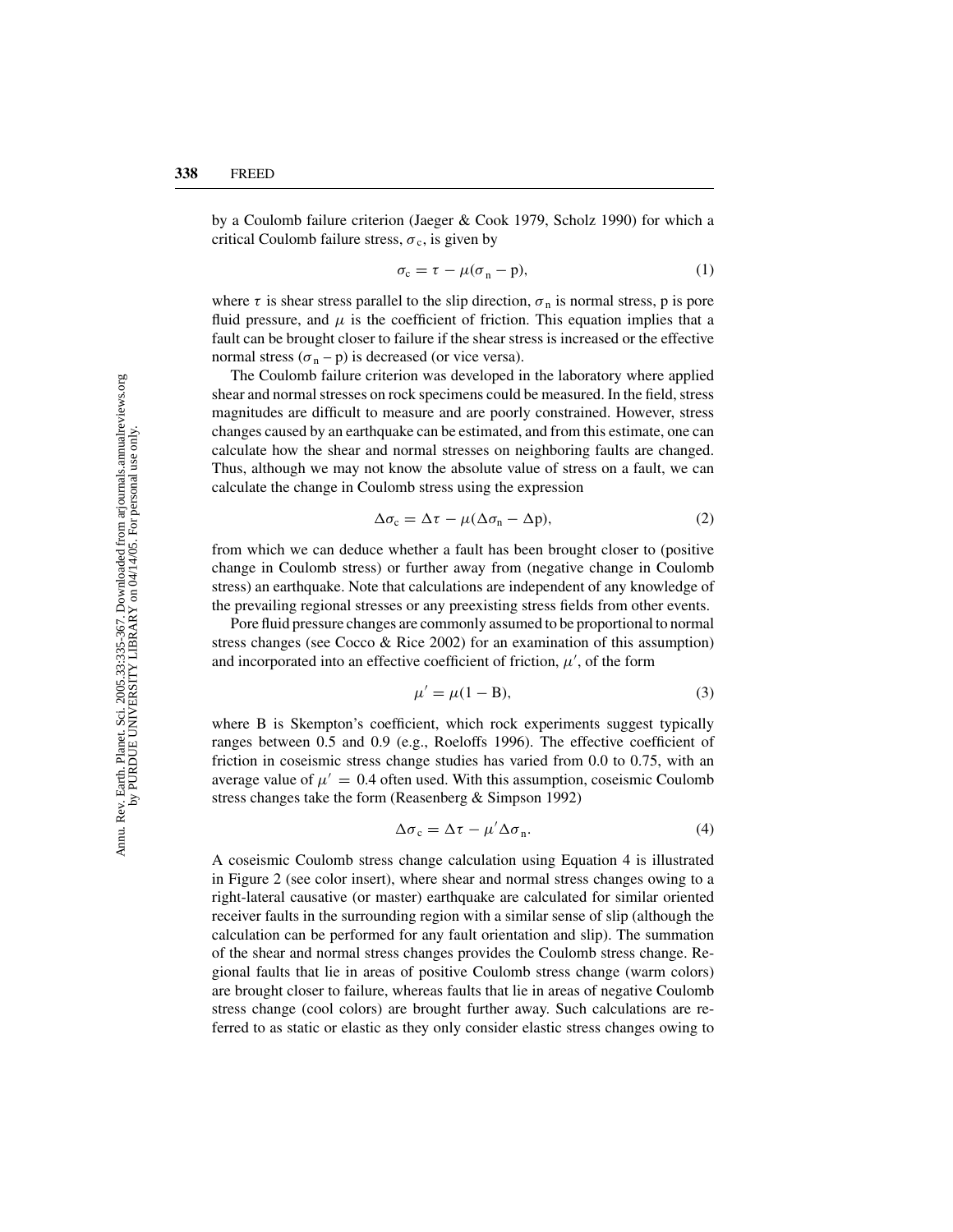slip on an earthquake. Although limited in many respects, such as the inability to explain the time-dependence of triggered events, such calculations have proved successful in explaining a variety of seismic observations. An excellent review of static Coulomb stress change calculations can be found in King et al. (1994), which also discusses the determination of optimum slip planes for use in predicting aftershock distributions when the orientation of receiver faults is not known.

#### **Aftershock Distributions**

One of the key points to take away from Figure 2 is that Coulomb stress increases induced by an earthquake do not just occur at the fault tips, where the termination of slip leads to stress concentrations, but also in off-fault lobes. This is most clearly seen in the shear stress changes (left panel in Figure 2) and was cited by Das & Scholz (1981) as an explanation of why off-fault aftershocks were observed following the 1968 Borrego Mountain, California earthquake.

An example of off-fault aftershocks and their correspondence to calculated Coulomb stress increases is shown in Figure 3 (see color insert) for the 1979  $M =$ 5.5 Homestead Valley, California earthquake. As typical for aftershock studies, the fit between calculated Coulomb stress increases and observed aftershocks is not perfect, with some aftershocks occurring in regions of Coulomb stress decrease. Regions of Coulomb stress decrease are known as stress shadows (Harris & Simpson 1996), as few aftershocks or triggering earthquakes should occur in such regions if the Coulomb hypothesis is valid. Generally, the best correlations of Coulomb stress change to aftershock distribution are at distances greater than a few kilometers from the fault. Closer to the fault, unknown details of the slip distribution and rupture geometry influence near-fault stress changes that are generally not accounted for in the Coulomb stress calculations.

Of particular note in Figure 3, and consistent with most triggering studies, is that the stress changes that lead to triggering are generally quite small. Most aftershock studies suggest that an increase of less than 0.1 to 0.3 MPa (1 to 3 bars) is generally sufficient to trigger seismicity, whereas reductions of the same amount can effectively suppress them (e.g., Stein & Lisowski 1983, Oppenheimer et al. 1988, Toda et al. 1998, Anderson & Johnson 1999). Such small magnitudes, which are only a small fraction of the stress drop that occurs during an earthquake, imply that the stress changes do not cause earthquakes, but only trigger them. Rydelek & Sacks (1999) modeled a fault as comprised of small patches that individually experience loading and failure, with failure resulting in the loading of neighboring patches, sometimes causing those patches to fail. In such models, earthquakes occur when failure on one patch leads to a chain reaction of many patches failing. Models like these show that as result of multiple (and repeated) failures over these small areas, faults can develop a very uneven stored stress state. Rydelek & Sacks (1999) show that with such heterogeniety, it is possible for small stress changes of only a few hundredths of a mega-Pascal to advance or retard the occurrence of large earthquakes by decades.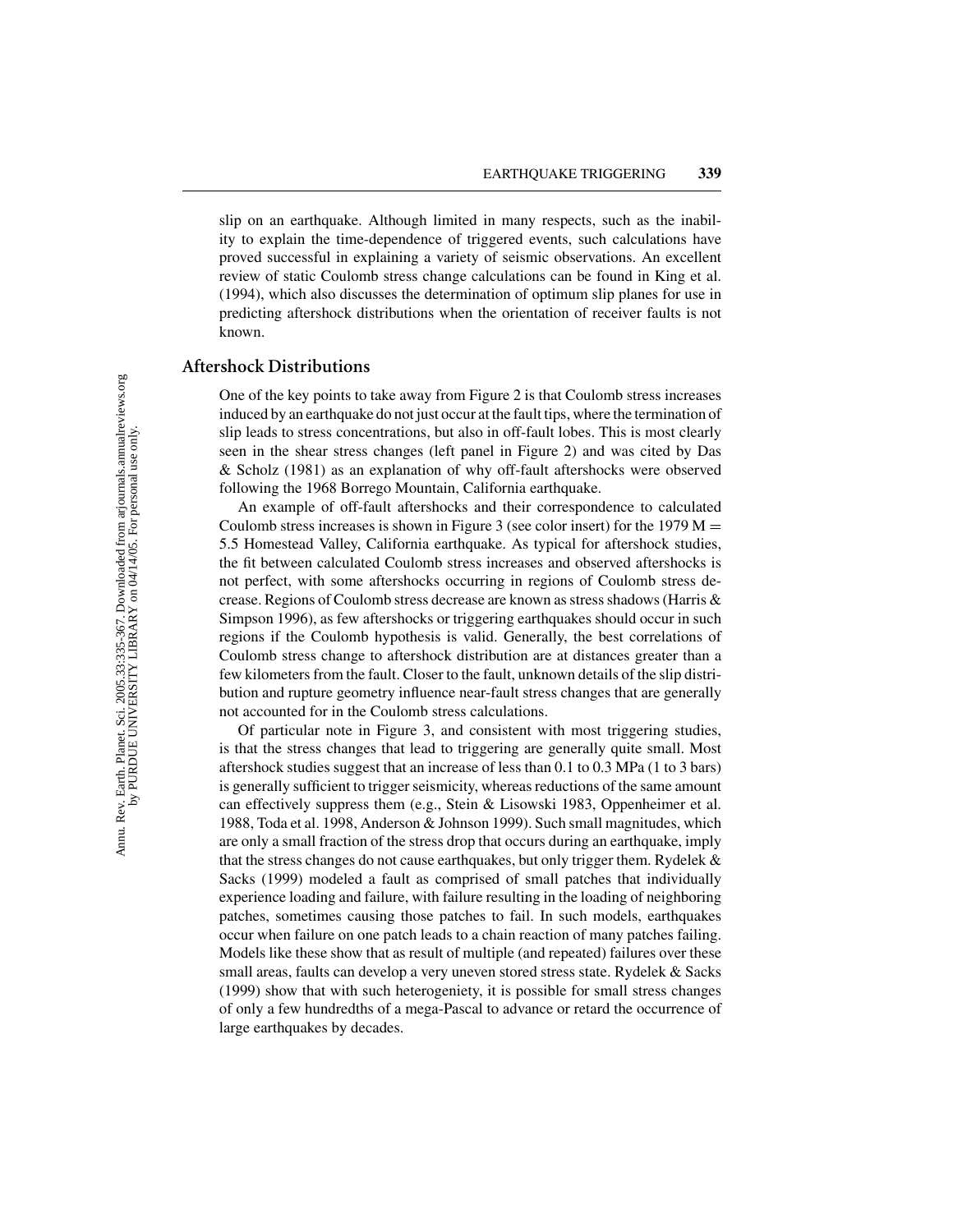The assumed value for effective friction influences the contribution of normal stresses to the calculated Coulomb stress changes, and therefore the correspondence of Coulomb stress changes to aftershock distributions. Often, studies seek to find the effective coefficient of friction that leads to the best fit of aftershocks, using this technique to infer frictional strength. King et al. (1994) found the adjustments to friction had only modest effects on aftershock correlations and thus chose to use a median value of 0.4. Following the 1989 Loma Prieta, California earthquake, Parsons et al. (1999) found that high shear stress changes were correlated with seismicity-rate increases on major, high-angle, strike-slip faults, whereas high normal (unclamping) stress changes were significantly correlated with seismicity-rate increases on oblique (right-lateral/thrust) faults. The former implies a relatively low value of effective friction, whereas the latter implies a relative high value. Parson's et al. suggest that major strike-slip faults with large cumulative offset may have become impermeable through gouge build-up, thus trapping fluids and causing high pore-fluid pressures that negate imposed normal stress changes, whereas fluids can escape rapidly in faults with more limited offset, leading to a stronger influence of normal stress changes. This could further explain why intermediate coefficients of friction, such as the value used by King et al. (1994), may work well to describe the correspondence of Coulomb stress changes to aftershock distributions over broad regions that contain both types of faults.

Aftershock distributions have been well explained by coseismic Coulomb stress change calculations following the 1987 Elmore Ranch/Superstition Hills earthquake sequence (Anderson & Johnson 1999), the 1989  $M = 7.1$  Loma Prieta earthquake (Reasenberg & Simpson 1992, Parsons et al. 1999), the Landers earthquake (Hardebeck et al. 1998, Wyss & Wiemer 2000), the 1995 Kobe, Japan earthquake (Toda et al. 1998), and the 1983  $M = 6.5$  Coalinga and  $M = 6.0$  Nuñez earthquakes (Toda & Stein 1998). These last events also decreased Coulomb stress on the locked segment of the San Andreas Fault to the south of Parkfield, potentially explaining (at least partially) why the  $2004 M = 6$  Parkfield earthquake occurred approximately two decades after it was expected based on the average repeat time of earthquakes on this segment (a review of the Parkfield experiment and prediction can be found at http://quake.wr.usgs.gov/research/parkfield/). Working the Coulomb/aftershock triggering problem backwards, Mueller et al. (2004) used the pattern of modern-day aftershocks to infer the most likely causative rupture surfaces associated with 1811–1812 New Madrid earthquakes.

Several studies suggest that Coulomb theory fails to explain other aftershock distributions: Only 60% of the aftershocks following the 1994 Northridge earthquake appear to lie in regions of Coulomb stress increase (Hardebeck et al. 1998); two faults that apparently lie in a stress shadow following the Chi-Chi, Taiwan earthquake had significant aftershock activity (Wang & Chen 2001); Marsan (2003) observed that quiescence in stress shadows was seldom observed for timescales beyond 100 days following the Loma Prieta, Landers, and Northridge earthquakes; Mallman & Zoback (2003) found that following the Landers and Kobe earthquakes, seismicity rates went up everywhere; and Felzer & Brodsky (2003) found no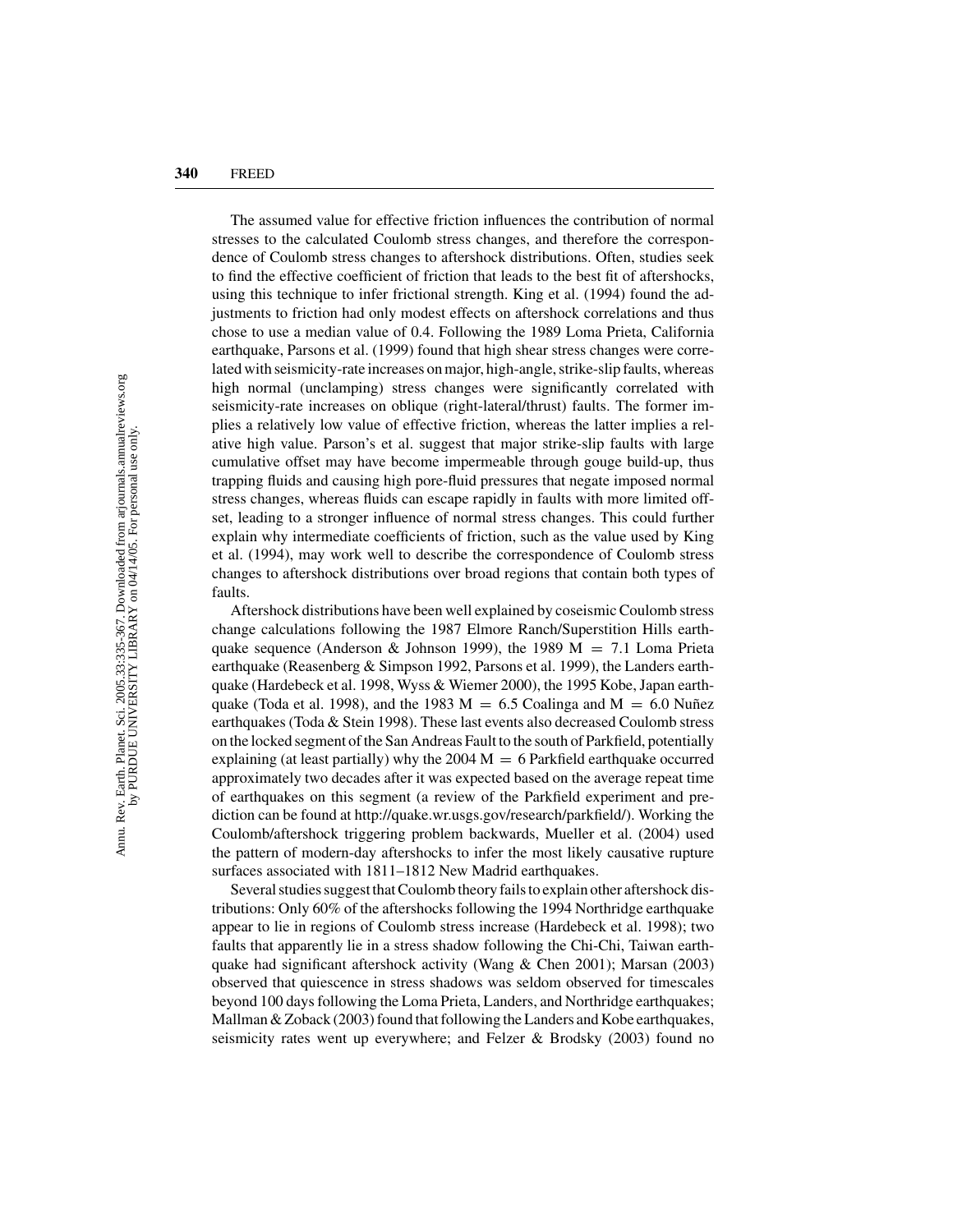significant correlation between the amount of observed seismicity rate decrease and distance from the rupture surface of the Landers earthquake, suggesting that the earthquake sequence did not produce a stress shadow.

The occurrence of a few aftershocks in a region of calculated Coulomb stress decrease could arise from oversimplifications of modeled fault slip, unaccounted for heterogeneities of crustal properties, or the existence of small faults with azimuthal orientations different from that of the prevailing fabric. However, the general lack of a stress shadow as inferred by some studies (e.g., Felzer & Brodsky 2003, Mallman & Zoback 2003) may be indicative of the failure of Coulomb theory. A potential problem with statistical studies of the existence of stress shadows, however, is that background seismicity prior to an earthquake is usually too sparse to provide a statistically significant sample from which to infer postseismic rate decreases.

Several studies have addressed the significance of background seismicity by utilizing increased seismicity rates following an earthquake as the background seismicity for a second nearby event. Toda & Stein (2003) utilize the 1997 Kagoshima, Japan couplet to show that a region of significant aftershock activity associated with the first event became a region of decreased activity associated with a Coulomb stress decrease following the second event (Figure 4, see color insert). A separate study has shown that certain regions of aftershock activity induced by the 1992 Landers quake were turned off by negative Coulomb stress changes associated with the 1999 Hector Mine earthquake (S. Toda, R. Stein, K. Richards-Dinger, S. Bozkurt, submitted manuscript). Both of these studies conclude that stress shadows can be observed if the background seismicity prior to an earthquake is significant.

In each of these earthquake sequence studies the authors found that although observing seismicity associated with a sequence confirmed the influence of Coulomb stress changes, simply adding the stress changes did not explain the timedependence of the ensuing seismicity, such as the rate change, the temporal decay, and the migration of seismicity away from the rupture ends. Toda & Stein (2003) and Toda et al. (S.Toda, R. Stein, K. Richards-Dinger, S. Bozkurt, submitted manuscript) therefore implemented a stress transfer model that incorporated rate and state friction. Rate and state friction is the name of a constitutive relation based on laboratory observations in which friction on a fault is a function of time, slip, and slip velocity (Dieterich 1979, 1981). Here "rate" refers to the rate at which the fault slips and "state" refers to the physical properties of the fault surface or gouge (Dieterich 1994, Scholtz 1998). As formulated by Ruina (1983),

$$
\mu(t) = \mu_0 + a \ln[V(t)/V_0] + b \ln[\xi(t)V_0/d_c],
$$
\n(5)

where  $\mu$  is friction, t is time,  $\mu_0$  is a reference frictional coefficient, V is the rate at which the fault slips,  $V_0$  is a reference velocity,  $d_c$  represents a critical slip distance associated with the evolution of contact points along the fault surface, a and b are dimensionless coefficients determined from laboratory experiments, and  $\xi(t)$  represents the physical state of the contact surface or gouge and evolves according to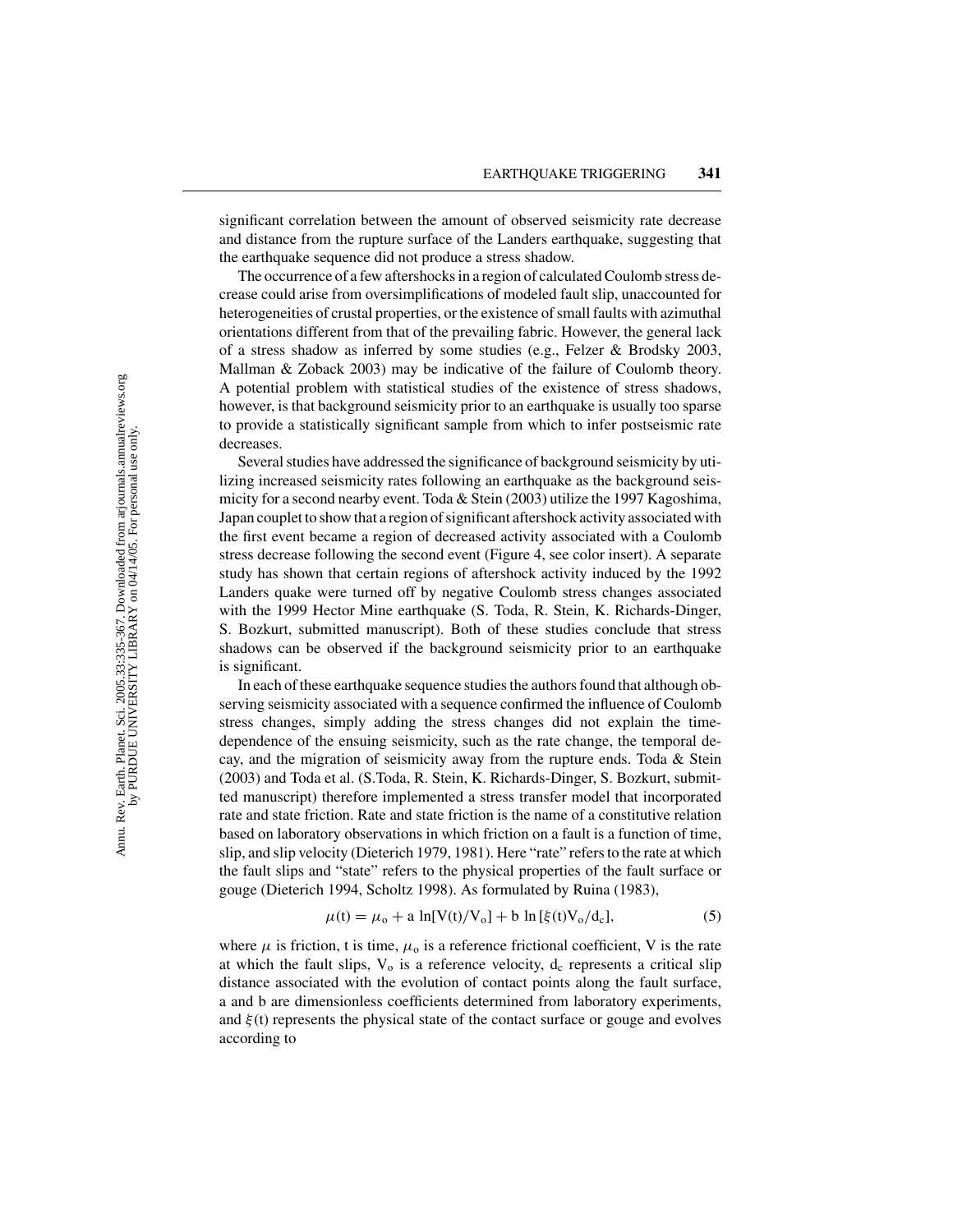$$
d\xi(t)/dt = 1 - \xi(t)V(t)/d_c,
$$
\n(6)

which requires that the fault strengthens when stationary or slipping slowly and weakens when slipping rapidly relative to the regional velocity field. A thorough review of rate and state friction laws and their application to faulting can be found in Marone (1998).

Because of the logarithmic dependence of friction on rate and state, a sudden increase in load on the fault, even of very small amplitude, can rapidly reduce fault friction and bring about an acceleration to failure (Gomberg 1998). The earlier in the earthquake cycle that a fault is stressed by a nearby earthquake, the more the fault is advanced in its own earthquake cycle. Thus, rate and state friction predicts that the sudden stressing of a population of faults, in which the time of each fault's earthquake cycle is randomly distributed, will lead to a clustering of triggered seismicity (e.g., Gomberg 1998) that obeys the observed Omori aftershock decay law (Dieterich 1994). Such theory has also been used to convert calculated Coulomb stress changes into time-dependent probability forecasts for triggered seismicity (Stein et al. 1997; Toda et al. 1998; Toda & Stein 2002, 2003; Parsons et al. 2000). Toda & Stein (2003) and Toda et al. (S.Toda, R. Stein, K. Richards-Dinger, S. Bozkurt, submitted manuscript) use a stress transfer model and rate and state in which seismicity is treated as a sequence of independent nucleation events that are dependent on the fault slip, slip rate, and elapsed time since the last event. Their models of earthquake sequences reproduce (although imperfectly) the temporal response of seismicity to successive stress changes, including toggling of aftershock activity, aftershock decay rates, and the migration of aftershocks away from rupture ends.

## **Earthquake Triggering Sequences**

The success of Coulomb stress changes to explain aftershock distributions contradicts the long-held theory that earthquakes strike randomly. Subsequently, Coulomb stress changes have been used to explain the aforementioned Joshua Tree-Landers-Big Bear-Hector Mine sequence (Figure 5, see color insert) (see also King & Cocco 2001) and a variety of other sequences. For example, the 1933  $M =$ 6.4 Long Beach and 1952 M = 7.3 Kern County, California earthquakes combined to increase Coulomb stress at the eventual hypocenter of the 1971  $M = 6.7$  San Fernando earthquake, which in turn Coulomb loaded the eventual hypocenter of the 1994  $M = 6.7$  Northridge earthquake (Stein et al. 1994). At least six of seven earthquakes that occurred in a sequence between 1888 and 1994 east of the Alpine fault in New Zealand occurred in regions of Coulomb stress caused by the previous events (Doser & Robinson 2002). For earthquakes in northwest Turkey and the north Aegean Sea since 1912, four times as many events occurred in regions in which Coulomb stresses were increased by previous events (Nalbant et al. 1998). An earthquake sequence in the Rainbow Mountain-Fairview Peak-Dixie Valley, Nevada was preceded by a Coulomb stress increase from prior events (Hodgkinson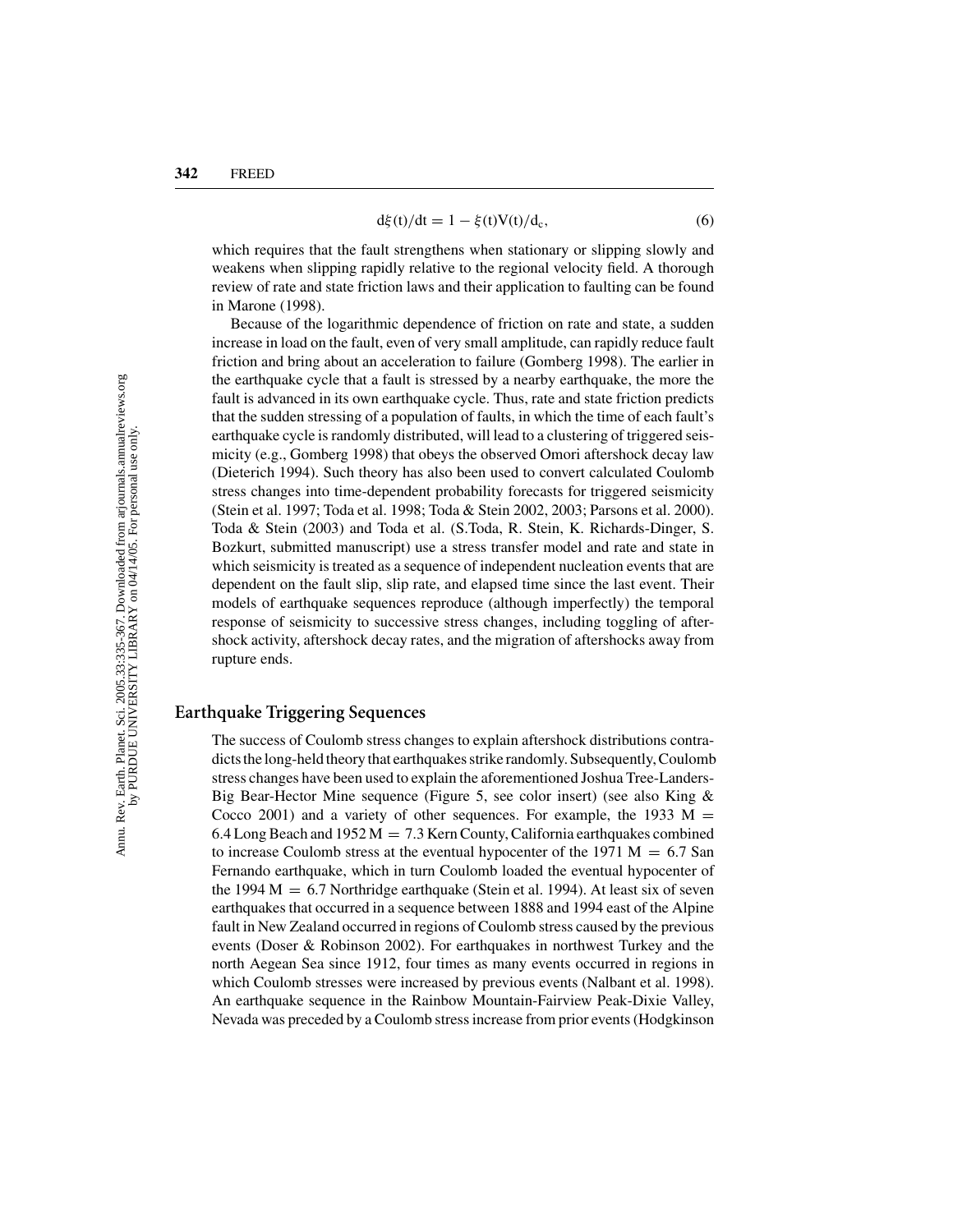et al. 1996), and Nostro et al. (1997) found that earthquake triggering associated with Coulomb stress increases also worked to explain the 1980 Irpinia normal faulting sequence.

In a broader study, Deng & Sykes (1997a) calculated the evolution of Coulomb stress in southern California since 1812, using seven  $M > 7$  earthquakes and tectonic loads from plate motions, and found that 95% of the well-located M  $\geq$ 6 earthquakes with mechanisms involving either strike-slip or reverse faulting are consistent with Coulomb theory (i.e., occurred in regions of Coulomb stress increase). This study was extended by Deng & Sykes (1997b) to conclude that more than 85% of the M  $\geq$  5 earthquakes from 1932 to 1995 occurred in regions of positive Coulomb stress change, with the remaining 15% having uncertainty owing to lying close to the boundary between positive and negative Coulomb stress changes.

In a study of the triggering of the 1954  $M_s = 6.8$  Dixie Valley earthquake less than 5 min after the  $M_s = 7.2$  Fairview Peak earthquake in Central Nevada, Caskey & Wesnousky (1997) observed something not often reported in triggering studies. Detailed study of the Fairview Peak surface rupture, which consisted of sequential rupture along four distinct faults, showed a correlation between the largest surface offsets and the magnitude of positive Coulomb stress change owing to the rupture of the previous segments. Caskey & Wesnousky suggest that this observation, combined with a correspondence between the location of rupture termination and a change in the sign of Coulomb stress, implies that Coulomb stress-changes provided more than just a trigger, but actually influenced the slip distribution and extent of the triggered segments.

One of the primary reasons to study earthquake triggering is to work toward being able to predict where the next seismic event will occur. In a study of a 60-year sequence of earthquakes along the North Anatolian Fault in Turkey, Stein et al. (1997) found that all but one event was promoted by the previous events. Based on these calculations and historic events in the region, Stein et al. (1997) suggested an elevated risk for a major shock along two sections of the North Anatolian Fault, one of which ruptured in August 1999, the  $M = 7.4$  Izmit earthquake. Cumulative changes in Coulomb stress are calculated to have evolved over the past 60 years to load the Izmit region, not only explaining the triggering of the Izmit earthquake but also the distribution of seismicity in the region from 1993 to just before the 1999 earthquake (Parsons et al. 2000). The Izmit earthquake in turn elevated Coulomb stresses at the site of the  $M = 7.1$  Düzce earthquake, which occurred just 3 months later (Parsons et al. 2000). Together, the Izmit and Düzce earthquakes killed 18,000 people. According to Parsons et al., the trigger is poised to be pulled on Istanbul, an urban center of 10 million people. Parsons et al. suggest there is a  $62 \pm 15\%$  probability of strong shaking in the Istanbul region in the next 30 years and  $32 \pm 12\%$ probability in the next decade.

Earthquake triggering is also evident in subduction zone dynamics. Lin & Stein (2004) show that large interplate-subduction zone earthquakes promote normal faulting events in the outer rise, and thrust faulting events on the periphery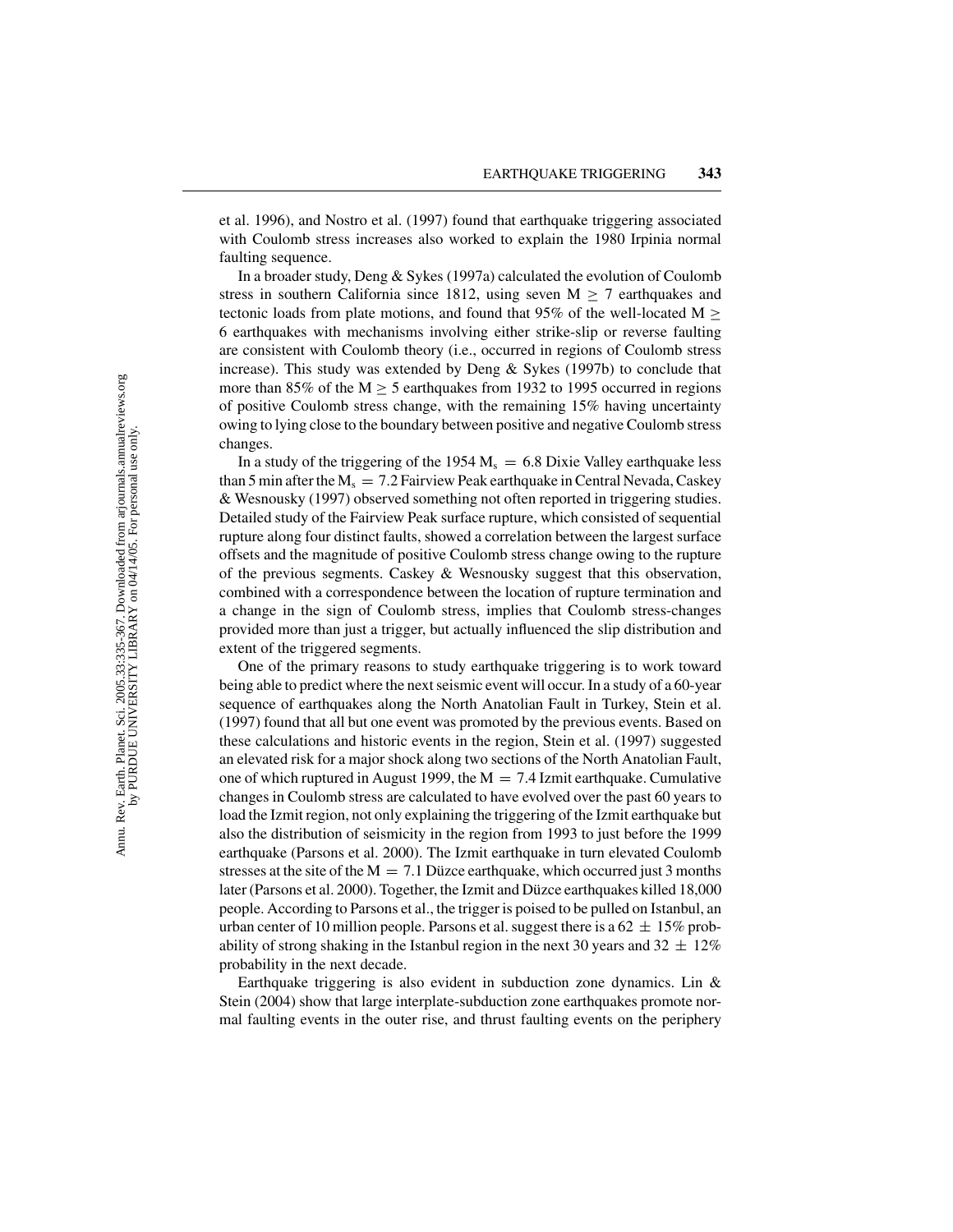

**Figure 6** Composite figure showing Coulomb stress changes imparted to normal faults in the outer rise and Coulomb stress changes imparted to thrust faults in the downdip region following the 1957  $M_w = 9.1$  Aleutian interplate earthquake. Also shown are aftershocks associated with this earthquake. (From Lin & Stein 2004.)

of the seismic rupture and on its downdip extension. Figure 6 shows a good correspondence between Coulomb stress changes and the location and type of aftershocks following the 1957  $M_w = 9.1$  Aleutian interplate earthquake. Similar studies have also shown that subduction-zone earthquakes have been promoted by preceding events and have in turn triggered subsequent events, including aftershocks (e.g., Dmowska et al. 1988; Taylor et al. 1996, 1998; Parsons 2002). Lin & Stein (2004) also examined stress changes associated with the 1960  $M_w = 9.5$ and 1995  $M_w = 8.1$  Chile earthquakes and found that Coulomb stress increases of 0.2 to 2.0 MPa corresponded closely to sites of aftershocks and postseismic slip, whereas aftershocks were absent where Coulomb stress decreases were more than 1 MPa (see also a discussion of continental thrust events in Lin & Stein 2004).

Similar to aftershock studies, verifying that large stress shadows cast by great earthquakes diminish moderate and large earthquakes throughout a region is one of the best means to test the Coulomb hypothesis. Two of the biggest and best observed stress shadows were cast by the great 1857 Fort Tejon and great 1906 San Francisco earthquakes (Harris & Simpson 1998). Figure 7 shows calculated Coulomb stress changes (for similarly oriented strike-slip faults and low friction) for both earthquakes superimposed on a single map of California (similar calculations have been accomplished for the triggering of reverse faults following the Fort Tejon earthquake showing that thrust faults in the Transverse Ranges and Los Angeles Basin were put under a stress shadow as well). The stress shadow cast by the Fort Tejon earthquake halted the occurrence of  $M > 6$  earthquakes throughout the shadow region (which also includes the ECSZ) for 50 years following the great earthquake (Ellsworth 1990, Harris & Simpson 1996). Of 13 M  $\geq$  5.5 earthquakes to occur in the southern California region between 1857 and 1907, at least 11 (although possibly all 13) occurred in regions in which Coulomb stress was increased by the Fort Tejon earthquake. The correlation disappears around 1907, suggesting to Harris & Simpson (1996) that tectonic loading began to overwhelm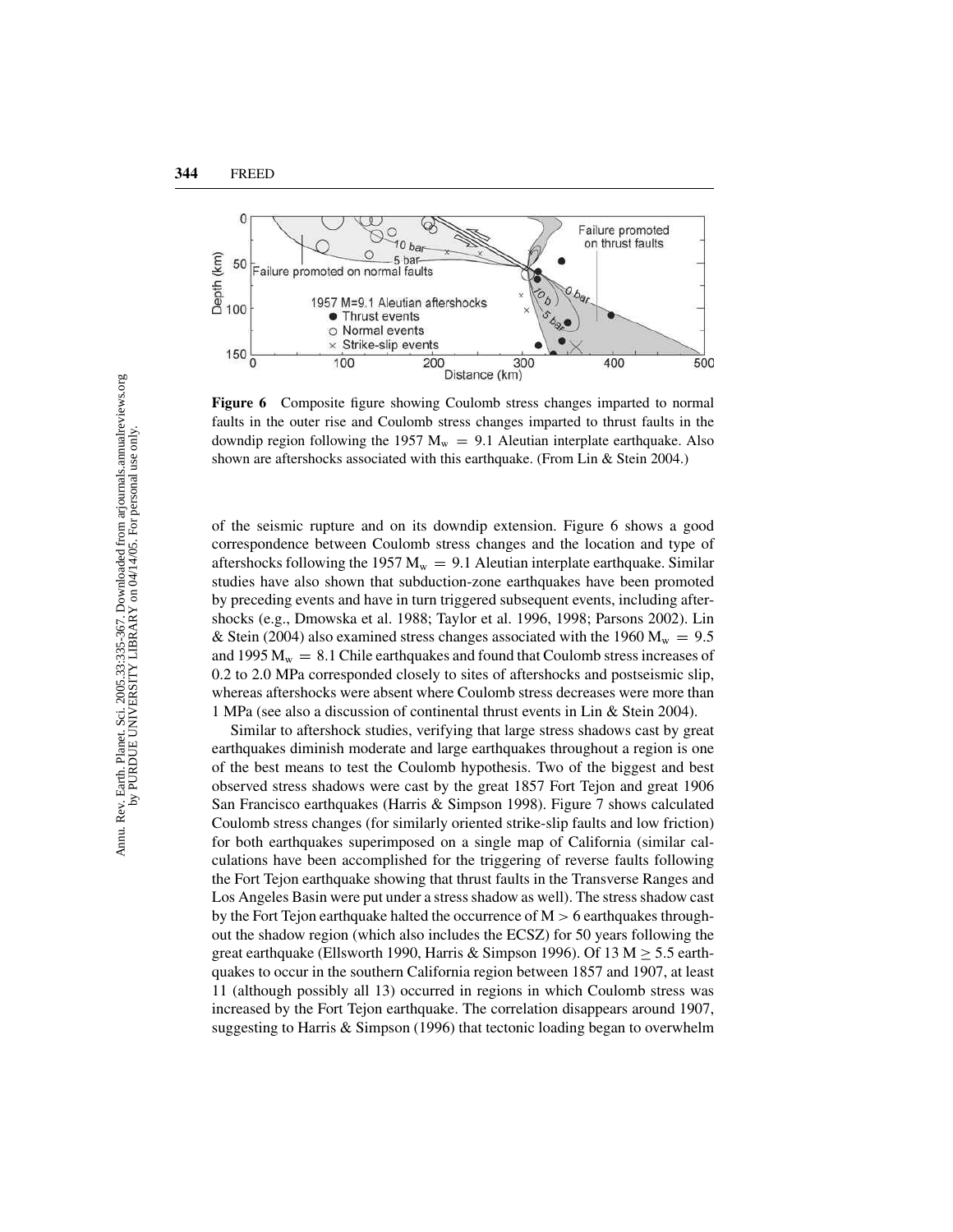

**Figure 7** Composite of calculated Coulomb stress changes (*black*: positive, *gray*: negative) owing to the 1857 Fort Tejon and 1906 San Francisco earthquakes. Calculations based on right-lateral strike-slip faults with an azimuth of N35◦W and  $\mu' = 0.4$ . The increase and decrease regions are ≥0.01 and ≤−0.01 MPa, respectively (combined from figures from Harris & Simpson 1998).

the effect of the 1857 earthquake in the early twentieth century. As shown in Figure 1, the cessation of earthquake activity in the San Francisco Bay region following the 1906 earthquake was dramatic (see also Ellsworth 1990). In terms of seismic moment release, the rate in the 56 years before 1906 is approximately 10 times that in the 70 years after 1906 (Bakun 1999). Jaumé  $&$  Sykes (1996) found that the rate of activity in the San Francisco Bay region did not just decrease following the 1906 earthquake but also following a large event in 1868 and the 1989  $M =$ 6.9 Loma Prieta earthquake (see also Reasenberg & Simpson 1992).

In a survey of several global earthquake catalogs, Kagan & Jackson (1991) found that long-term clustering, not periodicity, characterized the occurrence of all earthquakes—shallow, intermediate, and deep. Although Kagan & Jackson suggest that clustering is due to dynamic processes in Earth's mantle, this could also be a reflection of the significance of earthquake triggering working to synchronize faults within a fault system. In a broad study of earthquake triggering using a global earthquake catalog, Parsons (2002) calculated shear stress changes induced by earthquakes with  $M_s \ge 7$  on subsequent rupture planes near enough to be potentially triggered. Parsons found that 61% of earthquakes near enough to incur a shear stress change of  $\pm 0.01$  MPa were associated with shear stress increases, whereas 39% were associated with shear stress decreases. If earthquakes associated with calculated shear stress increases are interpreted as triggered, then 8% of the global catalog can be considered triggered events. Parsons could not calculate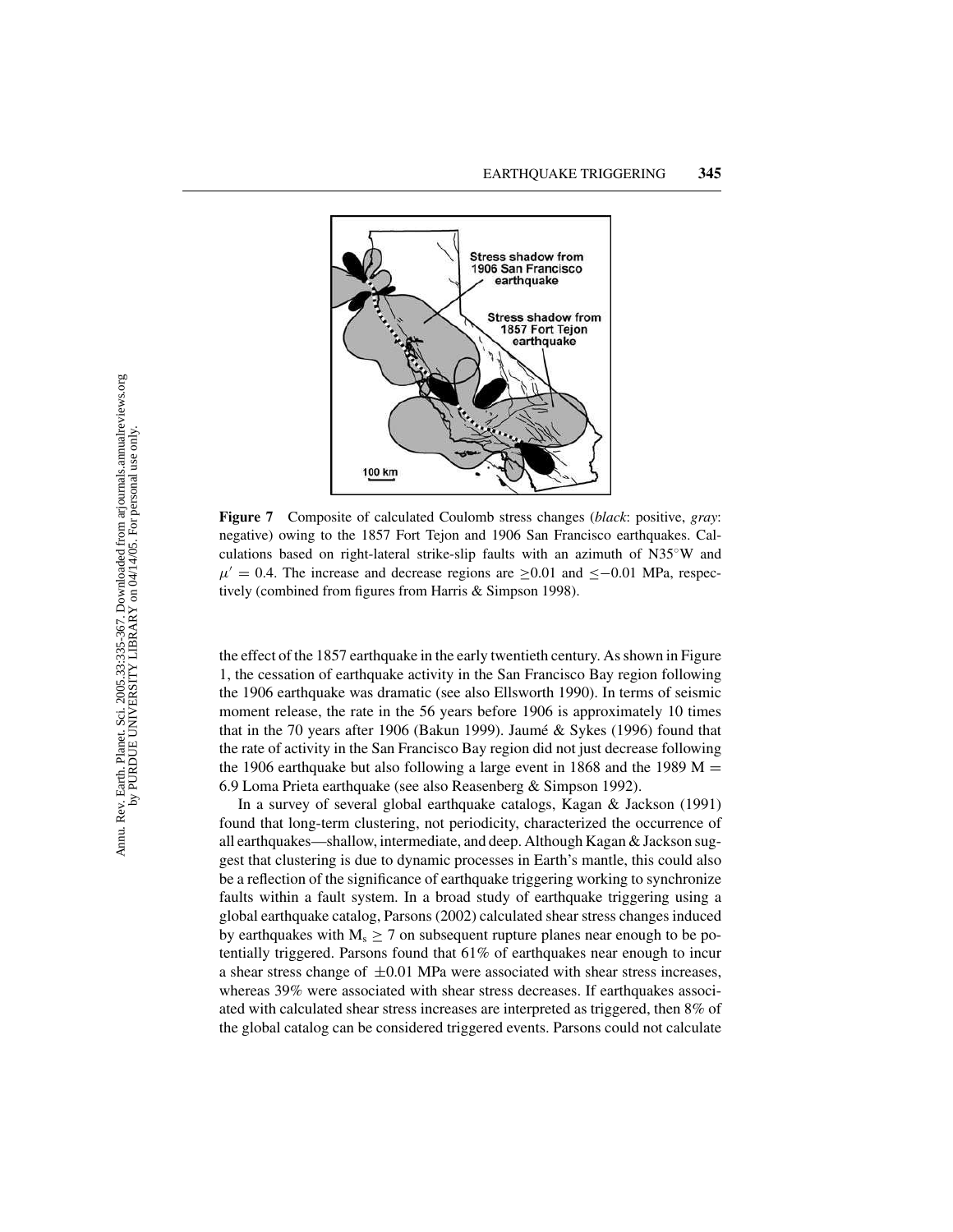Coulomb stress change because of difficulties associated with identifying correct nodal planes (required for the determination of normal stress changes) in a global study and required estimations of poorly constrained effective friction. It is thus unknown how the statistics of the study would change if it were possible to calculate Coulomb stress changes. Nevertheless, this broad study demonstrates the correspondence of at least one of the stress components to triggering of earthquakes on a global scale.

# **POSTSEISMIC STRESS TRANSFER AND STRENGTH WEAKENING**

#### **Postseismic Stress Transfer Mechanisms**

How the 1992 Landers earthquake triggered the 1999 Hector Mine earthquake is difficult to explain not only because of the seven-year delay time, but also because it was not obvious that the Landers earthquake induced a coseismic Coulomb stress increase at the Hector Mine hypocenter. Calculations found the Hector Mine hypocenter to be very close to a boundary between positive and negative Coulomb stress changes (near the lobe of positive Coulomb stress change to the northeast of Landers in Figure 5*b*). Therefore, modest changes in modeling assumptions or the location of the hypocenter (which is not definitively known) greatly influence the sign of the modeled stress change (e.g., Harris & Simpson 2002). Despite these uncertainties, the Hector Mine hypocenter occurred in a region that experienced one of the highest seismicity rate increases following the Landers earthquake (Wyss & Weimer 2000). Thus, the Hector Mine earthquake could potentially have been triggered by intervening aftershocks. Felzer et al. (2002) note that the Hector Mine earthquake was preceded by the  $M = 5.4$  Pisgah aftershock, which occurred approximately 4 km from the eventual Hector Mine epicenter, as well as  $M =$ 4.3 and  $M = 4.1$  aftershocks that occurred within 2 km of the epicenter. In fact, Felzer et al. (2003) argues that more than 50% of aftershocks are triggered by other aftershocks.

Another possible explanation of the seven-year delay time between events would be if the Coulomb stress changes associated with the Landers earthquake continued to evolve such that significant change in stress at the Hector Mine hypocenter occurred years after the Landers event. One mechanism that induces significant postseismic change in the stress field is that of viscous relaxation of a warm lower crust or upper mantle. At depths below approximately 15 km, high pressures and temperatures prevent rock from failing in a brittle manner; instead, they flow viscously in response to stress (e.g., Kirby & Kronenberg 1987). Earthquakes occur so rapidly, however, that even these viscous regions respond to coseismic stresses by elastic deformation. However, following the earthquake these regions begin to relax and the stored elastic strains are transferred upward to the seismogenic upper crust, leading to increased stresses in the upper crust. For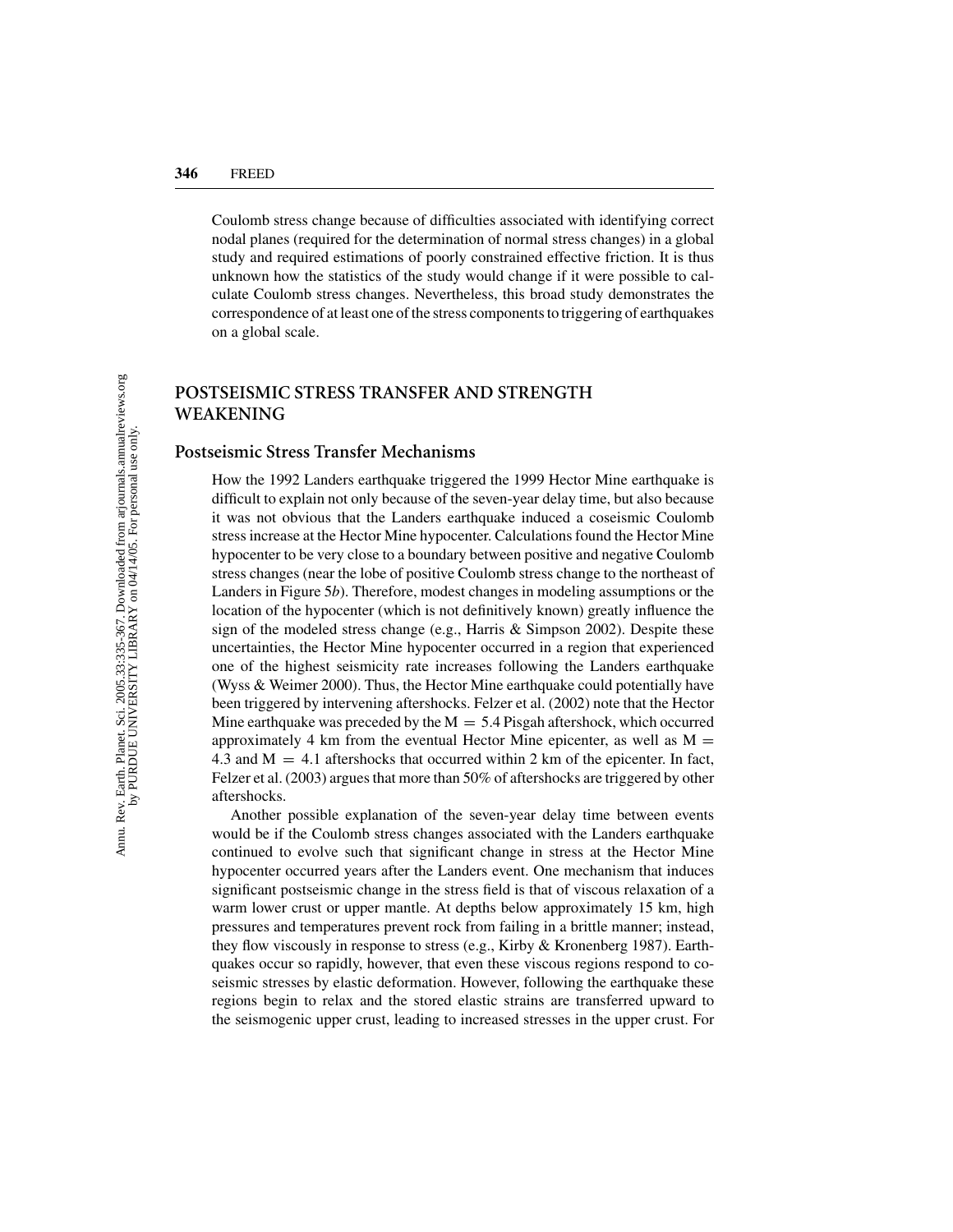vertical strike-slip faults, regions of positive coseismic Coulomb stress change tend to increase in magnitude owing to viscous relaxation, and regions in which coseismic stress changes were negative tend to get more negative. For thrust and normal faulting events, the redistribution of stress is generally of the opposite sense, where coseismic stress increases and stress shadows tend to be reversed by the relaxation process (Freed & Lin 1998, Nostro et al. 2001).

In the Landers-Hector Mine sequence, calculations of postseismic stress transfer owing to viscous relaxation suggest a moderate to significant build-up of stress at the Hector Mine hypocenter in the seven years following the Landers earthquake (Freed & Lin 2001, Zeng 2001, Pollitz & Sacks 2002). Figure 8*a* (see color insert) shows the calculated coseismic change in Coulomb stress associated with the Landers earthquake resolved on the Hector Mine rupture surface. These results show that the Hector Mine hypocenter was located near a narrow strip of slightly positive Coulomb stress changes bounded by regions of negative stress changes to the north and south. Of particular interest is the large lobe of positive coseismic Coulomb stress changes induced in the lower crust and upper mantle by the Landers earthquake. If a warm and viscously weak lower crust and upper mantle is unable to support these stresses, they will migrate to the upper crust. Such a process has been calculated to have increased Coulomb stress at the Hector Mine hypocenter (Figure 8*b*), potentially explaining the triggering of the earthquake. Postseismic stress changes may have also influenced the extent of the Hector Mine earthquake, as the spatial extent of the rupture zone appears to coincide with stress changes solely owing to postseismic relaxation (Figure 8*c*).

The Mojave earthquake sequence lies perilously close to the San Bernardino Mountain segment of the San Andreas Fault. This segment is located only 80 km from Los Angeles, is capable of  $M > 7$  earthquakes and has not ruptured since 1812; historic repeat times suggest that this segment may be late in its earthquake cycle (Sieh 1989). The Joshua Tree/Landers/Big Bear earthquakes were calculated to have brought this segment closer to failure by increasing Coulomb stress (Stein et al. 1992, Jaumé & Sykes 1992). Subsequent to 1992, the process of stress transfer owing to viscous relaxation, the occurrence of the Hector Mine earthquake, and continued relaxation processes are calculated to have further increased stress on this segment, and will continue to increase stress for years to come (Freed & Lin 2002). This segment of the San Andreas Fault may therefore be a good candidate for a major earthquake in Southern California in the near future.

Stress transfer between faults through viscous relaxation may be a general cause of earthquake clustering. For example, Lynch et al. (2003) suggest that seismicity on a northern and southern San Andreas–type fault system (large stickslip faults separated by a creeping section) can become coupled by the transfer of stress through lower crustal flow. Chéry et al. (2001) appeals to a similar stress transfer process to explain a sequence of three  $M > 8$  earthquakes that occurred in Mongolia during a 52-year period despite great distances (400 km) that separate the events. And in a global review of the relative distance and time delay separating pairs of earthquakes, Marsan & Bean (2003) found that seismic activity diffuses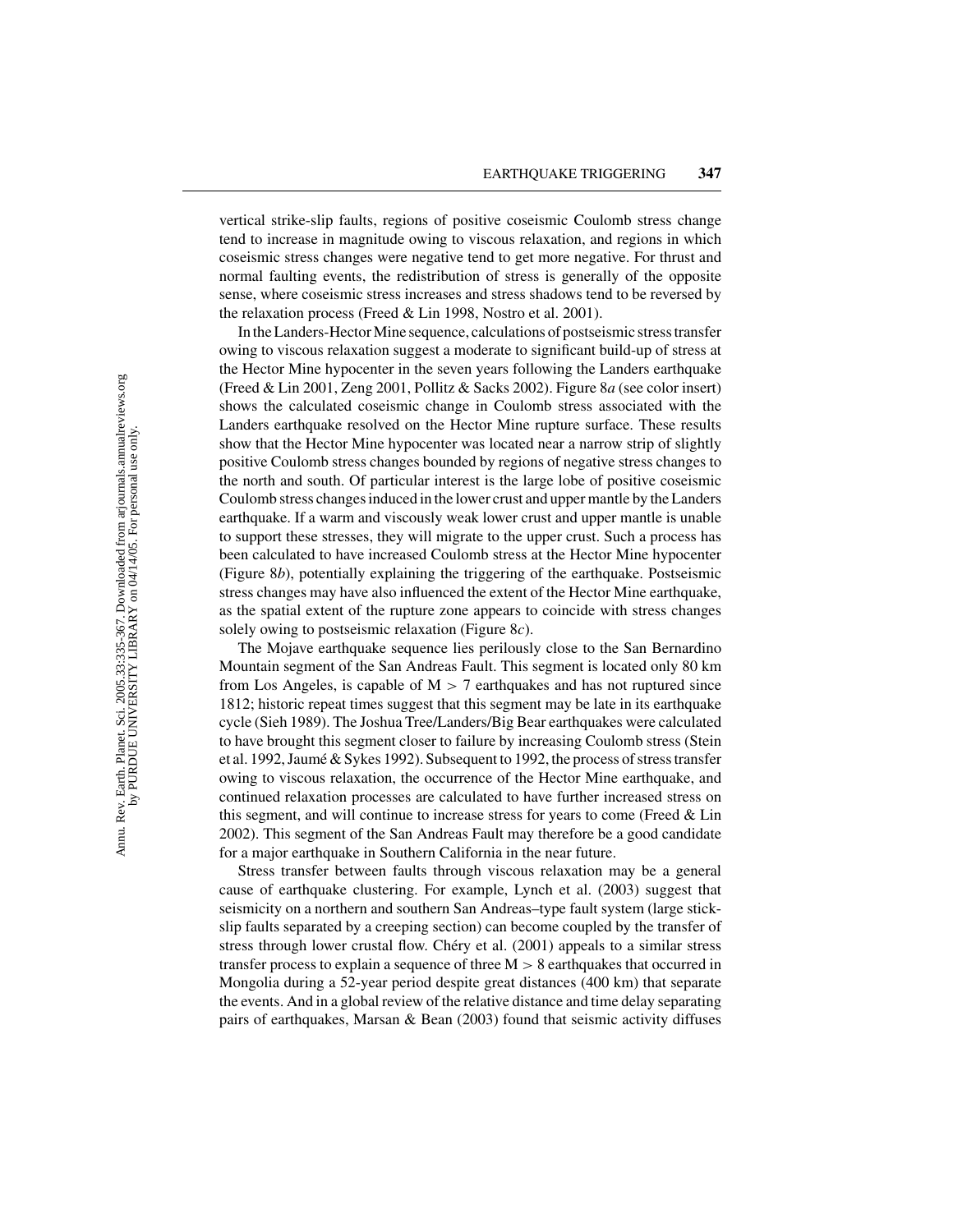away from an earthquake as the delay time increases following its occurrence, which they attributed to viscous diffusion of stress in the upper mantle. Viscous relaxation can also induce the opposite effect: retard seismicity in a region. For example, Casarotti & Piersanti (2003) show that the viscoelastic relaxation of asthenosphere following major earthquakes that occurred in the past 60 years along the South American arc decreased Coulomb stress, thus inducing two seismic gaps (regions in which earthquake are overdue based on historical repeat times) near southern Peru and north Chile.

The reach of stress transfer by postseismic relaxation of a viscous lithosphere can extend great distances from the mainshock source. Stress loading from postseismic relaxation of oceanic asthenosphere following a 1952 to 1965 sequence of large earthquakes along the Aleutian arc and Kurile-Kamchatca plate boundary was found to be consistent with the triggering of oceanic intraplate earthquakes, temporal patterns in seismicity at remote plate boundaries, and geodetic measurements of anomalous velocities over a 7000 by 7000 km<sup>2</sup> area during the 30 years following the sequence (Pollitz et al. 1998). Viscous processes can also serve to facilitate stress interactions between faults over larger spans of time. For example, viscoelastic relaxation following the 1944  $M = 8.0$  Tonankai and the 1946 M = 8.2 Nankaido, Japan earthquakes has been shown to have slowly reduced clamping stresses on the Nojima Fault, inducing the 1995  $M = 6.9$  Kobe earthquake (Pollitz & Sacks 1997). Similarly, postseismic stress changes from asthenospheric relaxation were shown to be an important component of the markedly increased seismicity in the decades following the 1891  $M = 8$  Nobi, Japan earthquake and worked to prevent the expected (based on the historic record) extension of the 1944 Tonankai earthquake into the Suruga Trough (Pollitz & Sacks 1995). Viscous processes may also play a role in aftershock distributions, as Melosh (1976) appeals to a non-Newtonian viscous asthenosphere to explain seaward migration of aftershocks following the 1965 Rat Island, Alaska earthquake.

Viscous relaxation is not the only means of redistributing stress following an earthquake. Poroelastic rebound occurs when coseismic stresses produce significant excess fluid pressure in the near-field region, the decay of which always fluids to "rebound" to their pre-quake state, potentially inducing significant postseismic deformation and stress changes. Peltzer et al. (1998) suggest that poroelastic effects played a prominent role in near-fault postseismic deformations following the 1992 Landers earthquake. Masterlark & Wang (2002) use a poroelastic upper crust coupled to a viscoelastic lower crust to explain transient postseismic deformations following the Landers earthquake and a redistribution of stress that loaded the Hector Mine hypocenter, potentially aiding the triggering of the Hector Mine earthquake.

A third mechanism considered to be a potentially important contributor to postseismic stress transfer is afterslip. Afterslip is the process by which unrelieved stress on the fault induces aseismic slip after the earthquake within the rupture surface, or deeper regions of the fault that generally slip aseismically because of high pressures at depth. Afterslip, whether shallow or deep, can lead to an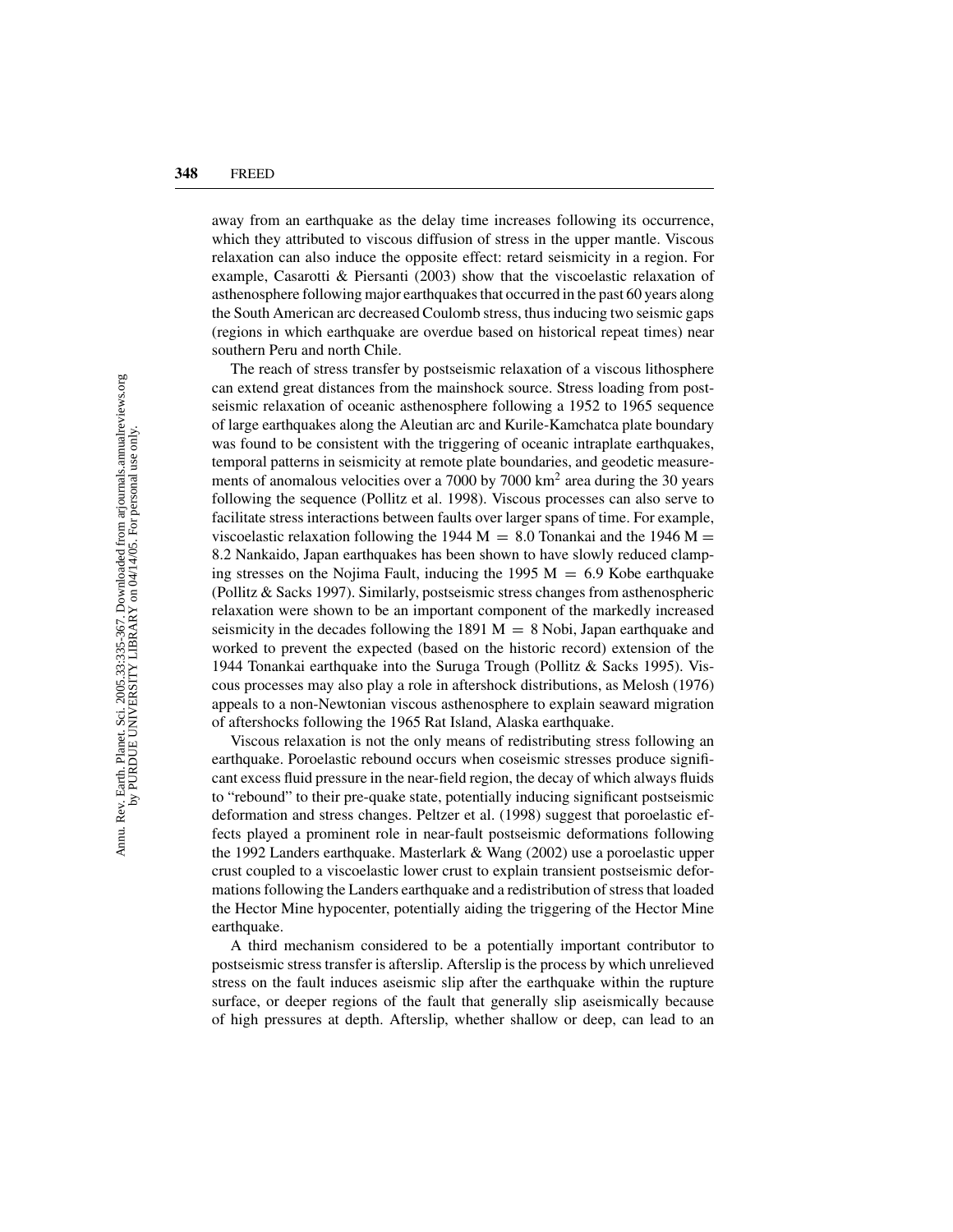increase in stress in certain regions of the upper crust, potentially loading nearby faults. Afterslip has been inferred to be the primary mechanism of postseismic deformation following the 1999  $M_w = 7.5$  Izmit, Turkey earthquake, leading to a further loading of the eventual hypocenter of Düzce earthquake which followed by only 87 days (Hearn et al. 2002).

#### **DYNAMIC TRIGGERING**

# **Observations of Remotely Triggered Seismicity**

Within minutes after the 1992 Landers earthquake, seismic activity increased at widely scattered locations across the western United States at distances outside the aftershock zone (i.e., greater than 1–2 fault lengths) up to and beyond 1000 km from the Landers epicenter (Hill et al. 1993, Anderson et al. 1994). This seismicity included swarms of earthquakes along the boundary of the Basin and Range and the Sierra Nevada (Nevada/California border) up to 650 km from the Landers epicenter, the Geysers thermal area of northern California (750 km away), the southern Cascade range in northern California (900 km away), western Idaho (1100 km away), and as far away as Yellowstone National Park (more than 1250 km away) (Hill et al. 1993). Most of these remotely triggered events were small ( $M =$ 1 to 3), but several M > 4 events were triggered, including a  $M_s = 5.6$  earthquake at Little Skull Mountain in southern Nevada (240 km from Landers) that followed the Landers earthquake by 22 h (Anderson et al. 1994, Gomberg & Bodin 1994), and is believed to be the largest earthquake to occur in southern Basin and Range since 1868 (Hill et al. 1993).

Much of the remotely triggered seismicity following the Landers earthquake occurred either in conjunction with or within a few minutes of the passage of the seismic waves induced by the Landers rupture, although triggered seismicity persisted from between hours to weeks, with an average delay time (time between the causative and triggered events) of approximately a day (Hill et al. 1993, Anderson et al. 1994). Although these observations strongly support a causative relationship between the Landers rupture and increased seismicity throughout the western United States, it is most convincing to confirm the inference of triggered seismicity by comparing the seismicity rates before and after the Landers earthquake. One way to do this is by simply plotting the cumulative number of earthquakes to occur at trigger sites throughout 1992, as accomplished by Hill et al. (1993) and shown in Figure 9. Cumulative earthquakes show a dramatic increase throughout the western United States associated with the occurrence of the Landers earthquake (day 180). Anderson et al. (1994) estimated that approximately 10% of the potentially triggered events would have occurred in any randomly selected time interval, or that 90% of the recorded events were triggered by the Landers earthquake. Gomberg et al. (2001) used a  $\beta$ -statistic sensitive to the contrast of average seismicity rate between two time intervals (Mathews & Reasenberg 1988) to demonstrate seismicity-rate changes following the Landers earthquake. This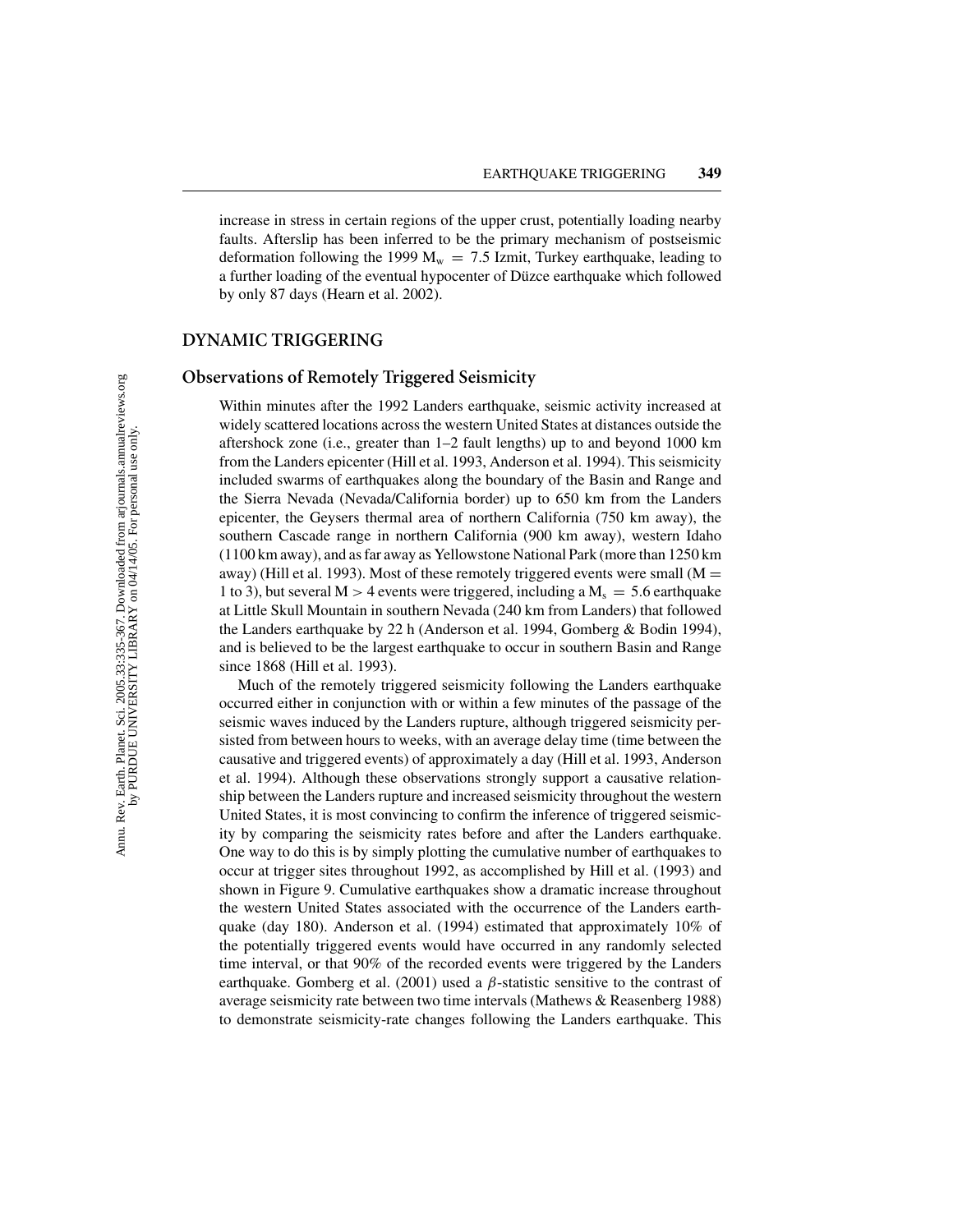

**Figure 9** Cumulative number of locatable earthquakes in selected zones, beginning January 1, 1992. Numbers in parentheses are distances (in kilometers) from the Landers epicenter. Total number of earthquakes in each zone is shown at right. Vertical lines mark times of the  $M = 7.1$  Petrolia (Cape Mendocino) and  $M = 7.3$  Landers earthquakes. (From Hill et al. 1993.)

result is shown in Figure 10 (see color insert), where a  $\beta$ -statistic greater than 2.0 is suggestive of a significant average rate increase.

Remote triggering following the Landers earthquake raised the question of whether this was an unusual event or just the first major earthquake to occur in a region so densely covered with seismic stations that ample remotely triggered small events could be detected. As pointed out by Hill et al. (1993), before the late 1970s many of the present networks were sparse or nonexistent. There have been four post-1980 earthquakes of  $M = 6.9$  or greater that occurred in the western United States that did not trigger significant recorded remote seismicity. These events include the 1980 M = 7.4 Eureka, California (which is essentially the same seismic moment as Landers earthquake); the 1983  $M = 6.9$  Bora Peak, Idaho; the 1989 M  $= 7.1$  Loma Prieta, California; and the 1992 M  $= 7.1$  Petrolia, California earthquakes (note the lack of remote triggering by the Petrolia earthquake at day 116 in Figure 9).

Although the Loma Prieta and Petrolia earthquakes did not trigger widespread remote seismicity, they did trigger microearthquake swarms  $(M = 2 \text{ or } \text{less})$ events) at the Geysers geothermal region in northern California's Coast Ranges (Stark & Davis 1996). This highly active region, which experiences small earthquakes on the average of 40 to 50 per day, seems to be particularly sensitive to being triggered by distant large events. Aside from the Loma Prieta (210 km away), the Petrolia (220 km away), and the Landers (750 km away) earthquakes,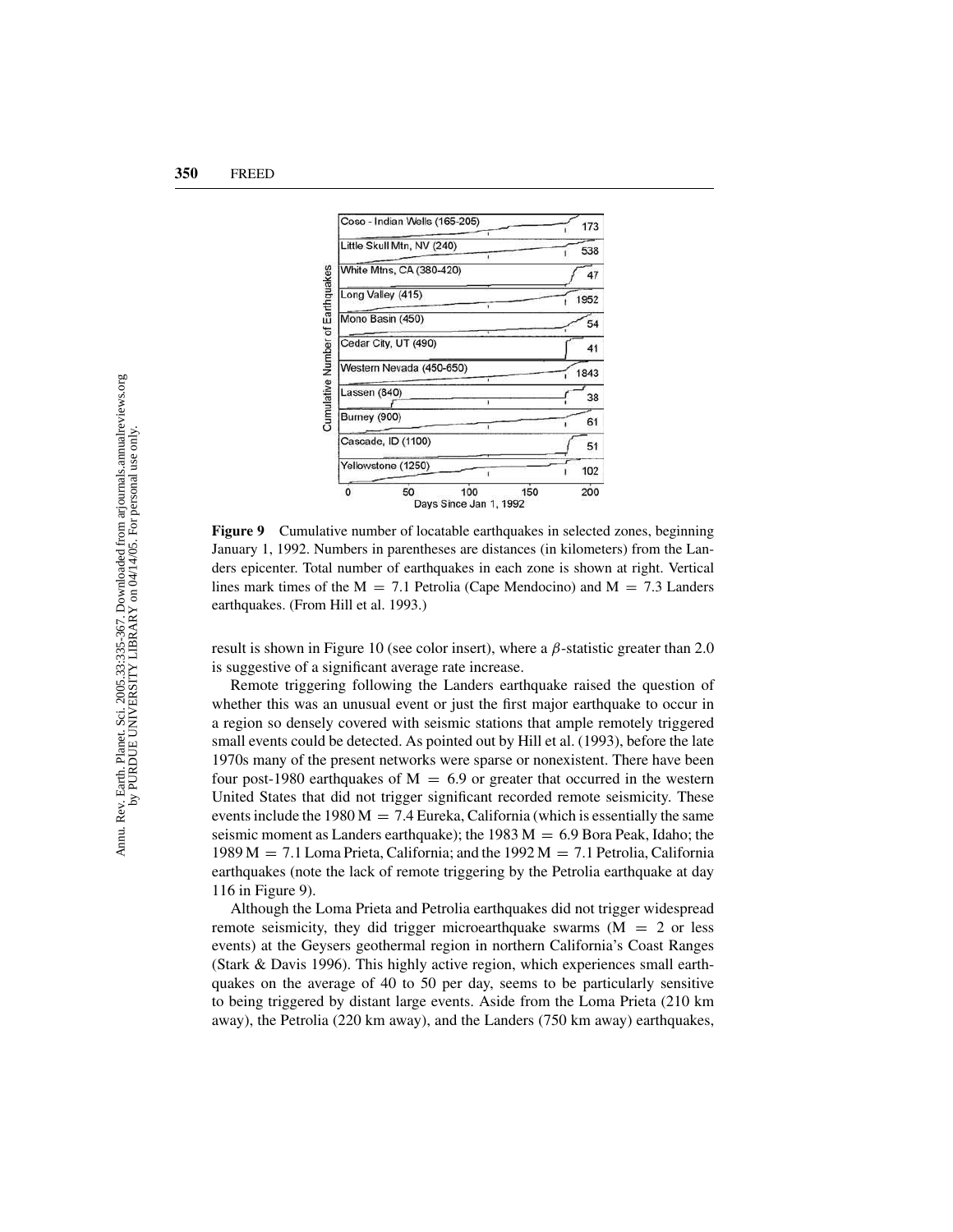microearthquakes at the Geysers were also triggered by two 1991 events ( $M_s$  = 6.9 and  $M_s = 7.1$ ) on the Gorda Plate (445 km and 400 km away, respectively); the 1994  $M_s = 6.6$  Northridge earthquake (635 km); and most illuminating, the 1988  $M_s = 7.6$  Gulf of Alaska earthquake, which was approximately 2500 km away (Stark & Davis 1996). (The phenomenon of triggering at the Geysers by remote events was not recognized earlier because seismic data at the Geysers was not made available to Stark & Davis from private industry until well after the Landers earthquake.)

Evidence of remotely triggered earthquakes was again observed following the 1999  $M_w$  = 7.1 Hector Mine earthquake. Although not nearly as dramatic in scale as remotely triggered seismicity following the larger Landers earthquake, Hector Mine induced an increase in seismicity throughout southern California and into northern Mexico many fault lengths from the epicenter (Gomberg et al. 2001). Triggered seismicity from Hector Mine included two moderate  $M = 4.7$ and  $M = 4.4$  earthquakes near the Salton sea, triggered 30 s and 10 min, respectively, after the passage of seismic waves (Hough & Kanamori 2002) and events in Baja California, Mexico, 260 km away (Glowacka et al. 2002). Remote triggering was also observed following the 2000  $M = 7.4$  Izmit, Turkey earthquake, where widespread seismicity was triggered in Greece at distances of 400 to 1000 km away (Brodsky et al. 2000), and after a 1995  $M_s = 7.3$  Gulf of Aqaba earthquake, which triggered a swarm of seismic activity within the Dead Sea Fault system more than 500 km away (Mohamad et al. 2000).

Motivated by observations of remote triggering following the Landers earthquake, earthquake catalogs have been searched for evidence of remote triggering associated with historic seismicity. Singh et al. (1998) surveyed catalogs of historic subduction zone earthquakes along the Pacific coast of Mexico since 1920 and found at least nine coastal events, which may have triggered increases of seismicity in the Valley of Mexico, which is situated at least 250 km away. Hough (2001) and Hough et al. (2003) used the distribution of felt reports and qualitative descriptions of ground motions to infer potentially triggered earthquakes following the 1811–1812 New Madrid and the 1886 Charleston, South Carolina earthquakes. Remote seismicity is inferred to have followed within seconds to days after the passage of surface waves of these events at distances exceeding 500 km, such as in Northern Kentucky following one of the Missouri earthquakes and in Connecticut following the South Carolina earthquake. Meltzner & Wald (2003) used existing catalogs and historical documents to infer remote triggered earthquakes following the 1906 San Francisco, California earthquake. They found that within 2 days of the San Francisco earthquake, events were potentially triggered in southern California, western Nevada, and southern Oregon at distances that range from 350 to 670 km from San Francisco, and perhaps a triggered event in western Arizona more than 800 km away.

The most spectacular evidence of large-scale remote triggering after the Landers earthquake came from the  $2002 \text{ M} = 7.9 \text{ Denali}$ , Alaska earthquake. The 340-kmlong Denali rupture was the largest strike-slip earthquake to occur in North America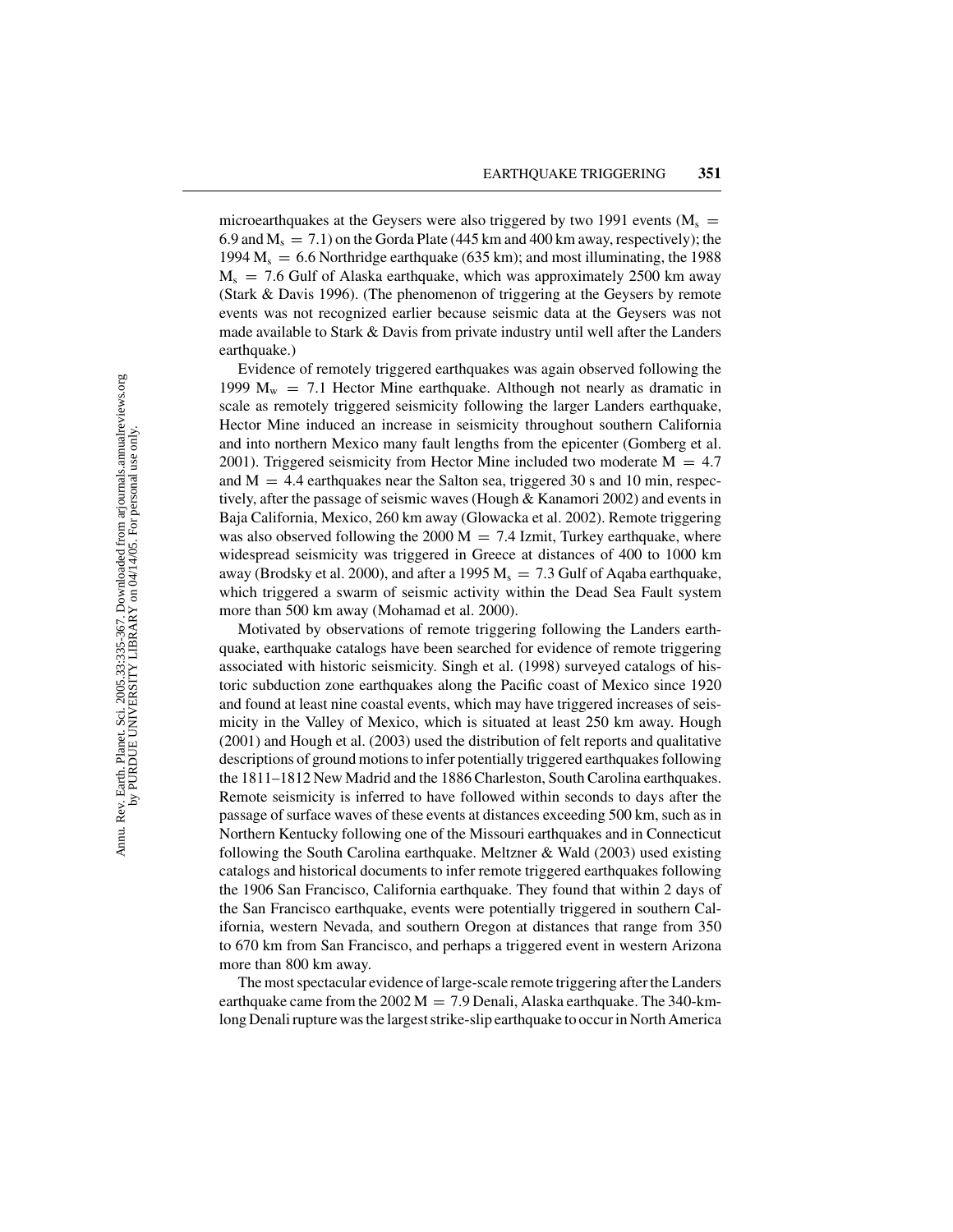in almost 150 years, causing ground shaking felt as far as 3500 km away and large lake oscillations that rocked boats in Louisiana (Eberhart-Phillips et al. 2003). The Denali earthquake also triggered remote seismicity throughout western North America, ranging from British Columbia to southern California (Figure 11) (Eberhart-Phillips et al. 2003, Gomberg et al. 2004, Prejean et al. 2004, Pankow et al. 2004). Triggered seismicity included events at Mount Rainer in central Washington, the Coso and Geysers geothermal fields and Mammoth Mountain and Long Valley Caldera in California (Prejean et al. 2004), Yellowstone (Husen et al. 2004), and throughout most of Utah's main seismic belt (Pankow et al. 2004). The triggered seismicity in Utah occurred along the Wasatch Fault zone that bisects Utah and is particularly interesting in that this region did not show a strong seismic response to the Landers earthquake, which was located more than 1000 km closer. In most regions, triggered seismicity following the Denali earthquake began immediately with the passage of seismic waves and lasted from between several minutes to several days (Eberhart-Phillips et al. 2003, Gomberg et al. 2004, Prejean et al. 2004). Triggered events in Utah following the Denali earthquake began almost



**Figure 11** Map of the distribution of Denali-related seismicity rate changes and measured peak Denali seismic ground velocities. The latter are proportional to the dynamic strains at these distances. Circle centers show locations of recording sites with radii proportional to the measured peak velocity (scale in inset). The velocities decrease away from the direction of theoretically expected maximum seismic radiation (*dashed line segment of a great circle*). Notably, the sites of triggered rate increases lie roughly within the same azimuthal span as is defined by the maximum measured velocities and theoretically expected dynamic deformations. (From Gomberg et al. 2004.)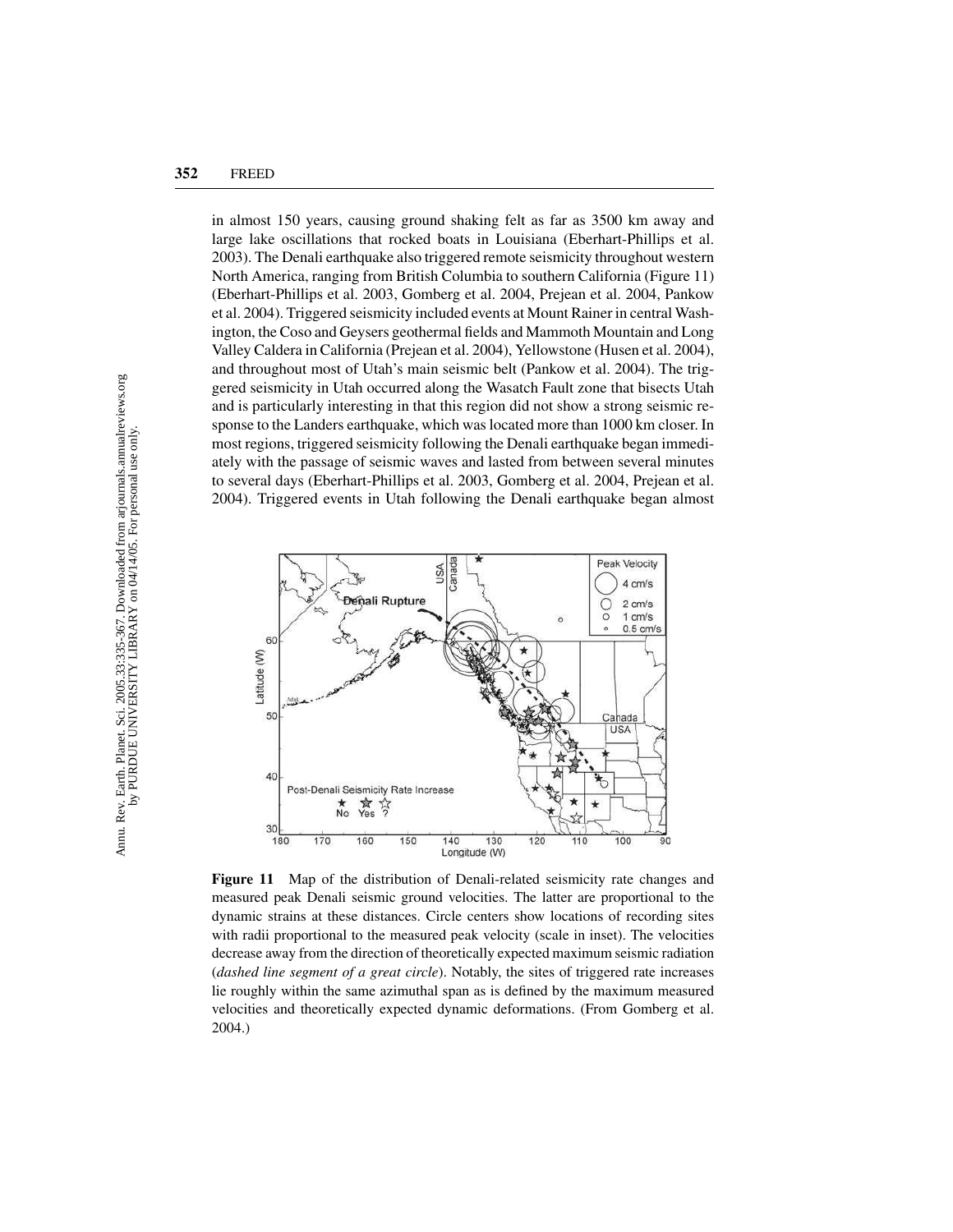immediately after the passage of surface waves, remained intense for the first 24 h, then took 25 days to decay back to background level (Pankow et al. 1993).

In an interesting contrast to the shallow events, it is worth mentioning that dynamic triggering is also observed in association with deep-focus earthquakes. Deep focus earthquakes (e.g., Green & Houston 1995) occur at depths of 400–700 km, challenging prevailing ideas of how earthquakes occur, as brittle failure is not expected to occur in the deep mantle where high temperatures and pressures make rock more likely to flow viscously rather than fracture. Deep earthquakes have characteristics that are distinct from shallow earthquakes (e.g., Weins 2001), such as larger stress drops, variations in magnitude-frequency relations, fewer aftershocks, and of particular interest, the lack of surface waves commonly cited as important in the dynamic triggering of shallow events. Yet, Tibi et al. (2003) describe a 598-km-deep,  $M_w = 7.6$  earthquake near Tonga in 2002 that triggered, 7 min later, a 664-km-deep,  $M_w = 7.7$  earthquake more than 300 km away. This is approximately a distance of 10 fault lengths, more than far enough to categorize this event as a remotely triggered. Interestingly, the triggered event here occurred in the opposite direction of rupture directivity of the initial event, suggesting that preexisting conditions may play a more important role in deep earthquake triggering than rupture directivity. In addition to the 2002 Tonga sequence, Tibi et al. (2003) surveyed catalogues of deep earthquakes and found several other remotely triggered sequences. This includes a 1986 Tonga sequence where a  $M_w = 6.8$  at 590 km depth triggered a  $M_w = 7.1$  earthquake at 543 km depth at an estimated 30 to 40 fault lengths.

## **Stress Transfer by Dynamic Seismic Waves**

The great distance of triggered seismicity by the Landers earthquake was a watershed event in two ways. First, it had not been widely observed or recognized that earthquakes could trigger seismicity at more than a few fault lengths. Second, at these distances (Yellowstone was 17 fault lengths away from Landers) static Coulomb stress changes are calculated to be so small that they ought not be significant enough to trigger an earthquake. The magnitude of static stress changes fall-off between  $r^{-1}$  and  $r^{-2}$ , where r is the distance from the fault (Cotton & Coutant 1997). Coseismic Coulomb stress changes following the Landers earthquake are calculated to drop below daily lunar tidal stress change magnitudes (∼0.003 MPa) at a distance of 200 km, and a tenth of tidal stresses at a distance of approximately 500 km (Hill et al. 1993). In contrast, peak transient stresses associated with passing seismic waves fall-off at a rate of less than r<sup>-1</sup> (Cotton & Coutant 1997). Pankow et al. (2004) estimate peak dynamic stresses in Utah following the 3000 km distant Denali earthquake ranged from 0.12 to 0.35 MPa, a couple of orders of magnitude greater than tidal stresses despite the great distance. Thus, the passage of dynamic seismic waves seems to be a more plausible means by which to transmit stress changes rapidly over great distances, albeit such changes are transitory.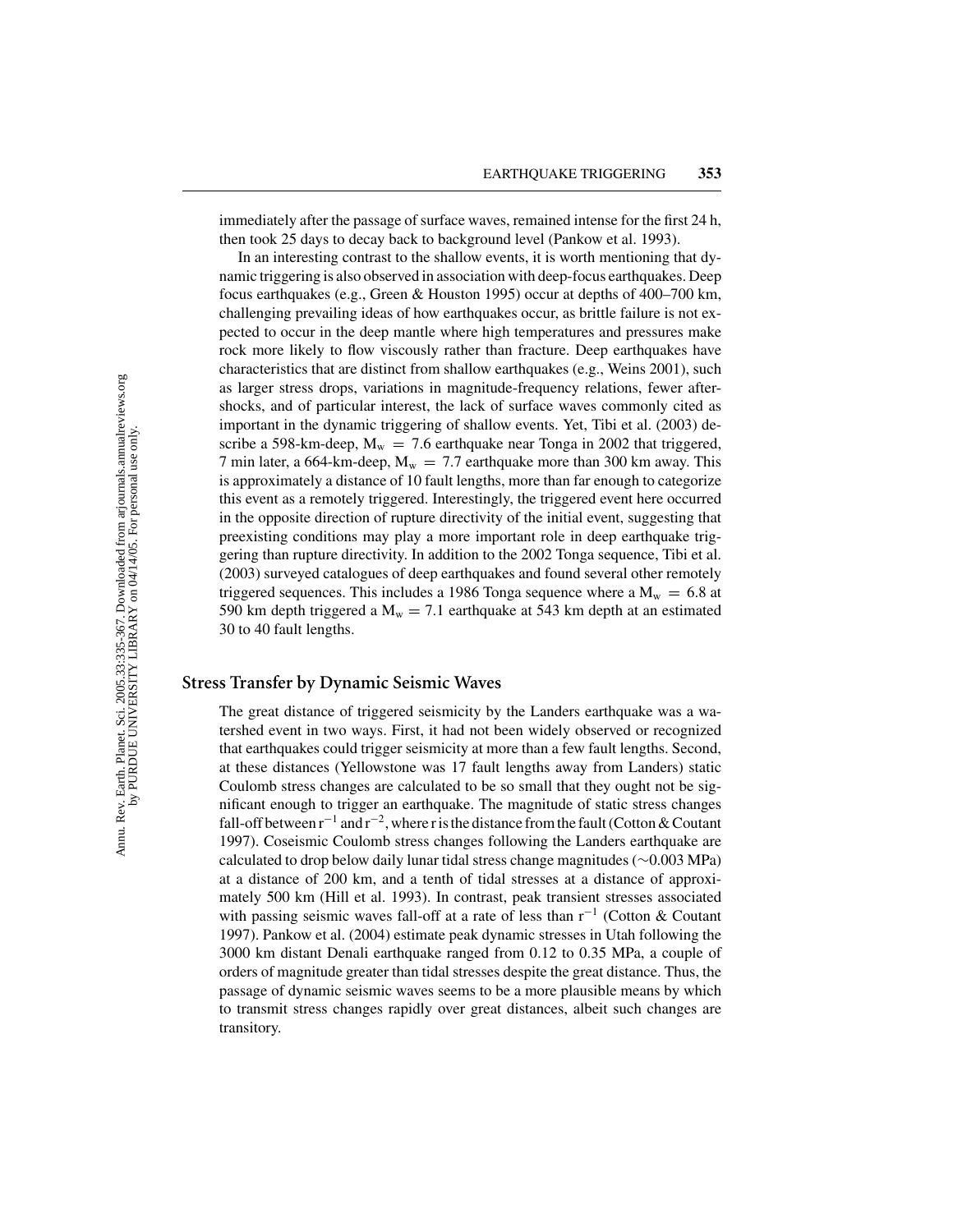The hypothesis that transient seismic waves are a key component of dynamic triggering can be tested by comparing the distribution of triggered seismicity following an earthquake to the rupture's directivity, the direction in which a rupture propagates during an earthquake. Seismic energy is focused in the rupture direction, which in turn causes the highest velocities and therefore dynamic stresses along the azimuth of directivity. If the dynamic stresses are greatest in this direction, and if dynamic stresses are a key mechanism of dynamic triggering, then seismicity rates following the earthquake should be greatest in line with the directivity (Gomberg et al. 2003). This was found to be the case of triggering following the Landers earthquake at both near and remote distances, which ruptured from south to north (Wald & Heaton 1994). Hill et al. (1993) calculated that peak dynamic stresses to the north-northwest of Landers were approximately twice those at comparable distances to the west and more than three times the magnitude of dynamic stresses to the south. As shown in Figure 10, the Landers earthquake induced a dramatic increase in seismicity rates to the north-northwest of the Landers rupture, strongly indicating that transient dynamic stresses play an integral role in remote triggering (Hill et al. 1993, Anderson et al. 1994, Gomberg et al. 2001). Gomberg et al. (2003) also observed this correlation between the rupture direction and greatest rate increases in the near-field (i.e., aftershock zone) for a number of clearly directive earthquakes globally.

The importance of rupture directivity was verified by the 1999 Hector Mine earthquake and again in a spectacular fashion by the 2002 Denali rupture. In the Hector Mine case, the fault ruptured primarily from north to south [although some segments ruptured south to north (Dreger & Kaverina 2000)], and it appears to have triggered a strong seismic response to the south as far as Mexico (Gomberg et al. 2001). The 2002 Denali earthquake ruptured from the northwest to the southeast, toward the western United States (Eberhart-Phillips et al. 2003). The energy flux of teleseismic surface waves recorded at North American stations, in line with the Denali rupture directivity, was four to five times greater than the energy recorded at European and Asian stations at the same distance in the backazimuth direction (Eberhart-Phillips et al. 2003). Consistent with predictions for dynamic stress triggering, Figure 11 shows that triggered events following the Denali earthquake follow in a fairly continuous band that lies in the direction of Denali directivity (Gomberg et al. 2004).

If dynamic stresses associated with seismic waves are responsible for triggering remote seismicity, then the question arises of what characteristics of the wave train are important to the triggering process. Gomberg (1996) used broadband seismic data at various triggered and nontriggered sites following the Landers earthquake to infer that if a critical triggering amplitude threshold exists, it varies from site to site. In support of this observation, Brodsky et al. (2000) found that the amplitude of dynamic stresses required to trigger earthquakes in Greece following the Izmit earthquake were at least a factor of three lower than the threshold inferred for triggering of Imperial Valley seismicity following the Landers earthquake. And Gomberg et al. (2004) found that despite the clear relationship between rupture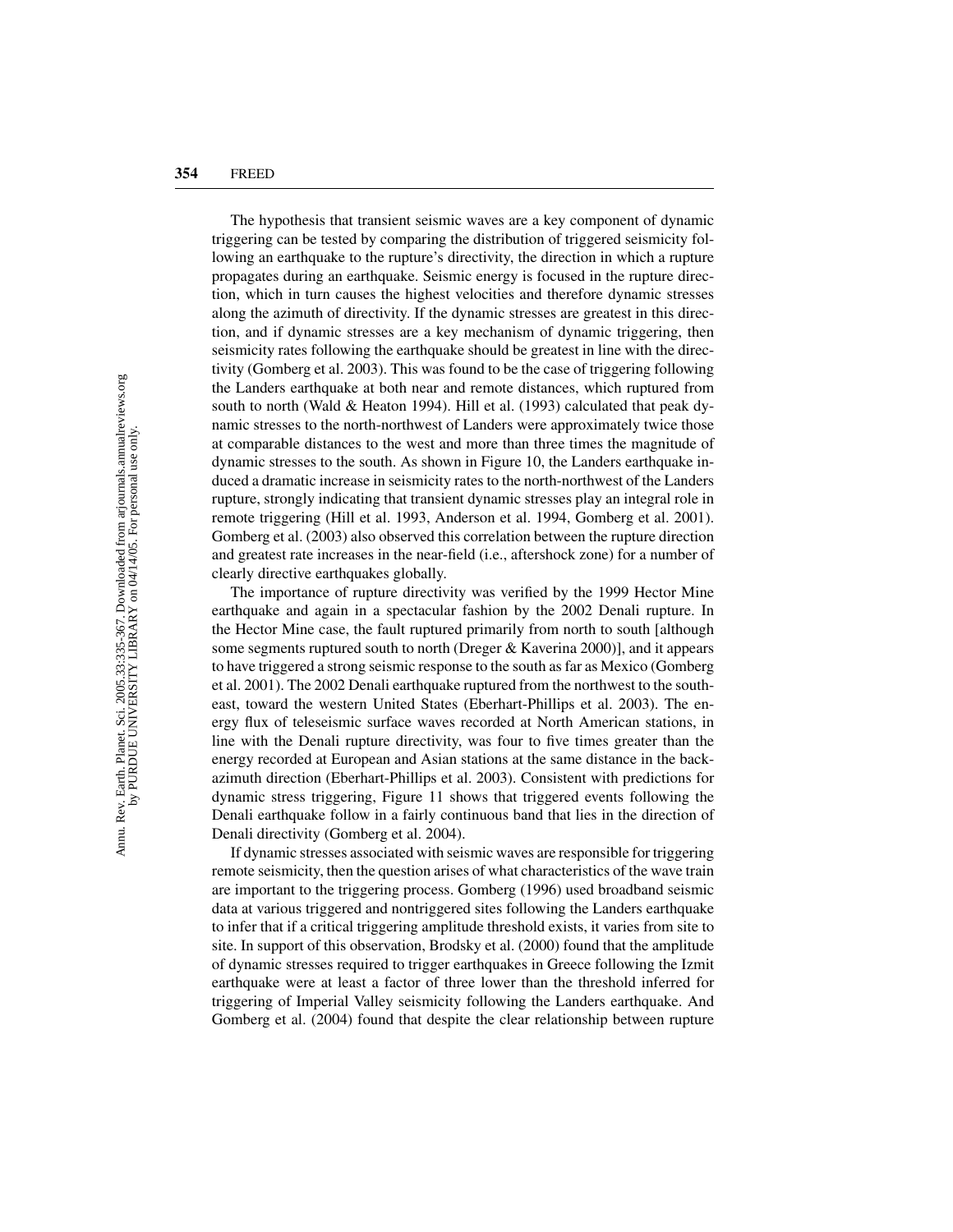directivity and triggering seismicity following the Denali earthquake, there is not a one-to-one correspondence between the peak amplitude of the dynamic deformation (or stress) and the change in seismicity rate.

A particularly useful study of dynamic triggering thresholds was conducted by Brodsky & Prejean (2004) based on triggered seismicity at the Long Valley Caldera. Similar to the Geysers region, faults within Long Valley show susceptibility to being triggering by large remote earthquakes, but unlike the Geysers region, Long Valley experiences many cases of strong shaking that do not induce triggering. This makes Long Valley an ideal location to investigate which characteristic of the passing seismic waves is responsible of for triggering seismicity. Brodsky & Prejean find that observed triggering by seismic waves is inconsistent with any mechanism that depends on cumulative shaking or the peak amplitude of shaking. As shown in Figure 12, passing seismic waves associated with the 1994 Northridge earthquake contained larger horizontal and vertical peak amplitude velocities than seismic waves associated with the Denali earthquake, although the Northridge earthquake did not induce triggered seismicity at Long Valley, whereas the Denali earthquake did. Brodsky & Prejean found triggering at Long Valley to be best explained by a frequency-dependent triggering threshold, where long-period



**Figure 12** Peak amplitudes of (*a*) horizontal and (*b*) vertical seismograms recorded in Long Valley Caldera for triggering (*starred*) and non-triggering earthquakes. Lowpass amplitudes show the peak amplitudes of the seismic records after they have been low-pass filtered at 30 s. Earthquakes are listed in descending order of magnitude. Arrows indicate lower bounds for Landers. Error bars for Hector Mine are based on the corrections for using a different seismometer site (top error bar is truncated). The upper bound for the unfiltered Hector Mine shaking is 6.4 cm/s on the horizontal and 1.8 cm/s on the vertical. (From Brodsky & Prejean 2004.)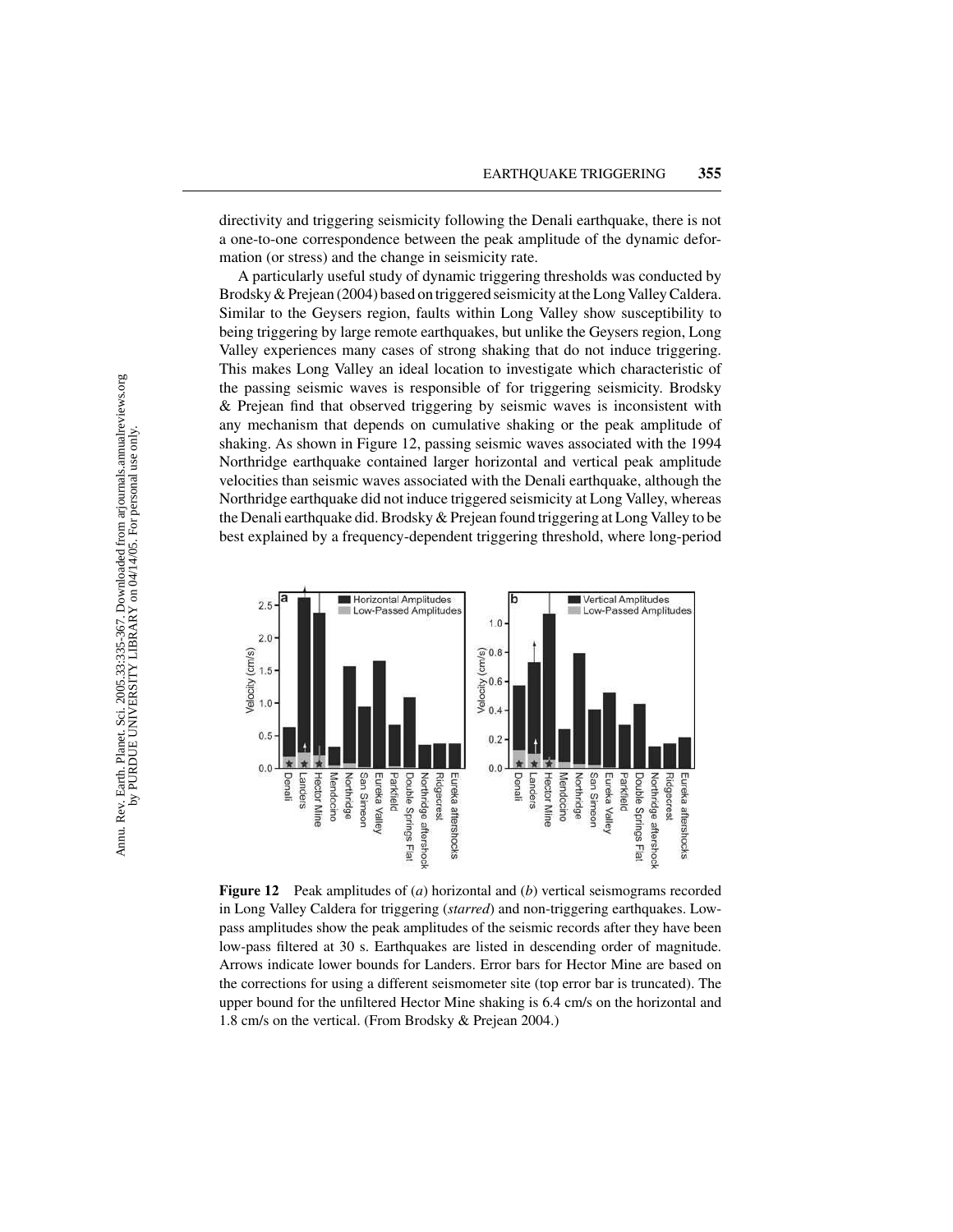waves  $(>30 \text{ s})$  are more effective at generating local seismicity than short-period waves of comparable amplitude. Brodsky & Prejean cite the persistence of longperiod surface waves to penetrate to greater depths than high-frequency waves as a contributing factor in their efficacy in triggering earthquakes. These results are in contrast with those of Gomberg & Davis (1996), who suggested that highfrequency waves were more effective at triggering.

# **Near-Field Dynamic Triggering**

Several authors suggest that if dynamic stresses are strong enough to trigger earthquakes at distances out to several hundred kilometers, there is no reason why such stresses should not trigger aftershocks or earthquakes at distances comparable to a single fault length or less. That is, the affected fault has no knowledge of the distance to the source of the dynamic load, so the distinction between remote and local is purely one of observational capabilities. At remote distances, the contribution of dynamic static stresses becomes larger than static stress changes, and thus it is easier to associate rate changes with them. If dynamic stresses are responsible for aftershocks, Kilb et al. (2000, 2002) suggest that increased seismicity rates should correlate with regions of peak transient stresses. They test this hypothesis by calculating transient stresses associated with the Landers earthquake and converting these into peak dynamic Coulomb stresses, which are plotted in Figure 13 (see color insert). The peak transient stress changes display a very asymmetric pattern compared to the static stresses (Figure 5*b*), owing to the effects of rupture directivity (south to north). A comparison of the seismicity rate change following the Landers earthquake (Figure 10) shows a clear relationship between peak dynamic Coulomb stresses and the asymmetry of the seismic rate change.

Gomberg et al. (2003) conduct a broader study of near-field dynamic triggering by comparing aftershock distributions to rupture directivity following more than a dozen earthquakes worldwide. Of nine earthquakes with unilateral rupture, they find that eight produced greater near-field seismicity rate increases in the rupture direction. Because rupture directivity should affect only dynamic deformations, this result is consistent with the hypothesis that dynamic stresses play a significant role in the distribution of aftershocks within a fault length. In a related study, Kilb et al. (2002b) suggests that large peak dynamic stresses following the Landers earthquake could have played a role in the eventual triggering of the Hector Mine earthquake.

Several studies have shown that dynamic transfer of stress enables fault propagation during an earthquake to jump across unbroken spans of up to 5 km between fault segments (e.g., Harris et al. 1991, 2002; Kase & Kuge 1998). Voisin et al. (2000) suggest that dynamic stress transfer may explain both the triggering and 20 s time delay (arising from a slip-dependent friction law) of a jump to a subevent following the 1980 Irpinia, Italy earthquake. The 2002 Denali earthquake experienced a jump from the previously unrecognized Susitna Glacier thrust fault, where the sequence initiated, to the strike-slip Denali fault (Eberhart-Phillips et al. 2003).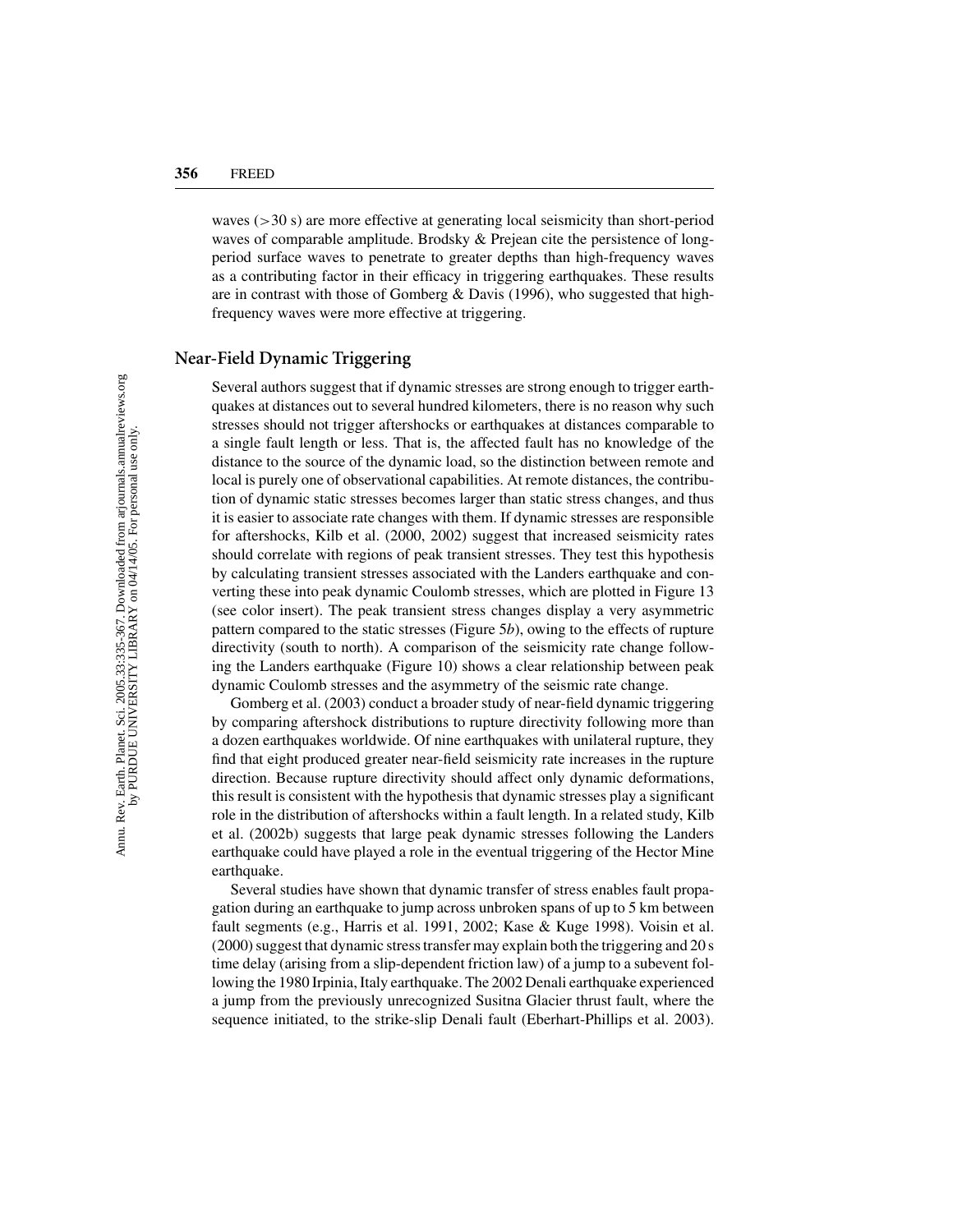This raised speculation that an earthquake initiating on the Sierra Madre– Cucamonga thrust fault system on the edge of Los Angeles could potentially dynamically trigger a rupture on the strike-slip San Andreas or San Jacinto faults (Anderson et al. 2003). Although a dynamic stress analysis by Anderson et al. (2003) suggests that such a triggering scenario is unlikely, they do find that an earthquake on the northern San Jacinto Fault could dynamically trigger a cascading rupture on the Sierra Madre-Cucamonga system, potentially causing a  $M_w =$ 7.5 to 7.8 earthquake on the edge of the Los Angeles metropolitan region.

# **The Tectonics of Regions Susceptible to Dynamic Triggering**

Following the Landers earthquake, dynamically triggered seismicity was generally observed to occur in regions of previous seismic activity (Hill et al. 1993, Anderson et al. 1994), suggesting that triggering may generally occur in fault systems that are critically stressed. For example, significant post-Landers activity occurred in a belt of persistent seismicity and Holocene faulting in the border region between the Basin and Range and the Sierra Nevada. Similarly, triggered swarms in southwestern Utah occurred along the active Hurricane Fault zone that bounds the Colorado Plateau and the eastern Basin and Range (Hill et al. 1993). Most of the triggered volcanic regions, such as the Long Valley Caldera, are noted for a long history of seismic activity (Hill et al. 1995). In contrast, however, the 1999 Izmit earthquake triggered remote seismicity in a region of normally low seismic activity (Brodsky et al. 2000), and three of seven clusters of triggered seismicity in Utah following the 2002 Denali earthquake occurred in regions with little or no prior seismicity (Pankow et al. 2004). Also, Gomberg et al. (2004) suggest that triggered seismicity following the Denali earthquake occurred in areas not obviously tectonically active, for example, in the foothills of the Canadian Cordillera in south-central British Columbia, at the edge of a province that is considered to be ancient stable North America. These observations lead Gomberg et al. to suggest that faults may be critically stressed everywhere (e.g., Townend  $&$  Zoback 2000), making earthquake triggering a "ubiquitous and unpredictable" process.

It is also important to note that several regions noted for their persistent seismicity did not experience significant triggering by the Landers earthquake, such as active sections of the San Andreas Fault system in central and northern California. Gomberg (1996) suggests that the spatial variations of Landers-triggered seismicity may be a consequence of the characteristics of the San Andreas system versus the less active faults of the ECSZ. For example, the more mature and active San Andreas system potentially has a thicker and more deformed fault gouge that requires greater stress changes to induce rupture. Alternately, Gomberg (1996) suggests that thicker fault gouge within the San Andreas system may have enabled dynamic strains to be accommodated by aseismic slip that could have gone undetected, although such slip has been observed following more than a dozen southern California earthquakes (Bodin et al. 1994). Most interestingly, the Borrego Mountain earthquake triggered aseismic slip on the San Andreas Fault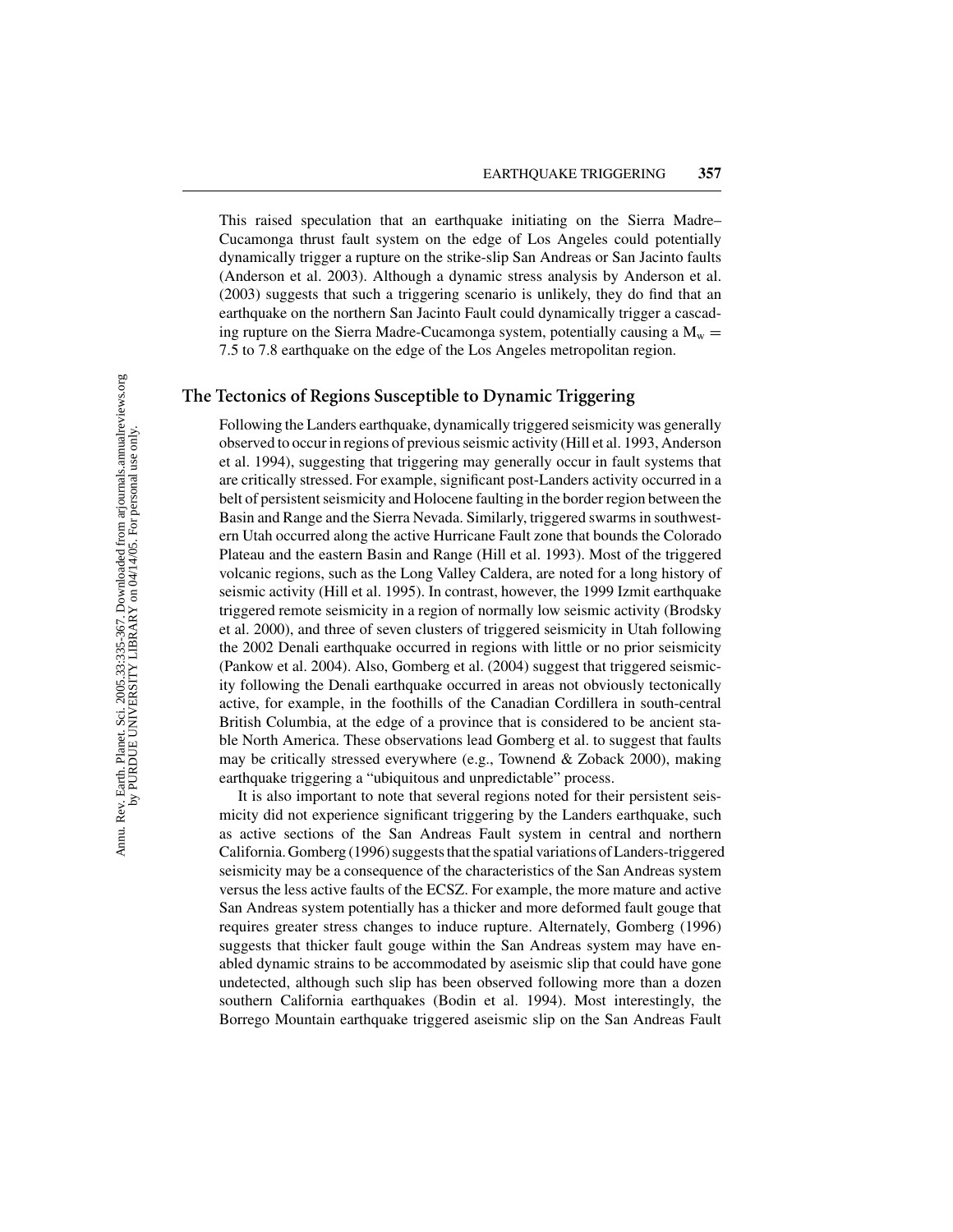in a region where static Coulomb stress changes were calculated to be negative (Allen et al. 1972).

Hill et al. (1993) noted that many of the triggered regions following the Landers earthquake were closely associated with geothermal activity or were near recent (past one million years) volcanic activity. Examples include the Long Valley Caldera, the Geysers geothermal area in northern California, and Coso Hot Springs. However, Anderson et al. (1994) pointed out that although most of the major active volcanoes in the region had some level of triggered activity following Landers, only a small fraction of the triggered events correlate with volcanism, suggesting that such provinces are not a necessary requirement for dynamic triggering. This is confirmed by observations of dynamic triggering in nonvolcanic regions of Greece following the Izmit, Turkey earthquake (Brodsky et al. 2000); in Ohio after the 1811–1812 New Madrid earthquakes (Hough 2001); and in Syria following the 1995 Gulf of Aqaba earthquake (Mohamad et al. 2000). On the other hand, Anderson et al. (1994) note that most of the triggered regions to the north of Landers have potential geothermal resources, perhaps providing a necessary if not sufficient condition for dynamic triggering, as not all geothermal regions experience seismicity increases. This may be consistent with Brodsky et al. (2000), who suggest that geothermal activity may be a common characteristic of dynamic triggering in Greece following the 1999 Izmit, Turkey earthquake because hot springs occur over much of that region. Future observations of remote triggering should help to clarify the tectonics of triggering susceptible regions.

#### **Mechanisms for Dynamic Triggering**

One obvious problem with triggering owing to seismic waves is that despite the fact that dynamic stresses may be large, they are transient, leaving no permanent change to the stress state once the waves pass. Thus, dynamic stresses should only be able to trigger seismicity by Coulomb failure as the wave train passes. Although immediate events have been detected following the Landers (Hill et al. 1993), Denali (Prejean et al. 2004), and Izmit (Brodsky et al. 2000) earthquakes, most remote-triggered seismicity occurs after a delay period between seconds to weeks. This implies that either dynamic stresses must initiate a time-dependent acceleration to failure process, such as that described by rate-and-state friction, or a secondary mechanism that leads to a delayed rupture, such as one involving a transient increase in pore pressure.

In addition to rate and state friction, another accelerating failure process is subcritical crack growth. In subcritical crack growth, small cracks within a fault zone grow slowly in response to accelerated chemical reactions between silicate rocks and water (Atkinson 1984). The rate of crack growth is proportional to the intensity of stress at the crack tips, which in turn is proportional to crack size. A sudden transfer of stress to the rock will cause the size of cracks to become larger, thus increasing stress intensities and acceleration in crack growth, leading to a delayed fault failure.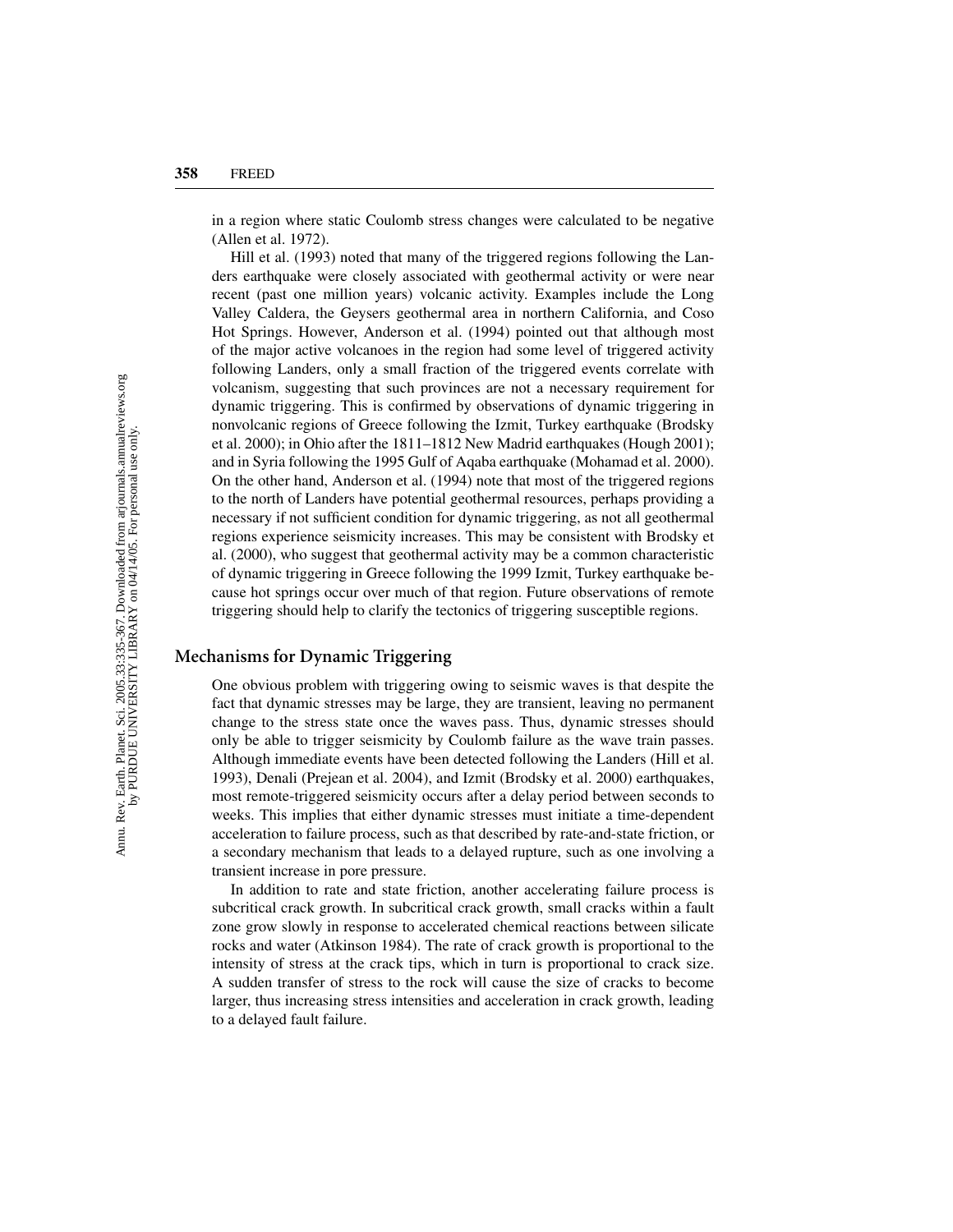To explore whether a fault controlled by an accelerating failure process has the potential of being triggered by dynamic stresses, Gomberg et al. (1997, 1998) developed heuristic spring-slider analytical models. These models explore the idea of clock advance in which the time that a fault would have failed owing to simple, continuous background loading is advanced by the additional loading associated with dynamic stresses. Although oversimplified, the spring-slider system employed by Gomberg et al. (1997, 1998) is physically analogous to a fault patch undergoing stick-slip behavior. Such models suggest that when a fault is loaded by dynamic stresses, the amount of clock advance increases the later in the earthquake cycle in which the loading occurs. Thus, if a population of faults at varying times within their individual earthquake cycles are perturbed by a dynamic load, the faults later in their cycle will experience more clock advance than those earlier in the cycle (Gomberg 1997). This will induce a seismicity rate decrease as the time to failure diverges for the population, in contrast to observed seismicity rate increases following earthquakes. Thus, at least with respect to rate-and-state friction and subcritical crack growth mechanisms, transient dynamic stresses can not explain delay triggering.

This conclusion is also consistent with Scholz (1998), who suggests that the direct effect of friction (the sudden increase in friction caused by a sudden change in slip velocity) and the finite size and duration of nucleation prohibit earthquakes from being triggered by high-frequency stress oscillations, such as those generated by passing seismic waves. It is also consistent with another spring-slider study. Belardinelli et al. (2003) found that although a static stress change is able to advance as well as delay an induced instability depending on its sign, a dynamic stress pulse is able to promote a nearly instantaneous failure, but not induce delayed triggering. Brodsky & Prejean (2004) also suggest that the frequency-dependent threshold inferred from triggered Long Valley seismicity is not consistent with a rate-and-state friction law or subcritical crack growth, as each of these mechanisms are sensitive to an amplitude, as opposed to a frequency, threshold.

An alternative class of mechanisms considers processes that, when initiated by oscillatory stresses associated with seismic waves, lead to a time-dependent increase in pore pressure, which lead to an effective decrease in effective normal (clamping) stresses. Once effective normal stresses drop below an unknown threshold level, triggered rupture is initiated. For example, Hill et al. (1993) suggest that the interaction of the dilatational component of compressional waves with fluids in the crust could alternately raise and lower local pore pressure, inducing almost instantaneous faulting; or such stresses could rupture fluid seals within the fault, allowing subsequent fluid flow to increase pore pressure. In the latter case, the delay time of triggered seismicity would be governed by local permeability, ambient pore pressures, and shear stresses.

In support of the ruptured seal scenario, Brodsky et al. (2003) note that dynamic stresses associated with remote earthquakes several thousand miles away induced large, sustained well-water level changes in Oregon, indicating significant pore pressure changes. Distant earthquakes, including the 1989 Loma Prieta, 1992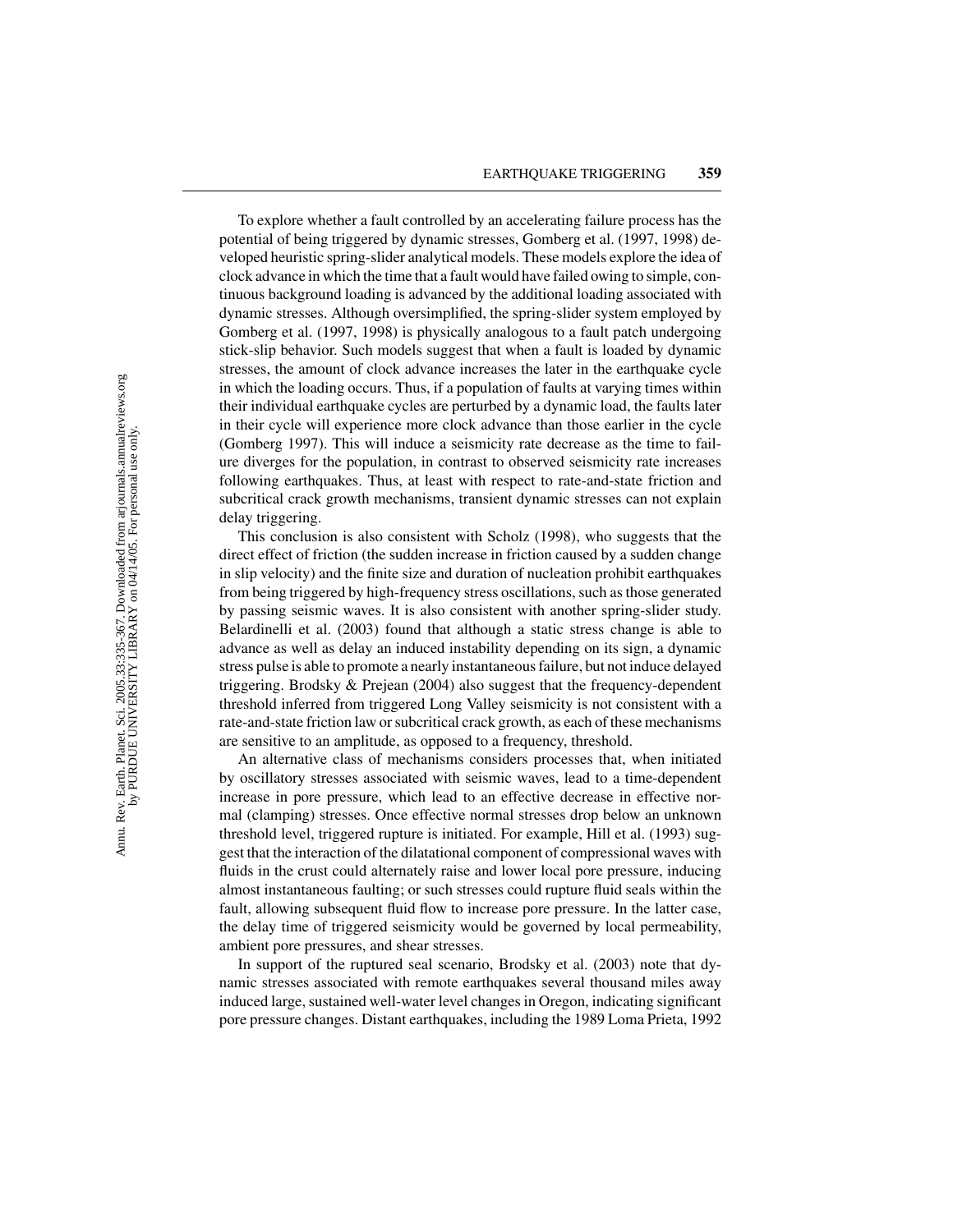Landers, and 1999 Hector Mine earthquakes, have also induced ground-water level changes persisting for days to weeks at Long Valley Caldera, California (Roeloffs et al. 2003). Brodsky & Prejean (2004) envision a hydrological system in which constant precipitation and material transport can temporarily block fractures and cause isolated pockets of heterogeneous pore pressure. The seismic waves serve to unclog these fractures, allowing the pore pressure to reequilibrate and induce an effective pressure increase. They suggest that a fracture unclogging mechanism would be consistent with triggering observations at the Long Valley Caldera that suggest a threshold sensitive to low-frequency seismic waves. Roeloffs et al. (2003) suggest that water level changes at the Long Valley Caldera may be related to the upward movement of magma or hot aqueous fluid based on borehole strain data that showed seismic wave–induced strain-rate changes, which on some occasions lasted for many days after the causative event.

Sturtevant et al. (1996) suggest that rectified diffusion, a process by which the vapor density of bubbles in hydrothermal or magmatic systems increases owing to seismic oscillations, can induce pore pressure increases. Vapor density increases because oscillations drive a cyclic process of bubble expansion and contraction, and more mass diffuses into the bubbles during the expanding phases, causing a net increase in pore pressure. Sturtevant et al. suggest that this process may have produced pressure changes significant enough to have induced triggered seismicity at the Long Valley Caldera following the Landers earthquake. Furthermore, percolation may serve to continue to increase pore pressure in hydrothermal and magmatic systems over timescales much longer than the duration of the remote earthquake, thus leading to delayed triggering.

Linde et al. (1994) suggest that triggering at the Long Valley Caldera may have been induced by advective overpressure, which could occur if gas bubbles were shaken loose inside the magma chamber then proceeding to rise. The rising bubbles could have caused pressure inside the magma body to increase as pressures at the level of the rising bubbles equilibrated to the higher pressure consistent with that of the bubbles' origin. One difficulty with this mechanism is that it takes a finite amount of time for a bubble to rise and induce advective overpressure. Such a mechanism could therefore not readily explain seismicity that occurs during the passage of the wave train or soon after. Another potential mechanism related to the disturbance of magma involves seismic waves rupturing isolated compartments containing superhydrostatic fluid pressures, inducing a hydraulic pressure surge at shallower depths and thereby weakening caldera faults (Johnston et al. 1995). Of course, all magma-related mechanisms require the presence of magma, which is not the case for a significant portion of remotely triggered sites.

#### **SUMMARY**

Although simplistic in many respects, calculations of static Coulomb stress changes associated with earthquake slip have proven to be a powerful tool for explaining many seismic observations. Such calculations have been successful in explaining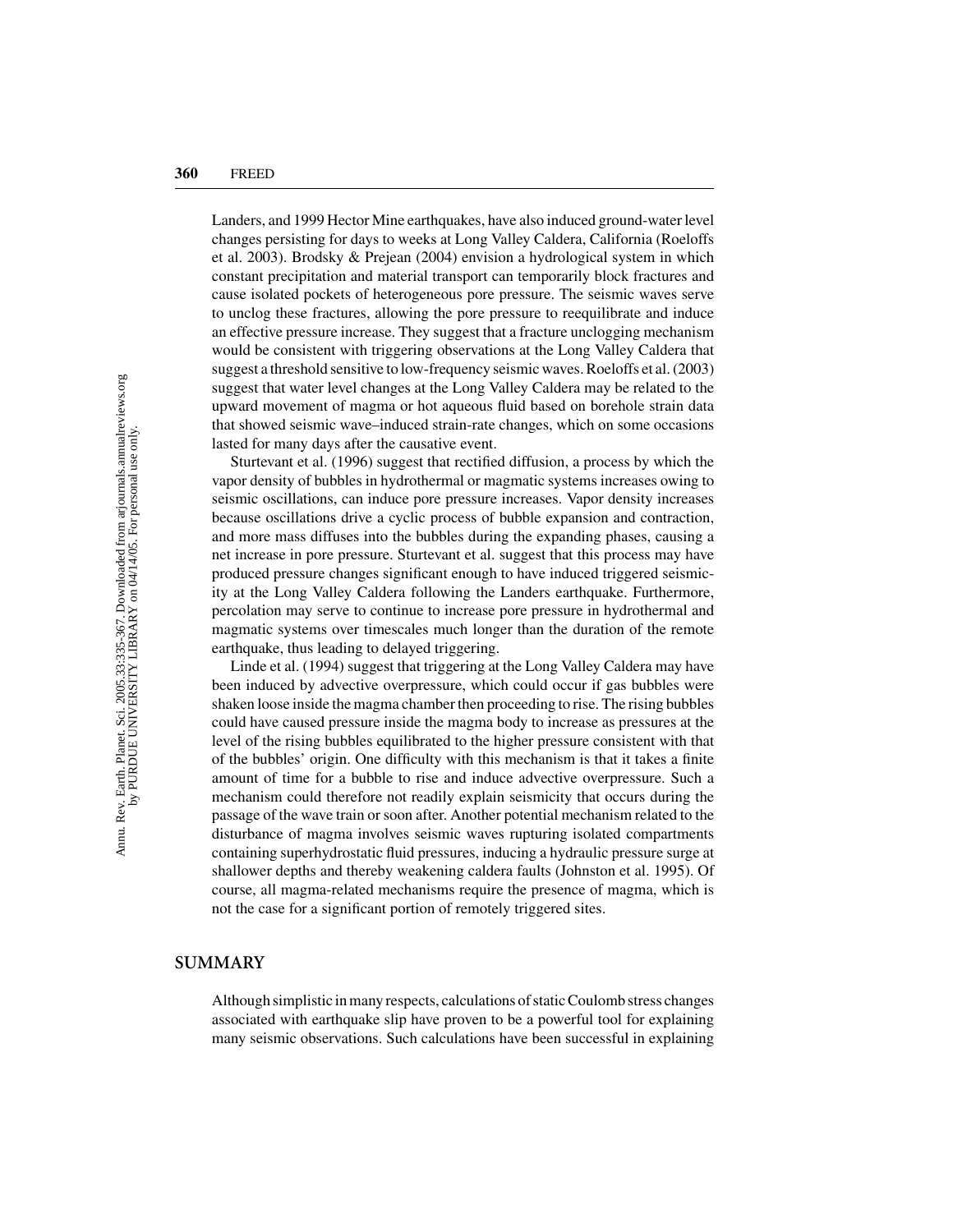aftershock distributions and the location of triggered earthquakes as occurring in regions of stress increase at the edges of a ruptured fault and at off-fault lobes of stress increase. Many sequences of large earthquakes have been successfully explained in such a fashion. Coulomb stress decreases have also been shown to coincide with regions of minimal aftershock activity and the seismic quiescence of broad, normally active regions following large earthquakes, such as the San Francisco Bay Area following the 1906 earthquake and southern California following the 1857 Fort Tejon earthquake. Although several studies suggest that stress shadows do not exist, it seems more likely that earthquakes occur in regions of calculated stress shadows because of modeling oversimplifications or because most aftershock studies draw upon a paucity of prequake aftershocks from which to draw statistical conclusions. The toggling of seismicity associated with the 1997 Kagoshima, Japan couplet and the Landers-Hector Mine earthquake sequence, appear to validate Coulomb theory, although much more testing needs to be accomplished.

Calculations of coseismic Coulomb stress changes combined with rate and state friction laws appear to explain both spatial and temporal observations of aftershocks, but not necessarily longer (year to decade) delay times between causative and triggered earthquakes. Studies suggest that longer duration delayed triggering could be induced by mechanisms that redistribute stress postseismically, such as viscoelastic relaxation, poroelastic rebound, or afterslip. Postseismic viscoelastic relaxation, in particular, provides a means by which to explain earthquake clusters that occur across large distances and over many decades.

Remotely triggered seismicity that occurs at distances greater than 1–2 fault lengths appears to be a common occurrence after very large earthquakes. It is most likely the result of the passage of transient seismic waves that provide a means of transmitting large stresses to great distances with great speed. Strong evidence of dynamic triggering lies in the association between the distribution of triggered seismicity and rupture directivity. Although more easily recognized at remote distances, the same underlying physical mechanisms must also operate in the near field, raising the question of the relative contribution of these mechanisms to aftershock distributions. More observations of remotely triggered seismicity are required to determine whether dynamic triggering is confined to geothermal or volcanic regions. Because they leave no permanent stress changes, it is not obvious how transient dynamic stress changes associated with seismic waves induce fault failure. Studies suggest that secondary mechanisms associated with pore pressure increases are a likely candidate.

#### **ACKNOWLEDGMENTS**

I wish to thank Joan Gomberg, Emily Brodsky, and Karen Felzer for helpful reviews. I also wish to thank Ross Stein for his enormous efforts in bringing the concepts and implications of earthquake triggering research to both scientific and public communities. His work, along with that of Jian Lin, has inspired my own research.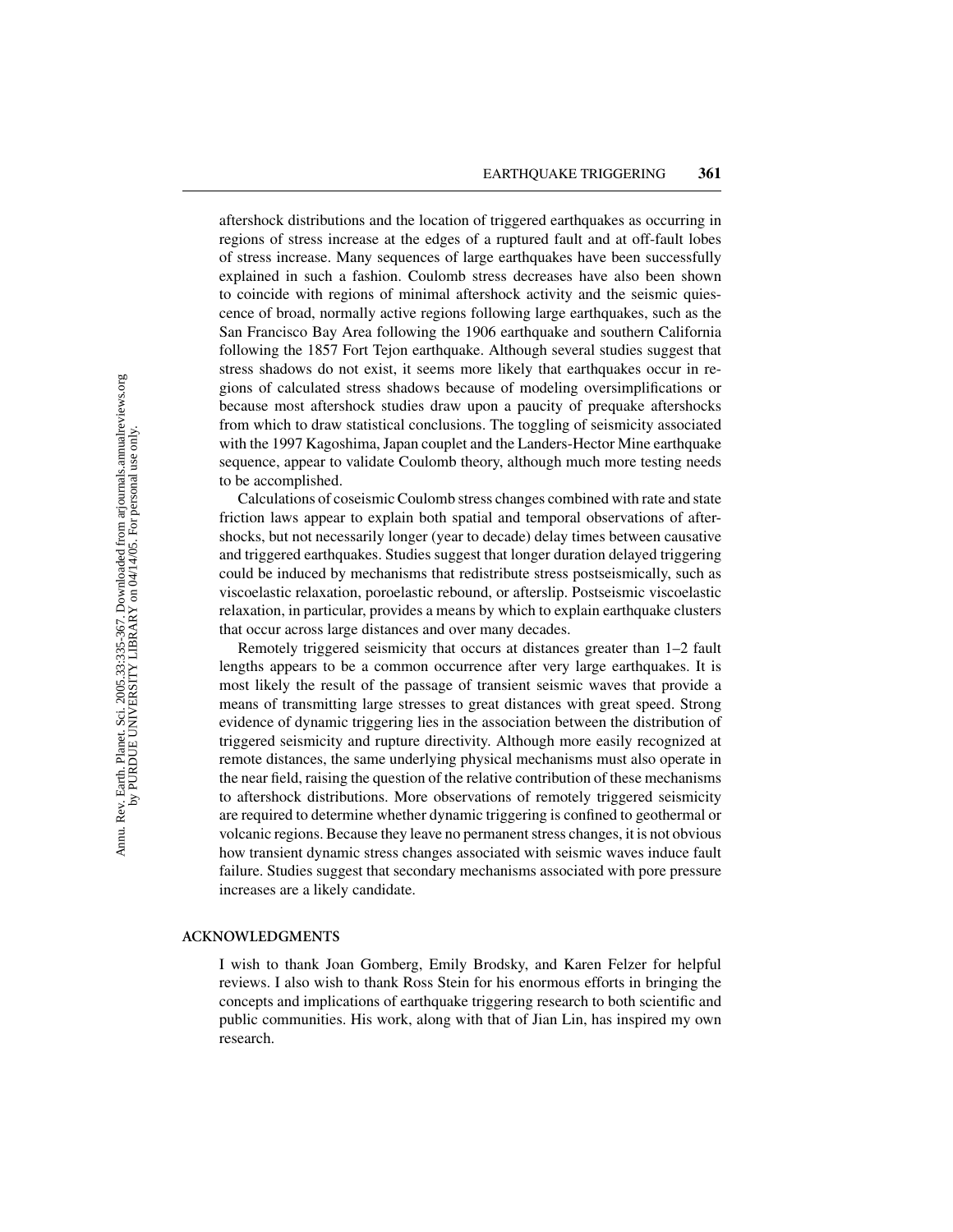#### **The** *Annual Review of Earth and Planetary Science* **is online at http://earth.annualreviews.org**

#### **LITERATURE CITED**

- Allen CR, Wyss M, Brune JN, Granz A, Wallace R. 1972. Displacements on the Imperial, Superstition Hills, and San Andreas faults triggered by the Borrego Mountain earthquake. In *The Borrego Mountain Earthquake*, 787:87–104. U.S. Geol. Surv. Prof. Pap. Reston, VA: U.S. Geol. Surv.
- Anderson G, Aagaard B, Hudnut K. 2003. Fault interactions and large complex earthquakes in the Los Angeles area. *Science* 302:1946– 49
- Anderson G, Johnson H. 1999. A new statistical test for static stress triggering: application to the 1987 Superstition Hills earthquake sequence. *J. Geophys. Res.* 104:20153–68
- Anderson JG, Brune JN, Louie JN, Zeng YH, Savage M, et al. 1994. Seismicity in the western Great Basin apparently triggered by the Landers, California, earthquake 28 June 1992. *Bull. Seismol. Soc. Am.* 84:863–91
- Atkinson BK. 1984. Subcritical crack growth in geologic materials. *J. Geophys. Res.* 89: 4077–114
- Belardinelli ME, Bizzarri A, Cocco M. 2003. Earthquake triggering by static and dynamic stress changes. *J. Geophys. Res.* doi: 108:10.1029/2002JB001779
- Bodin P, Bilham R, Behr J, Gomberg J, Hudnut KW. 1994. Slip triggered on southern California faults by the 1992 Joshua Tree, Landers, and Big Bear earthquakes. *Bull. Seismol. Soc. Am*. 84:806–16
- Brodsky EE, Karakostas V, Kanamori H. 2000. A new observation of dynamically triggered regional seismicity: earthquakes in Greece following the August, 1999 Izmit, Turkey earthquake. *Geophys. Res. Lett.* 27:2741–44
- Brodsky EE, Prejean SG. 2004. New constraints on mechanisms of remotely triggered seismicity from Long Valley Caldera. *J. Geophys. Res*. In press
- Brodsky EE, Roeloffs E, Woodcock D, Gall I,

Manga M. 2003. A mechanism for sustained groundwater pressure changes induced by distant earthquakes *J. Geophys. Res.* doi: 108:10.1029/2002JB002321

- Casarotti E, Piersanti A. 2003. Postseismic stress diffusion in Chile and South Peru. *Earth Planet. Sci. Lett.* 206:325–33
- Caskey SJ, Wesnousky SG. 1997. Static stress changes and earthquake triggering during the 1954 Fairview Peak and Dixie Valley earthquakes, central Nevada. *Bull. Seismol. Soc. Am.* 87:521–27
- Chery J, Carretier S, Ritz JF. 2001. Postseismic stress transfer explains time clustering of large earthquakes in Mongolia. *Earth Planet. Sci. Lett.* 194:277–86
- Cocco M, Rice JR. 2002. Pore pressure and poroelasticity effects in Coulomb stress analysis of earthquake interactions. *J. Geophys. Res.* doi: 107:10.1029/2000JB000138
- Cotton F, Coutant O. 1997. Dynamic stress variations due to shear faults in a plane-layered medium. *Geophys. J. Int.* 128:676–88
- Das S, Scholz CH. 1981. Off-fault aftershock clusters caused by shear stress increase? *Bull. Seismol. Soc. Am.* 71:1669–75
- Deng J, Sykes LR. 1997a. Evolution of the stress field in southern California and triggering of moderate-size earthquakes: a 200-year perspective. *J. Geophys. Res.* 102:9859–86
- Deng J, Sykes LR. 1997b. Stress evolution in southern California and triggering of moderate-, small-, and micro-size earthquakes. *J. Geophys. Res.* 102:24411–35
- Dieterich JH. 1979. Modeling of rock friction: 1. Experimental results and constitutive equations. *J. Geophys. Res.* 84:2161–68
- Dieterich JH. 1981. Constitutive properties of faults with simulated gouge. In *Mechanical Behavior of Crustal Rocks*. *Geophys. Monogr. Ser.* 24:103–20. Washington, DC: Am. Geophys. Union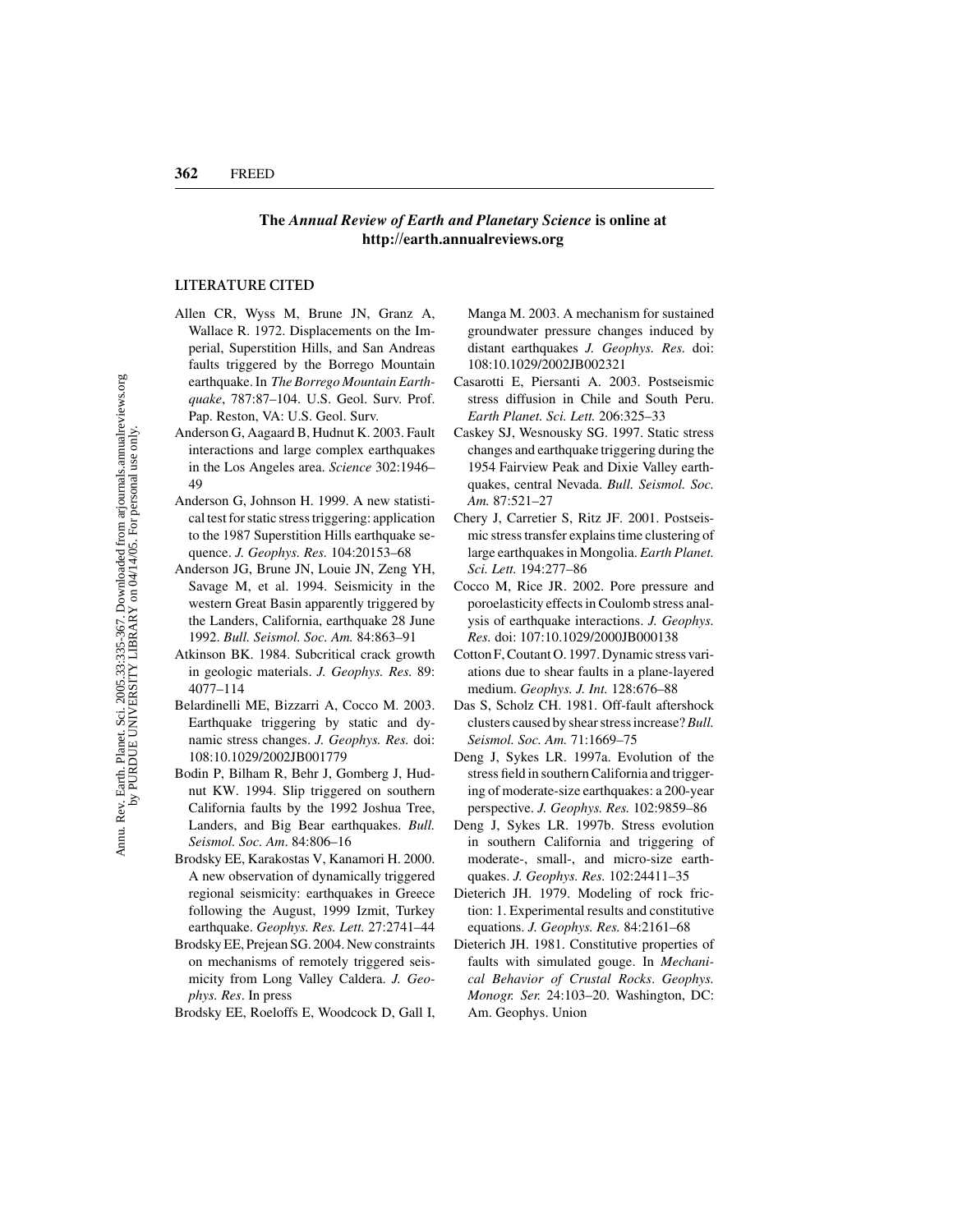- Dieterich JH. 1994. A constitutive law for rate and of earthquake production and its application to earthquake clustering. *J. Geophys. Res.* 99:2601–18
- Dmowska R, Rice JR, Lovison LC, Josell DJ. 1988. Stress transfer and seismic phenomena in coupled subduction zones during the earthquake cycle. *J. Geophys. Res.* 93:7869–84
- Doser DI, Robinson R. 2002. Modeling stress changes induced by earthquakes in the southern Marlborough region, South Island, New Zealand. *Bull. Seismol. Soc. Am.* 92:3229–38
- Dreger DS, Kaverina A. 2000. Seismic remote sensing for the earthquake source process and near-source strong shaking; a case study of the October 16, 1999 Hector Mine earthquake. *Geophys. Res. Lett.* 27:1941–44
- Eberhart-Phillips D, Haeussler PJ, Freymueller JT, Frankel AD, Rubin CM, et al. 2003. The 2002 Denali fault earthquake, Alaska: a large magnitude, slip-partitioning event. *Science* 300:1113–18
- Ellsworth W. 1990. Earthquake history, 1769– 1989. In *The San Andreas Fault System, California*, ed. R Wallace, 1515:153–88. U.S. Geol. Surv. Prof. Pap. Reston, VA: U.S. Geol. Surv.
- Felzer KR, Abercrombie RE, Ekström G. 2003. Secondary aftershocks and their importance for aftershock forecasting. *Bull. Seismol. Soc. Am.* 93:1433–48
- Felzer KR, Becker TW, Abercrombie RE, Ekström G, Rice JR. 2002. Triggering of the 1999  $M_w$  7.1 Hector Mine earthquake by aftershocks of the 1992 Mw 7.3 Landers earthquake. *J. Geophys. Res.* doi:107: 10.1029/2001JB000911
- Felzer KR, Brodsky EE. 2003. The absence of stress shadows. *Seismol. Res. Lett.* 75:285
- Freed AM, Lin J. 1998. Time-dependent changes in failure stresses following thrust earthquakes. *J. Geophys. Res.* 103:24393– 409
- Freed AM, Lin J. 2001. Delayed triggering of the 1999 Hector Mine earthquake by viscoelastic stress transfer. *Nature* 411:180–83
- Freed AM, Lin J. 2002. Accelerated stress buildup on the southern San Andreas Fault

and surrounding regions caused by Mojave Desert earthquakes. *Geology* 30:571–74

- Glowacka E, Nava FA, de Cossio GD, Wong V, Farafan F. 2002. Fault slip, seismicity, and deformation in Mexicalli Valley, Baja California, Mexico, after the M 7.1 1999 Hector Mine earthquake. *Bull. Seismol. Soc. Am.* 92:1290–99
- Gomberg J. 1996. Stress/strain changes and triggered seismicity following the  $M_{w}$  7.3 Landers, California earthquake. *J. Geophys. Res.* 101:751–64
- Gomberg J. 2001. The failure of earthquake failure models. *J. Geophys. Res.* 106:16253– 63
- Gomberg J, Beeler NM, Blanpied ML. 1998. Earthquake triggering by transient and static deformations. *J. Geophys. Res.* 103:24411– 26
- Gomberg J, Blanpied ML, Beeler NM. 1997. Transient triggering of near and distant earthquakes. *Bull. Seismol. Soc. Am.* 87:294–309
- Gomberg J, Bodin P. 1994. Triggering of the Ms = 5.4 Little Skull Mountain, Nevada, earthquake with dynamic strains. *Bull. Seismol. Soc. Am.* 84:844–53
- Gomberg J, Bodin P, Larson K, Dragert H. 2004. Earthquake nucleation by transient deformations caused by the  $M = 7.9$  Denali, Alaska, earthquake. *Nature* 427:621–24
- Gomberg J, Bodin P, Reasenberg PA. 2003. Observing earthquakes triggered in the near field by dynamic deformations.*Bull. Seismol. Soc. Am.* 93:118–38
- Gomberg J, Davis S. 1996. Stress/strain changes and triggered seismicity at The Geysers, California. *J. Geophys. Res.* 101:733– 49
- Gomberg J, Reasenberg PA, Bodin P, Harris RA. 2001. Earthquake triggering by seismic waves following the Landers and Hector Mine earthquakes. *Nature* 411:462–66
- Green HW, Houston H. 1995. The mechanics of deep earthquakes. *Annu. Rev. Earth Planet. Sci.* 23:169–213
- Hardebeck JL, Nazareth JJ, Hauksson E. 1998. The static stress change triggering model; constraints from two southern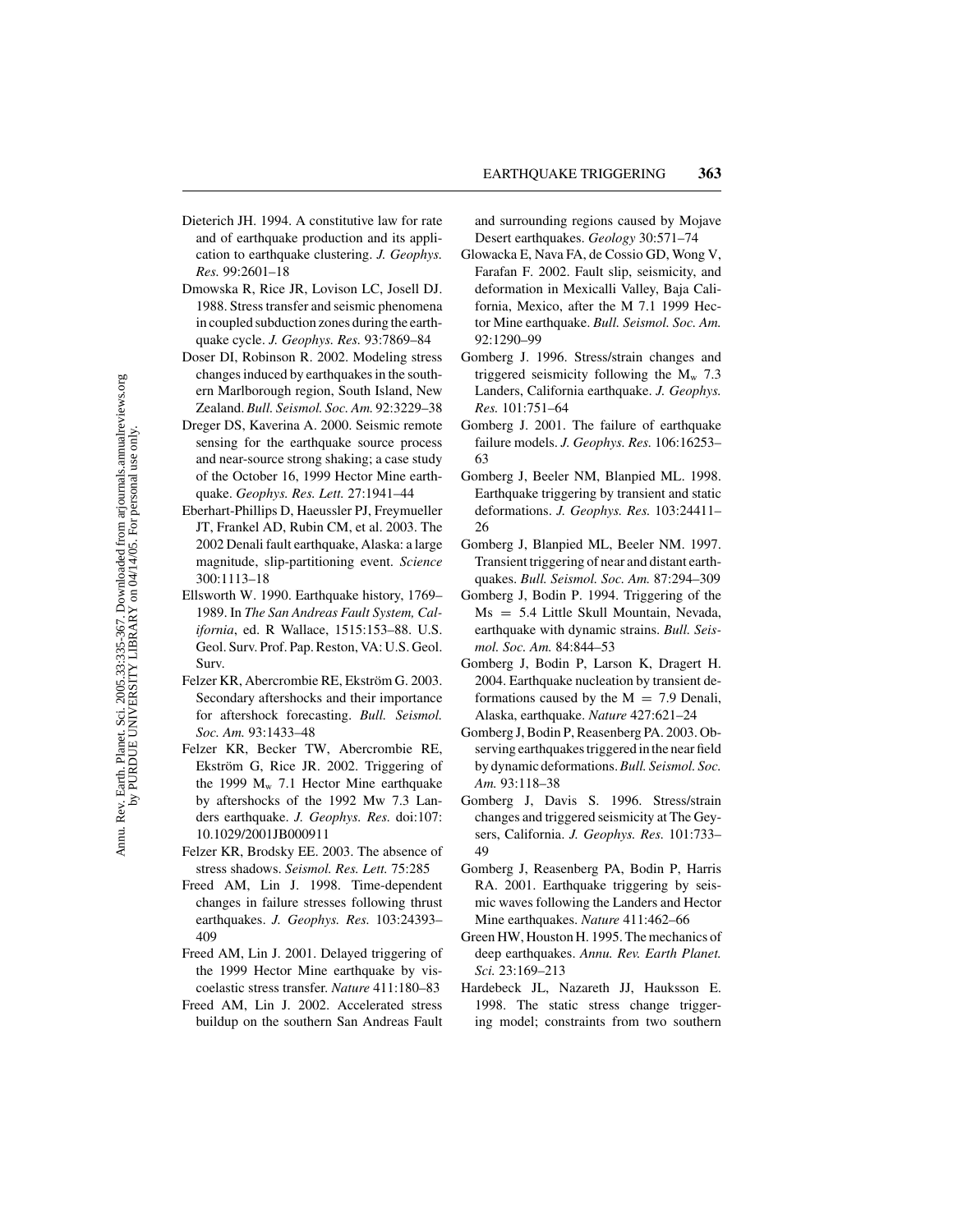California aftershock sequences. *J. Geophys. Res.* 103:24427–37

- Harris RA, Archuleta RJ, Day SM. 1991. Fault steps and the dynamic rupture process: 2- D numerical simulations of a spontaneously propagating shear fracture. *Geophys. Res. Lett*. 18:893–96
- Harris RA, Dolan JF, Hartleb R, Day SM. 2002. The 1999 Izmit, Turkey, earthquake: a 3D dynamic stress transfer model of intraearthquake triggering. *Bull. Seismol. Soc. Am.* 92:245–55
- Harris RA, Simpson RW. 1996. In the shadow of 1857: the effect of the great Ft. Tejon earthquake on subsequent earthquakes in southern California. *Geophys. Res. Lett.* 23:229–32
- Harris RA, Simpson RW. 1998. Suppression of large earthquakes by stress shadows; a comparison of Coulomb and rate-and-state failure. *J. Geophys. Res.* 103:24439–51
- Harris RA, Simpson RW. 2002. The 1999 Mw7.1 Hector Mine, California, earthquake; a test of the stress shadow hypothesis? *Bull. Seismol. Soc. Am.* 92:1497–512
- Hauksson E, Jones LM, Hutton K, Eberhart-Phillips D. 1993. The 1992 Landers earthquake sequence: seismological observations. *J. Geophys. Res.* 98:19835–58
- Hearn EH, Bürgmann R, Reilinger RE. 2002. Dynamics of Izmit earthquake postseismic deformation and loading of the Duzce earthquake hypocenter. *Bull. Seismol. Soc. Am.* 92:172–93
- Hill DP, Johnston MJS, Langbein JO, Bilham R. 1995. Response of Long Valley caldera to the  $M_w = 7.3$  Landers, California, earthquake. *J. Geophys. Res.* 100:12985–13005
- Hill DP, Reasenberg PA, Michael AJ, Arabasz WJ, Beroza GC. 1993. Seismicity remotely triggered by the magnitude 7.3 Landers, California earthquake. *Science* 260:1617–23
- Hodgkinson KM, Stein RS, Marshall G. 1996. The 1954 Rainbow Mountain-Fairview Peak-Dixie Valley earthquake sequences: a triggered normal faulting sequence. *J. Geophys. Res.* 101:25459–72
- Hough SE. 2001. Triggered earthquakes and the 1811–1812 New Madrid, central U.S.

earthquake sequence. *Bull. Seismol. Soc. Am.* 91:1574–81

- Hough SE, Kanamori H. 2002. Source properties of earthquakes near the Salton Sea triggered by the 16 October 1999 M 7.1 Hector Mine, California, earthquake. *Bull. Seismol. Soc. Am.* 92:1281–89
- Hough SE, Seeber L, Armbruster JG. 2003. Intraplate triggered earthquakes: observations and interpretations. *Bull. Seismol. Soc. Am.* 93:2212–21
- Husen S, Taylor RB, Smith RB, Healser H. 2004. Changes in geyser eruption behavior and remotely triggered seismicity in Yellowstone National Park produced by the 2002 M 7.9 Denali fault earthquake, Alaska. *Geology* 32:537–40
- Jaeger JC, Cook NG. 1979. *Fundamentals of Rock Mechanics*. London: Chapman & Hall. 3rd ed.
- Jaumé SC, Sykes LR. 1992. Changes in the state of stress on the southern San Andreas fault resulting from the California earthquake sequence of April to June, 1992. *Science* 258:1325–28
- Jaumé SC, Sykes LR. 1996. Evolution of moderate seismicity in the San Francisco Bay region, 1850 to 1993: seismicity changes related to the occurrence of large and great earthquakes. *J. Geophys. Res.* 101:765–90
- Johnston MJS, Hill DP, Linde AT, Langbein J, Bilham R. 1995. Transient deformation during triggered seismicity from the June 28, 1992,  $Mw = 7.3$  Landers earthquake at Long Valley volcanic caldera, California. *Bull. Seismol. Soc. Am.* 85:787–95
- Kagan YY, Jackson DD. 1991. Long-term earthquake clustering. *Geophys. J. Int*. 104: 117–33
- Kase Y, Kuge K. 1998. Numerical simulation of spontaneous rupture processes on two noncoplanar faults: the effect of geometry on fault interaction. *Geophys. J. Int.* 135:911– 22
- Kenner S, Segall P. 1999. Time-dependence of the stress shadowing effect and its relation to the structure of the lower crust. *Geology* 27:119–22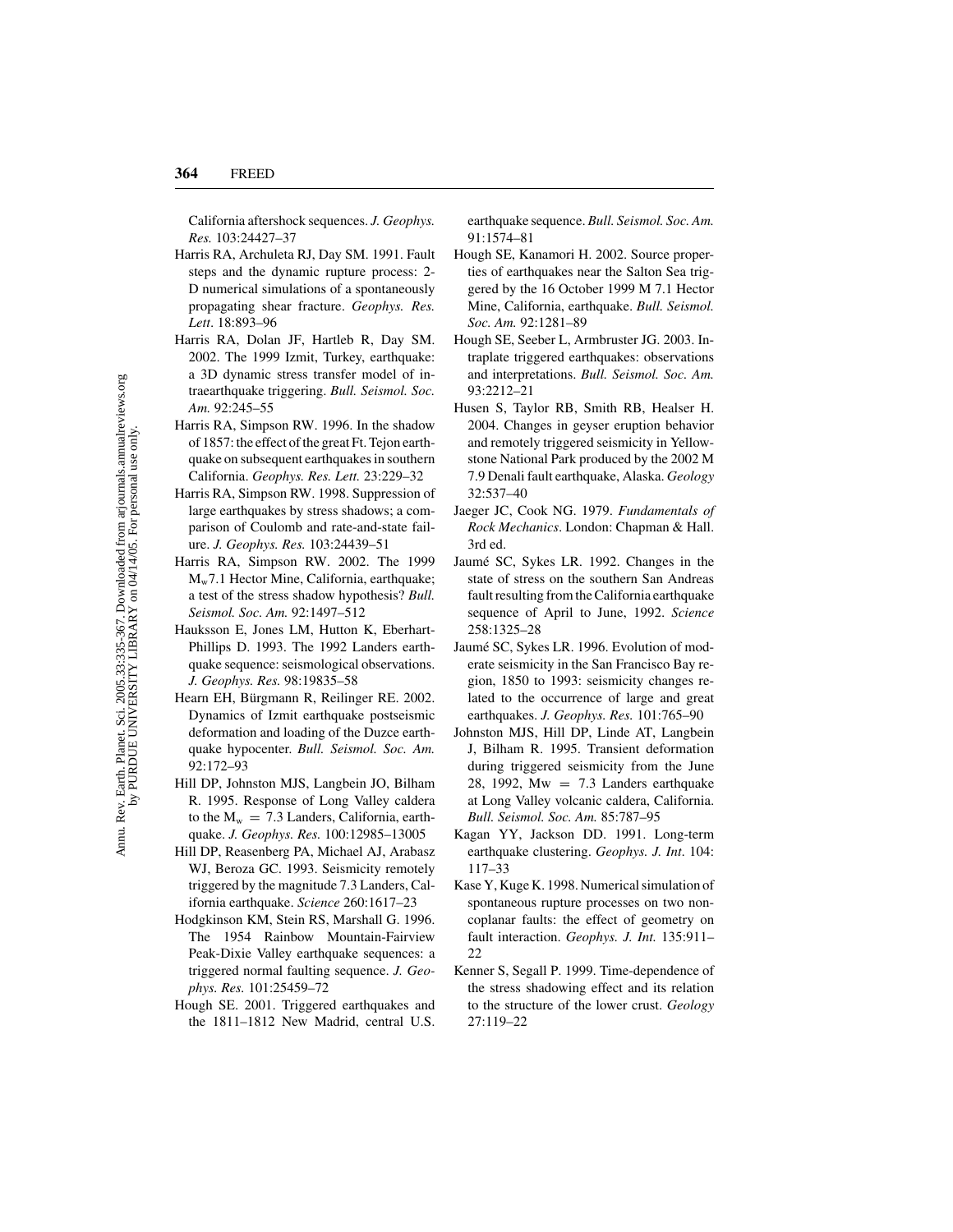- Kilb D, Gomberg J, Bodin P. 2000. Triggering of earthquake aftershocks by dynamic stresses. *Nature* 408:570–74
- Kilb D, Gomberg J, Bodin P. 2002. Aftershock triggering by complete Coulomb stress changes. *J. Geophys. Res.* doi:107: 10.1029/2001JB000202
- King GCP, Cocco M. 2001. Fault interactions by elastic stress changes: new clues from earthquake sequences. *Adv. Geophys.* 44:1– 38
- King GCP, Stein RS, Lin J. 1994. Static stress changes and the triggering of earthquakes. *Bull. Seismol. Soc. Am.* 84:935–93
- Kirby SH, Kronenberg AK. 1987. Rheology of the lithosphere; selected topics. *Rev. Geophys.* 25:1219–44
- Lin J, Stein RS. 2004. Stress interaction in thrust and subduction earthquakes. *J. Geophys. Res.* doi:109:10.1029/2003JB002607
- Linde AT, Sacks IS, Johnston MJS, Hill DP, Bilham RG. 1994. Increased pressure from rising bubbles as a mechanism for remotely triggered seismicity. *Nature* 371:408–10
- Lynch JC, Bürgmann R, Richards MA, Ferencz RM. 2003. When faults communicate; viscoelastic coupling and earthquake clustering in a simple two-fault system. *Geophys. Res. Lett.* 30:10.1029/2002GL016765
- Mallman EP, Zoback MD. 2003. Testing Coulomb stress-transfer models with seismicity rates for the Landers and Kobe earthquakes. *Seismol. Res. Lett.* 75:285
- Mathews MV, Reasenberg PA. 1988. Statistical methods for investigating quiescence and other temporal seismicity patterns. *Pure Appl. Geophys*. 126:357–72
- Marone C. 1998. Laboratory-derived friction laws and their application to seismic faulting. *Annu. Rev. Earth Planet. Sci*. 26:643–96
- Marsan D. 2003. Triggering of seismicity at short timescales following Californian earthquakes. *J. Geophys. Res*. doi: 108:10.1029/2002JB001946
- Marsan D, Bean CJ. 2003. Seismicity response to stress perturbations, analyzed for a worldwide catalogue. *Geophys. J. Int.* 154:179–95
- Masterlark T, Wang HF. 2002. Transient stress-

coupling between the 1992 Landers and 1999 Hector Mine, California, earthquakes. *Bull. Seismol. Soc. Am.* 92:1470–86

- Melosh HJ. 1976. Nonlinear stress propagation in the Earth's upper mantle. *J. Geophys. Res*. 81:5621–32
- Meltzner AJ, Wald DJ. 2003. Aftershocks and triggered events of the great 1906 California, earthquakes. *Bull. Seismol. Soc. Am.* 93:2160–86
- Mohamad R, Darkal AN, Seber D, Sandvol E, Gomez F, Barazangi M. 2000. Remote earthquake triggering along the Dead Sea Fault in Syria following the 1995 Gulf of Aqaba earthquake (Ms = 7.3). *Seismol. Res. Lett.* 71:47–52
- Mueller K, Hough SE, Bilham R. 2004. Analysing the 1811-1812 New Madrid earthquakes with recent instrumentally recorded aftershocks. *Nature* 429:284–88
- Nalbant SS, Hubert A, King GCP. 1998. Stress coupling between earthquakes in northwest Turkey and the north Aegean Sea. *J. Geophys. Res.* 103:24469–86
- Nostro C, Cocco M, Belardinelli ME. 1997. Static stress changes in extensional regimes: an application to southern Apennines (Italy). *Bull. Seismol. Soc. Am.* 87:234–48
- Nostro C, Piersanti A, Cocco M. 2001. Normal fault interaction caused by coseismic and postseismic stress changes. *J. Geophys. Res.* 106:19391–410
- Oppenheimer DHP, Reasenberg A, Simpson RW. 1988. Fault plane solutions for the 1984 Morgan Hill, California earthquake sequence: Evidence for the state of stress on the Calaveras fault. *J. Geophys. Res.* 93:9007–26
- Pankow KL, Arabasz WJ, Pechmann JC, Nava SJ. 2004. Triggered seismicity in Utah from the November 3, 2002, Denali fault earthquake. *Bull. Seismol. Soc. Am*. In press
- Parsons T. 2002. Global Omori law decay of triggered earthquakes: Large aftershocks outside the classical aftershock zone. *J. Geophys. Res.* 107:10.1029/2001JB000646
- Parsons T, Stein RS, Simpson RW, Reasenberg PA. 1999. Stress sensitivity of fault seismicity: A comparison between limited-offset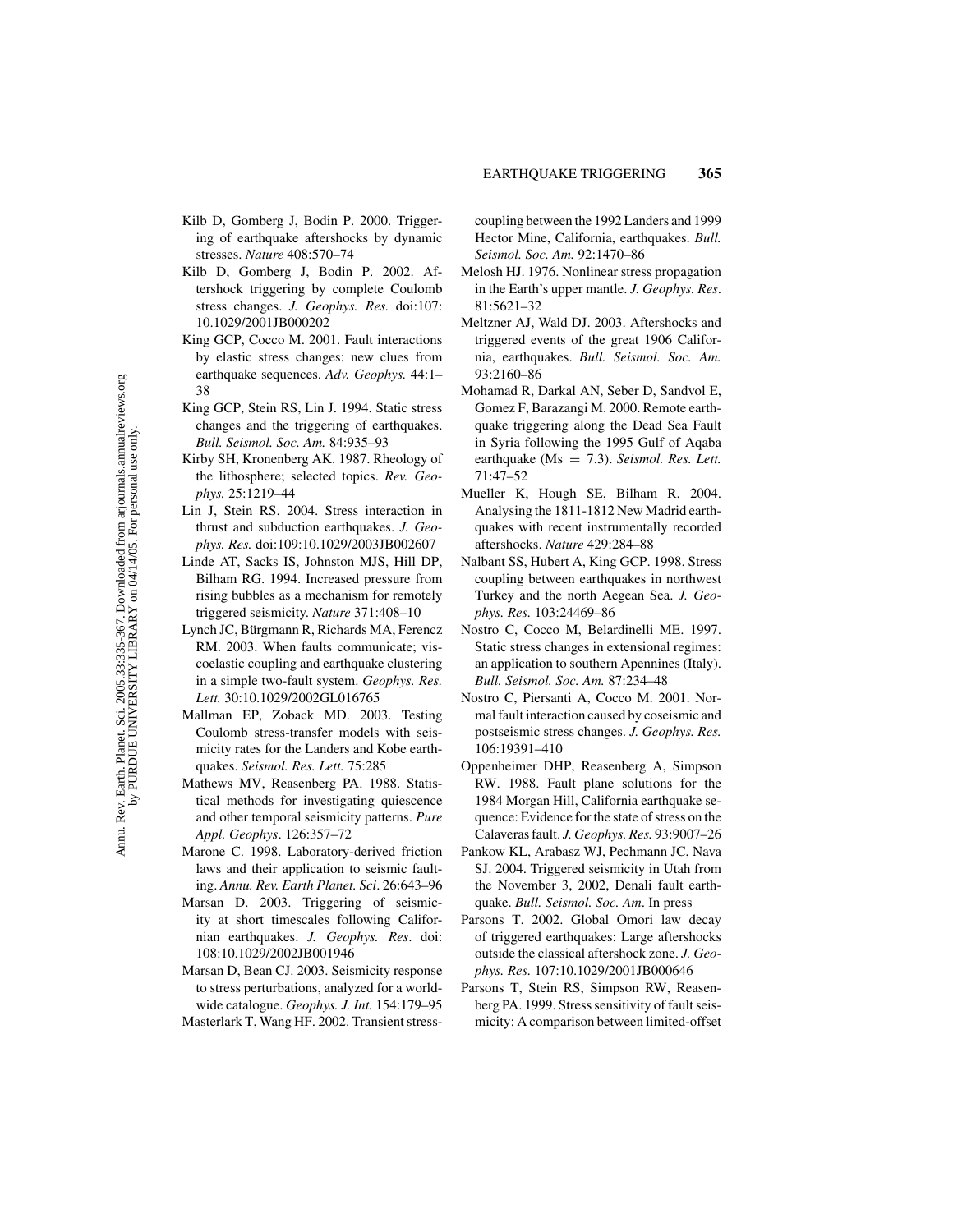oblique and major strike-slip faults. *J. Geophys. Res.* 104:20183–202

- Parsons T, Toda S, Stein RS, Barka A, Dieterich JH. 2000. Heightened odds of large earthquakes near Istanbul: An interaction-based probability calculation. *Science* 288:661–65
- Peltzer G, Rosen P, Rogez F, Hudnut K. 1998. Poroelastic rebound along the Landers 1992 earthquake surface rupture. *J. Geophys. Res.* 103:30131–45
- Pollitz FF, Bürgmann R, Romanowicz B. 1998. Viscosity of oceanic asthenosphere inferred from remote triggering of earthquakes. *Science* 280:1245–49
- Pollitz FF, Peltzer G, Bürgmann R. 2000. Mobility of continental mantle: Evidence from postseismic geodetic observations following the 1992 Landers earthquake. *J. Geophys. Res.* 105:8035–54
- Pollitz FF, Sacks SI. 1995. Consequences of stress changes following the 1891 Nobi earthquake, Japan. *Bull. Seismol. Soc. Am.* 85:796–807
- Pollitz FF, Sacks SI. 1997. The 1995 Kobe, Japan, earthquake; a long-delayed aftershock of the offshore 1944 Tonankai and 1946 Nankaido earthquakes. *Bull. Seismol. Soc. Am.* 87:1–10
- Pollitz FF, Sacks SI. 2002. Stress triggering of the 1999 Hector Mine earthquake by transient deformation following the 1992 Landers earthquake. *Bull. Seismol. Soc. Am.* 92:1487–96
- Power JA, Moran SC, McNutt SR, Stihler SD, Sanchez JJ. 2001. Seismic response of the Katmai volcanoes to the 6 December 1999 magnitude 7.0 Larluk Lake earthquake, Alaska. *Bull. Seismol. Soc. Am.* 91:57–63
- Prejean SG, Hill DP, Brodsky EE, Hough SE, Johnson MJS, et al. 2004. Remotely triggered seismicity on the United States west coast following the M 7.9 Denali fault earthquake. *Bull. Seismol. Soc. Am*. In press
- Reasenberg PA, Simpson RW. 1992. Response of regional seismicity to the static stress change produced by the Loma Prieta earthquake. *Science* 255:168790
- Reasenberg PA, Simpson RW. 1997. Response

of regional seismicity to the static stress change produced by the Loma Prieta earthquake. *U.S. Geol. Surv. Prof. Pap.* 1550- D:49–72

- Roeloffs E. 1996. Poroelastic techniques in the study of earthquake-related hydrological phenomena. *Adv. Geophys.* 37:135–95
- Roeloffs E, Sneed M, Galloway DL, Sorey ML, Farrar CD, et al. 2003. Water level changes induced by local and distant earthquakes at Long Valley caldera, California. *J. Volc. Geotherm. Res.* 127:269–303
- Rydelek PA, Sacks IS. 1999. Large earthquake occurrence affected by small stress changes. *Bull. Seismol. Soc. Am.* 89:822–28
- Ruina A. 1983. Slip instability and state variable friction laws. *J. Geophys. Res.* 88: 10359–70
- Savage JC, Lisowski M, Prescott WH. 1990. An apparent shear zone trending northnorthwest across the Mojave desert into Owens Valley, eastern California. *Geophys. Res. Lett.* 17:2113–16
- Scholz CH. 1990. *The Mechanics of Earthquakes and Faulting*. New York: Cambridge Univ. Press. 439 pp.
- Scholz CH. 1998. Earthquakes and friction laws. *Nature* 391:37–42
- Sieh KE, Stuiver M, Brillinger D. 1989. A more precise chronology of earthquakes produced by the San Andreas Fault in southern California. *J. Geophys. Res.* 94:603–23
- Simpson DW. 1986. Triggered earthquakes. *Annu. Rev. Earth Planet. Sci.* 14:21–42
- Singh SK, Anderson JG, Rodriguez M. 1998. Triggered seismicity in the Valley of Mexico from major Mexican earthquakes.*Geofis. Int.* 37:3–15
- Stark MA, Davis SD. 1996. Remotely triggered microearthquakes at The Geysers geothermal field, California. *Geophys. Res. Lett.* 23:945– 48
- Stein RS. 1999. The role of stress transfer in earthquake occurrence. *Nature* 402:605–9
- Stein RS. 2003. Earthquake conversations. *Sci. Am.* 288:72–79
- Stein RS, Barka AA, Dieterich JH. 1997. Progressive failure on the Northern Anatolian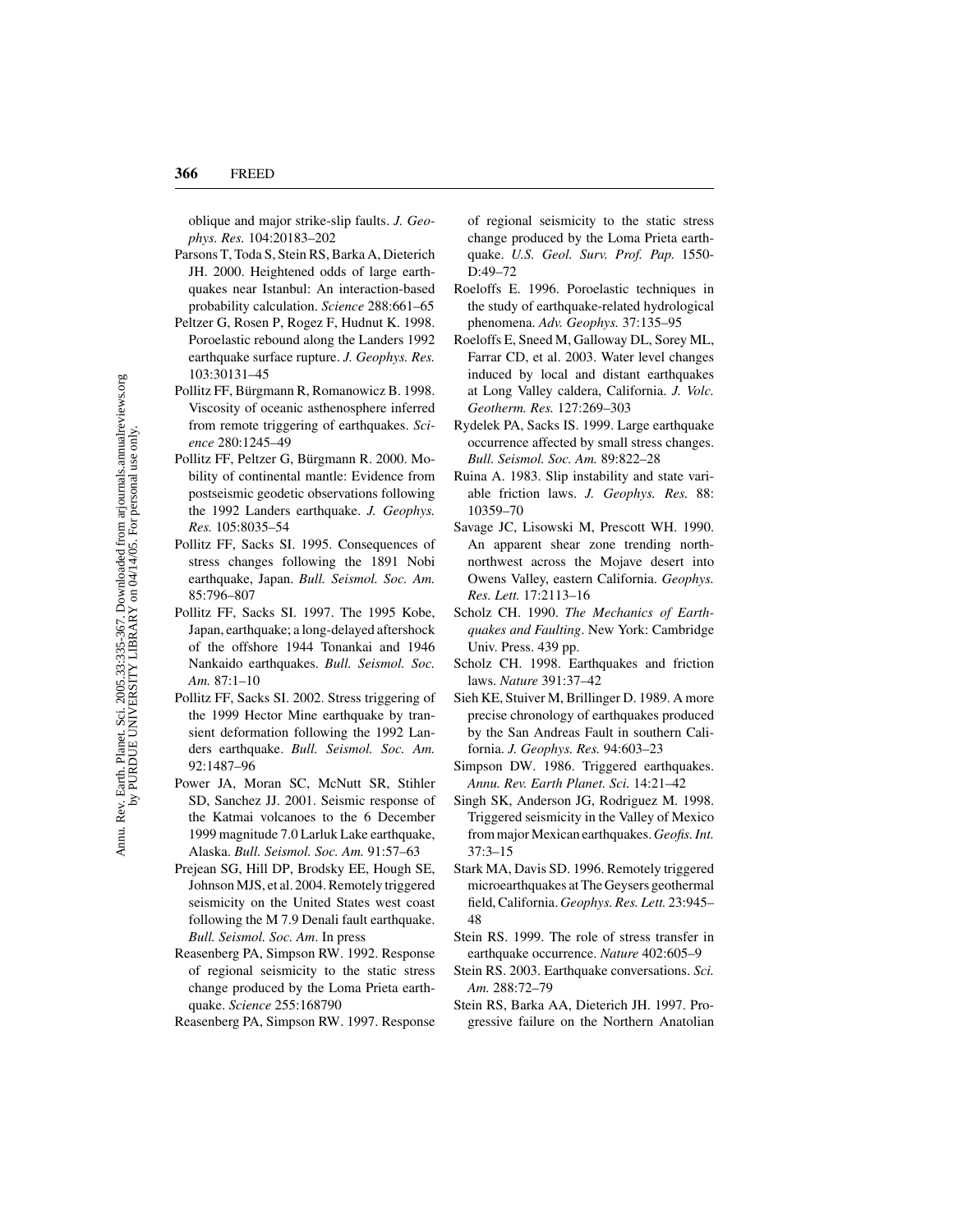fault since 1939 by earthquake stress triggering. *Geophys. J. Int.* 128:594–604

- Stein RS, King GCP, Lin J. 1992. Change in failure stress on the southern San Andreas fault system caused by the 1992 magnitude = 7.4 Landers earthquake. *Science* 258:1328–32
- Stein RS, King GCP, Lin J. 1994. Stress triggering of the 1994  $M = 6.7$  Northridge, California earthquake by its predecessors. *Science* 265:1432–35
- Stein RS, Lisowski M. 1983. The 1979 Homestead Valley earthquake sequence, California: Control of aftershocks and postseismic deformation. *J. Geophys. Res.* 88:6477–90
- Sturtevant B, Kanamori H, Brodsky EE. 1996. Seismic triggering by rectified diffusion in geothermal systems. *J. Geophys. Res.* 101: 25269–82
- Taylor MAJ, Dmowska R, Rice JR. 1998. Upper plate stressing and seismicity in the subduction earthquake cycle. *J. Geophys. Res.* 103:24523–42
- Taylor MAJ, Zheng G, Rice JR, Stuart WD, Dmowska R. 1996. Cyclic stressing and seismicity at strongly coupled subduction zones. *J. Geophys. Res.* 101:8363–81
- Tibi R, Wiens DA, Inoue H. 2003. Remote triggering of deep earthquakes in the 2002 Tonga sequences. *Nature* 424:921–25
- Toda S, Stein RS. 2002. Response of the San Andreas fault to the 1983 Coalinga-Nunez earthquakes: An application of interactionbased probabilities for Parkfield. *J. Geophys. Res.* 107:10.1029/2001JB000172
- Toda S, Stein RS. 2003. Toggling of seismicity by the 1997 Kagoshima earthquake couplet: A demonstration of time-dependent stress transfer. *J. Geophys. Res.* 108: 10.1029/2003JB002527
- Toda S, Stein RS, Reasonberg PA, Dieterich JH, Yoshida A. 1998. Stress transferred by the 1995  $M_w = 6.9$  Kobe, Japan, shock: Effect on aftershocks and future earthquake probabilities. *J. Geophys. Res.* 103:24543–65
- Townend J, Zoback M. 2000. How faulting keeps the crust strong. *Geology* 28:399– 402
- Voison C, Campillo M, Ionescu IR, Cotton F, Scotti O. 2000. Dynamic versus static stress triggering and friction parameters: Inferences from the November 23, 1980, Irpinia earthquake. *J. Geophys. Res.* 105:21647–59
- Wald DJ, Heaton TH. 1994. Spatial and temporal distribution of slip for the 1992 Landers, California, Earthquake. *Bull. Seismol. Soc. Am.* 84:668–91
- Wang WH, Chen CH. 2001. Static stress transferred by the 1999 Chi-Chi, Taiwan, earthquake; effects on the stability of the surrounding fault systems and aftershock triggering with a 3D fault-slip model. *Bull. Seismol. Soc. Am.* 91:1041–52
- Weins D. 2001. Seismological constraints on the mechanism of deep earthquakes: Temperature dependence of deep earthquake source parameters. *Phys. Earth Planet. Inter.* 127:145–63
- Weins DW, McGuire JJ. 2000. Aftershocks of the March 9, 1994, Tonga earthquake: The strongest known deep aftershock sequence. *J. Geophys. Res.* 105:19067–83
- Wyss M, Wiemer S. 2000. Change in the probability for earthquakes in southern California due to the Landers magnitude 7.3 earthquake. *Science* 290:1334–38
- Zeng Y. 2001. Viscoelastic stress-triggering of the 1999 Hector Mine earthquake by the 1992 Landers earthquake. *Geophys. Res. Lett.* 28:3007–10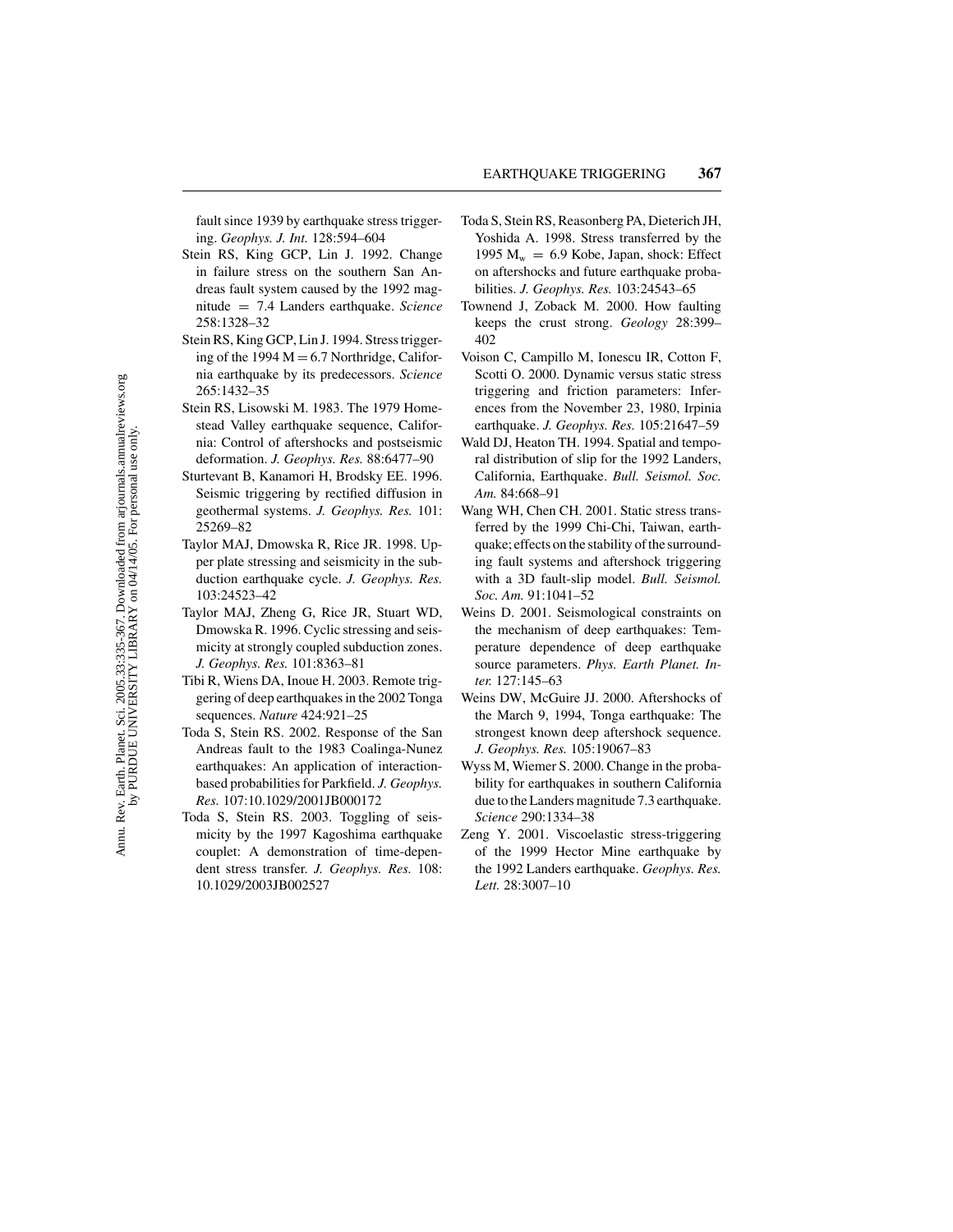

**Figure 2** Illustration of a Coulomb stress change calculation (Equation 4). The panels show a map view of a vertical strike-slip fault embedded in an elastic halfspace, with imposed slip that tapers toward the fault ends. Stress changes are depicted by graded colors; green represents no change in stress. (From King et al. 1994.)



**Figure 3** Calculated coseismic Coulomb stress changes and observed aftershocks (*white circles*) associated with 1979 M = 5.5 Homestead Valley, California earthquake. Warm colors (positive) indicate that optimally oriented faults are loaded toward failure and cool colors (negative) indicate that failure is inhibited. Coulomb stresses resolved on optimum right-lateral slip planes for  $\mu' = 0.4$ . (From King et al. 1994.)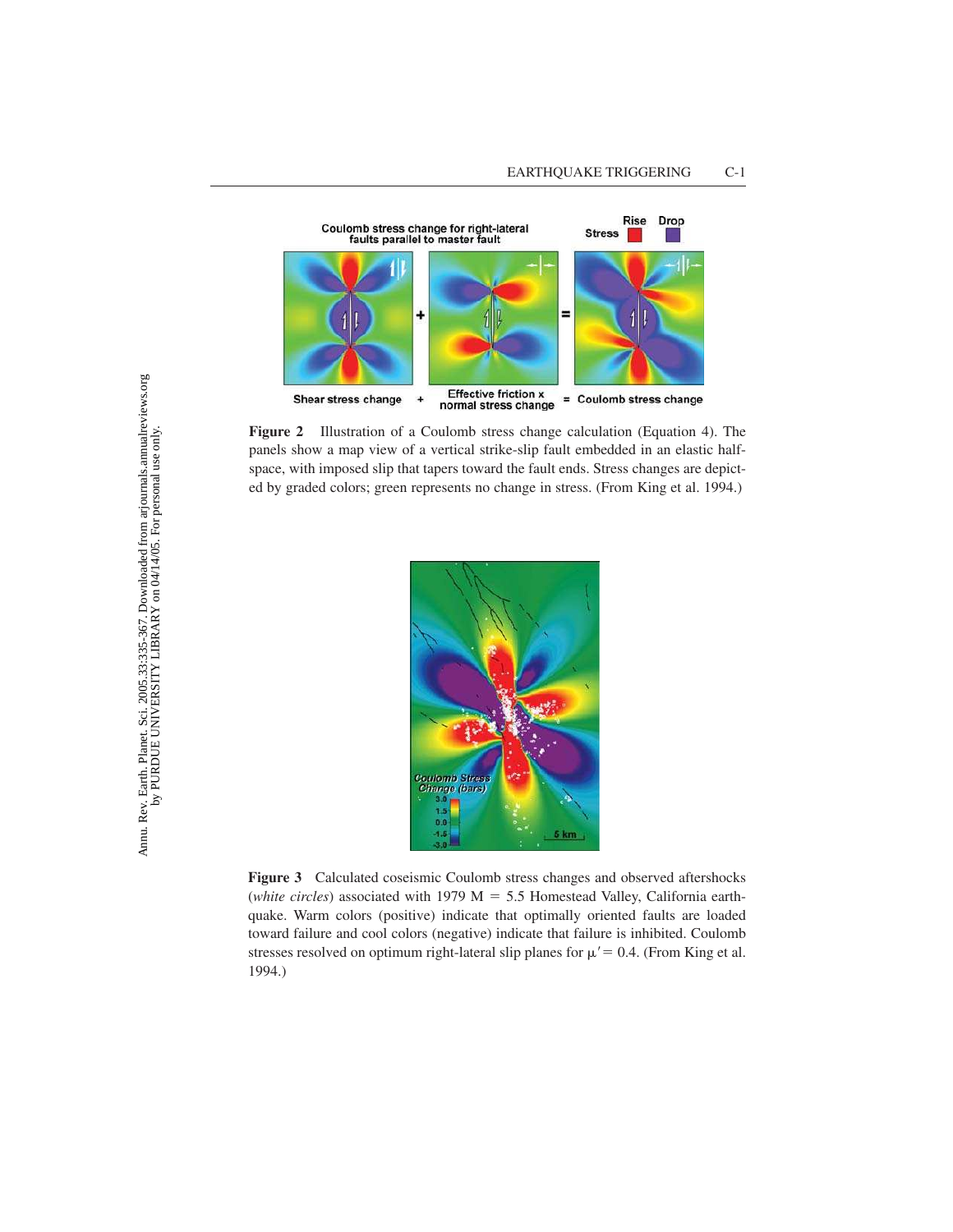

**Figure 4** (*a*) A March 1997 earthquake in Kagoshima, Japan increased Coulomb stress and seismicity to the west of the ruptured fault. (*b*) A second earthquake in May decreased stress in that region, leading to a sharp decrease in seismicity. (Modified from Toda & Stein 2003 and Stein 2003.)



**Figure 5** (*a*) The Landers and Joshua Tree earthquakes increased Coulomb stress (*red regions*) where the Big Bear earthquake occurred three hours later. Coulomb stress calculations in (*a*) are for left-lateral strike-slip faults aligned with the Big Bear rupture surface. (*b*) Stress changes induced by the Joshua Tree, Landers, and Big Bear earthquakes increased Coulomb stress in regions where the vast majority of aftershocks occurred over the next seven years, culminating in the 1999 Hector Mine earthquake. Coulomb stress calculations in (*b*) are for right-lateral strike-slip faults aligned with the Hector Mine rupture surface (also reasonable for most aftershocks in the region).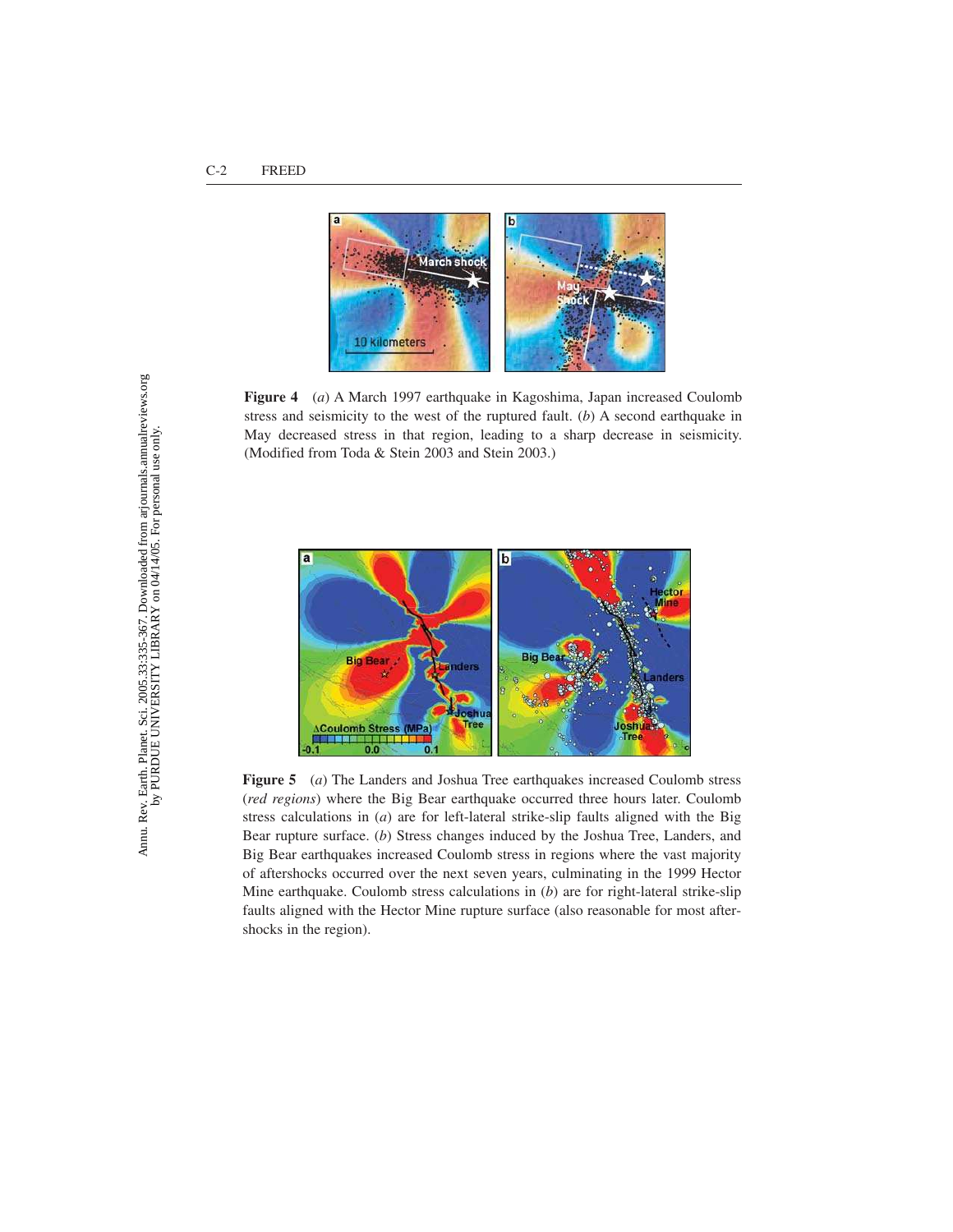Annu. Rev. Earth. Planet. Sci. 2005.33:335-367. Downloaded from arjournals.annualreviews.org by PURDUE UNIVERSITY LIBRARY on 04/14/05. For personal use only.

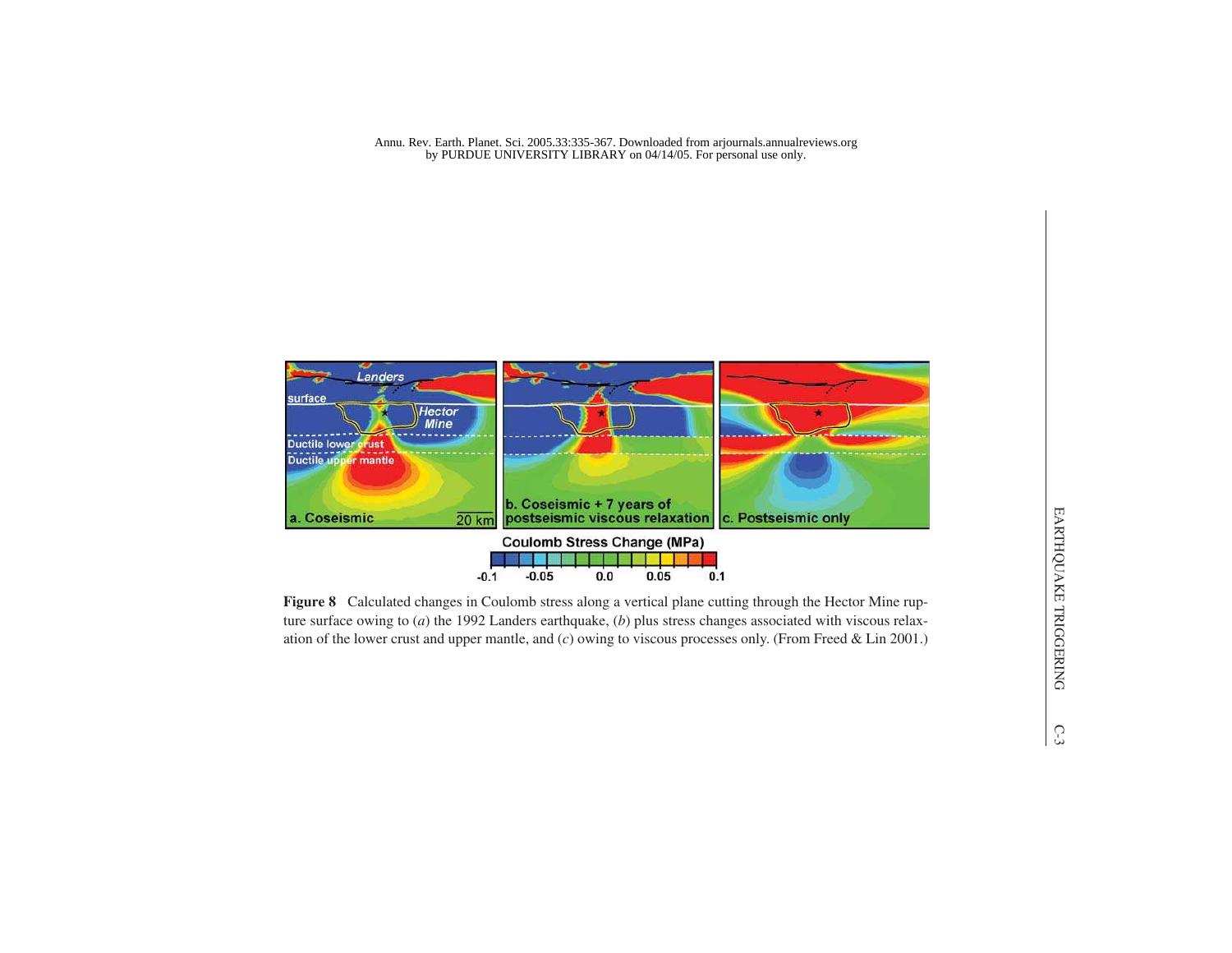

**Figure 10** Seismicity rate increases associated with the Landers mainshock. Average increases are quantified with the  $\beta$ -statistic calculated for spatially smoothed (20 km) seismicity ( $M \ge 2$ ). Rate change is calculated for a two-week period immediately after each mainshock, relative to the background period 1987–1992. Plus signs indicate earthquakes in the period after the mainshock. Areas with a  $\beta$ -statistic ≥2.0 are suggestive of a significant average rate increase. White areas represent no catalogued earthquakes in post- and premainshock periods or no detectable rate increases; thin lines represent surface fault traces. A strong increase marked LSM is the (triggered)  $M = 5.6$  Little Skull Mountain earthquake and its aftershocks. (From Gomberg et al. 2001.)



**Figure 13** Map at 4.5 km depth of peak dynamic Coulomb stress change with contours indicating levels of stress change ≥4 MPa with equal intervals of 1.5 MPa. Peak dynamic Coulomb stress values are, by definition, always positive. (From Kilb et al. 2002.)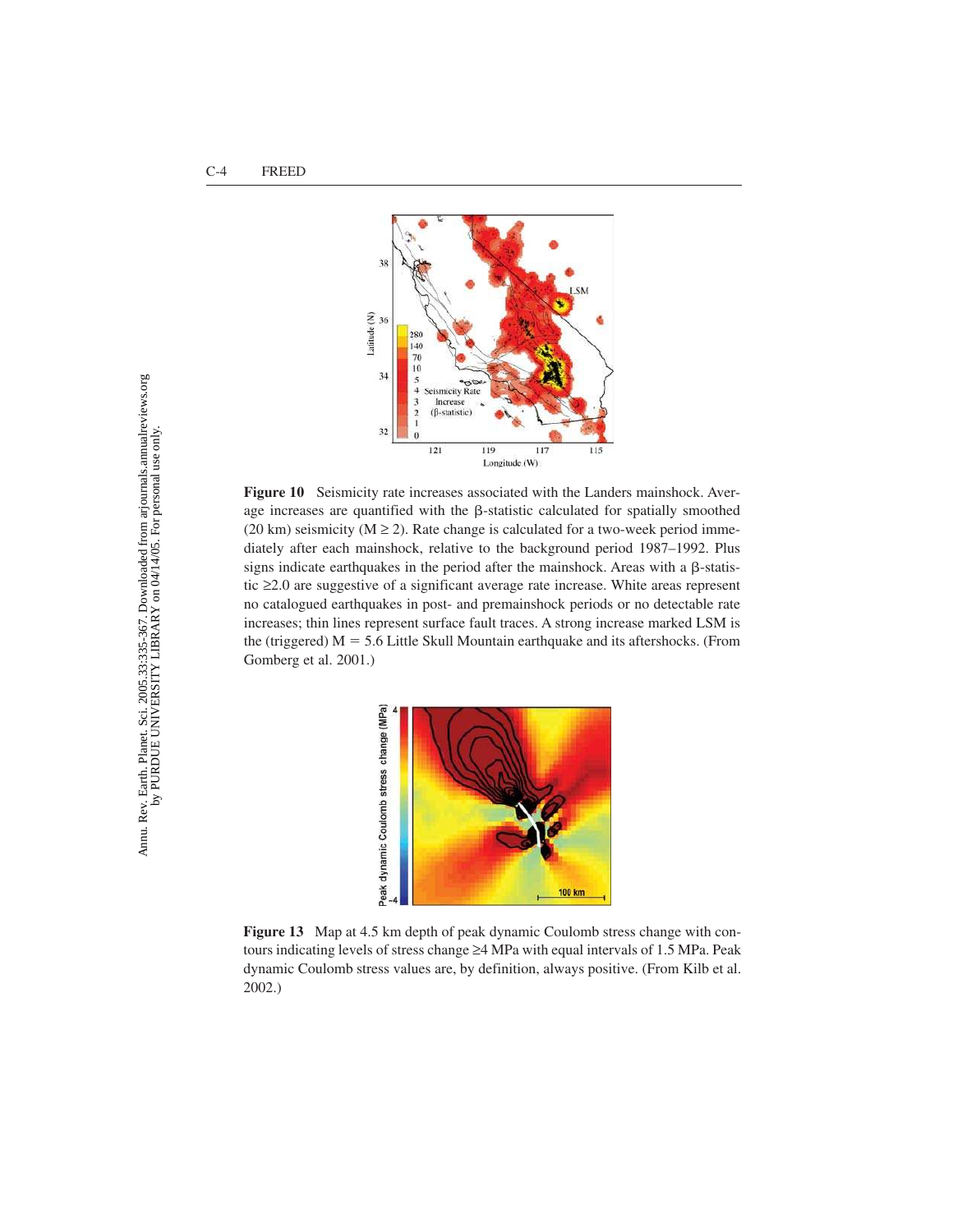# **CONTENTS**

| THE EARLY HISTORY OF ATMOSPHERIC OXYGEN: HOMAGE TO<br>ROBERT M. GARRELS, D.E. Canfield                                         | $\mathbf{1}$ |
|--------------------------------------------------------------------------------------------------------------------------------|--------------|
| THE NORTH ANATOLIAN FAULT: A NEW LOOK, A.M.C. Sengör,<br>Okan Tüysüz, Caner İmren, Mehmet Sakınç, Haluk Eyidoğan, Naci Görür,  |              |
| Xavier Le Pichon, and Claude Rangin                                                                                            | 37           |
| ARE THE ALPS COLLAPSING?, Jane Selverstone                                                                                     | 113          |
| EARLY CRUSTAL EVOLUTION OF MARS, Francis Nimmo and Ken Tanaka                                                                  | 133          |
| REPRESENTING MODEL UNCERTAINTY IN WEATHER AND CLIMATE<br>PREDICTION, T.N. Palmer, G.J. Shutts, R. Hagedorn, F.J. Doblas-Reyes, |              |
| T. Jung, and M. Leutbecher                                                                                                     | 163          |
| REAL-TIME SEISMOLOGY AND EARTHQUAKE DAMAGE MITIGATION,<br>Hiroo Kanamori                                                       | 195          |
| LAKES BENEATH THE ICE SHEET: THE OCCURRENCE, ANALYSIS, AND<br>FUTURE EXPLORATION OF LAKE VOSTOK AND OTHER ANTARCTIC            |              |
| SUBGLACIAL LAKES, Martin J. Siegert                                                                                            | 215          |
| SUBGLACIAL PROCESSES, Garry K.C. Clarke                                                                                        | 247          |
| FEATHERED DINOSAURS, Mark A. Norell and Xing Xu                                                                                | 277          |
| MOLECULAR APPROACHES TO MARINE MICROBIAL ECOLOGY AND<br>THE MARINE NITROGEN CYCLE, Bess B. Ward                                | 301          |
| EARTHQUAKE TRIGGERING BY STATIC, DYNAMIC, AND POSTSEISMIC<br>STRESS TRANSFER, Andrew M. Freed                                  | 335          |
| EVOLUTION OF THE CONTINENTAL LITHOSPHERE, Norman H. Sleep                                                                      | 369          |
| EVOLUTION OF FISH-SHAPED REPTILES (REPTILIA: ICHTHYOPTERYGIA)<br>IN THEIR PHYSICAL ENVIRONMENTS AND CONSTRAINTS,               |              |
| Ryosuke Motani                                                                                                                 | 395          |
| THE EDIACARA BIOTA: NEOPROTEROZOIC ORIGIN OF ANIMALS AND<br>THEIR ECOSYSTEMS, Guy M. Narbonne                                  | 421          |
| MATHEMATICAL MODELING OF WHOLE-LANDSCAPE EVOLUTION,<br>Garry Willgoose                                                         | 443          |
| VOLCANIC SEISMOLOGY, Stephen R. McNutt                                                                                         | 461          |